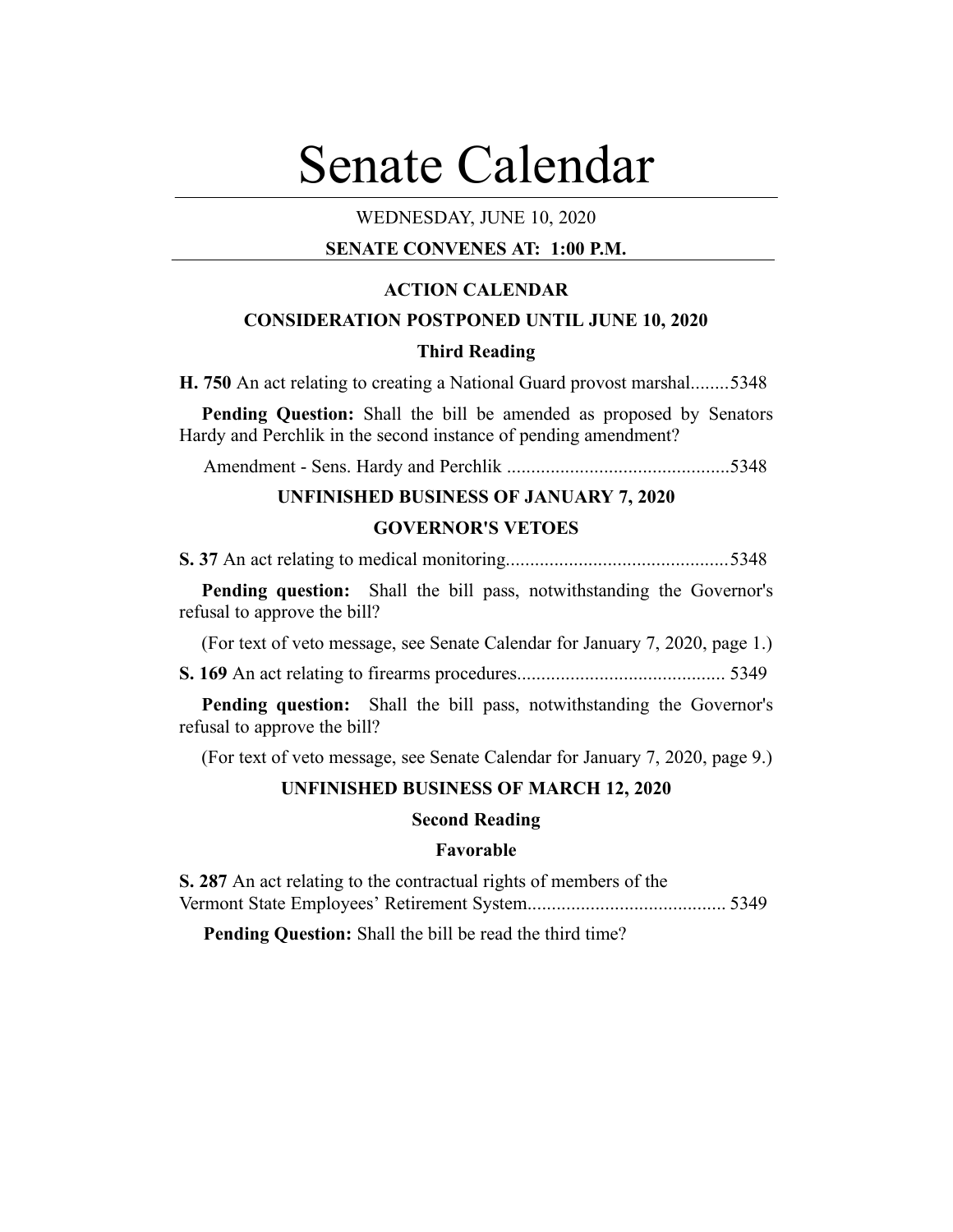## **UNFINISHED BUSINESS OF MARCH 17, 2020**

#### **Second Reading**

## **Favorable with Recommendation of Amendment**

| S. 265 An act relating to the use of food residuals for farming |  |
|-----------------------------------------------------------------|--|
|                                                                 |  |

## **UNFINISHED BUSINESS OF MARCH 24, 2020**

## **Third Reading**

**S. 191** An act relating to tax increment financing districts........................ 5356

## **UNFINISHED BUSINESS OF MARCH 27, 2020**

## **Committee Resolution for Second Reading**

| <b>J.R.S. 45</b> Joint resolution urging Congress to reassess the federal definition of |  |
|-----------------------------------------------------------------------------------------|--|
| hemp in order to allow the product to contain up to one percent delta-9                 |  |
|                                                                                         |  |
| By the Committee on Agriculture (Sen Starr for the Committee)                           |  |

By the Committee on Agriculture (Sen. Starr for the Committee)

## **Second Reading**

## **Favorable with Recommendation of Amendment**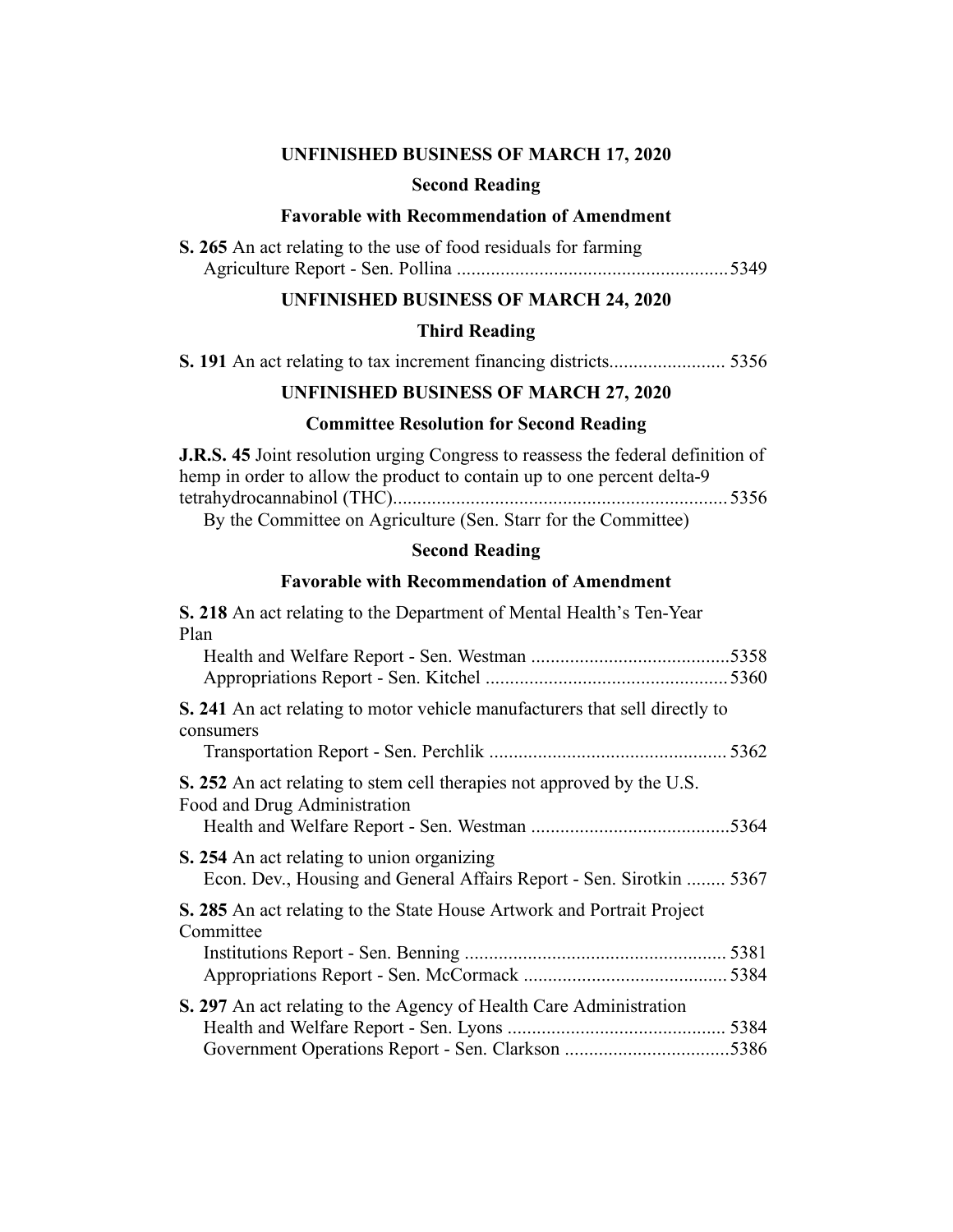## **UNFINISHED BUSINESS OF JUNE 5, 2020**

## **Third Reading**

|--|--|--|--|--|--|--|--|--|

## **UNFINISHED BUSINESS OF JUNE 9, 2020**

## **Second Reading**

## **Favorable with Recommendation of Amendment**

**S. 224** An act relating to evidence-based structured literacy instruction for students in kindergarten–grade 3 and students with dyslexia and to teacher preparation programs

## **NEW BUSINESS**

#### **Third Reading**

| S. 227 An act relating to the provision of personal care products by         |  |
|------------------------------------------------------------------------------|--|
|                                                                              |  |
| <b>H. 635</b> An act relating to regulation of long-term care facilities5404 |  |
|                                                                              |  |

## **NOTICE CALENDAR**

#### **Second Reading**

## **Favorable**

|  |  | H. 608 An act relating to incompatible local offices |  |  |
|--|--|------------------------------------------------------|--|--|
|  |  |                                                      |  |  |

#### **Favorable with Proposal of Amendment**

**H. 558** An act relating to exempting the Victims Compensation Board from the Open Meeting Law Government Operations Report - Sen. Clarkson...................................5405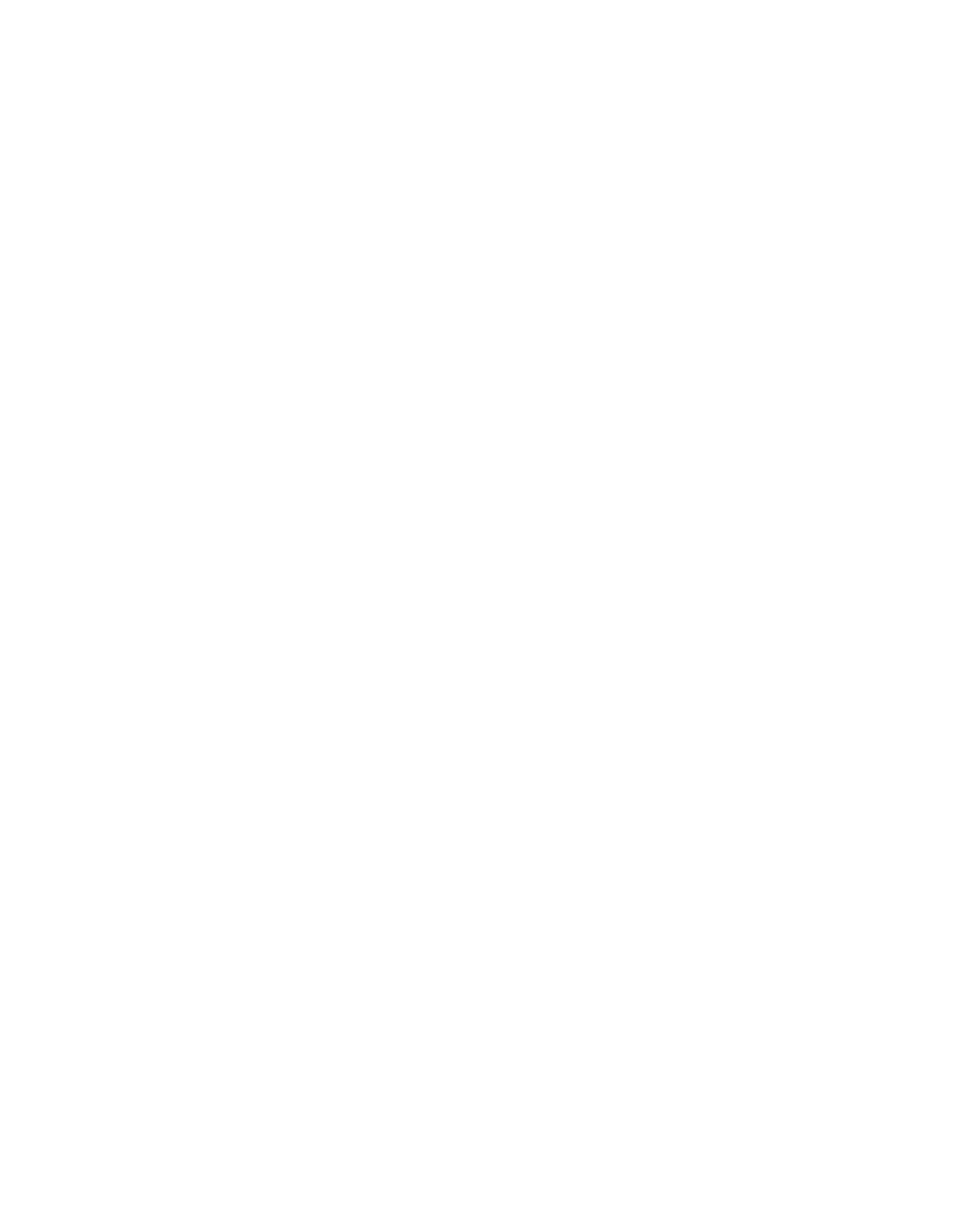#### **ORDERS OF THE DAY**

#### **ACTION CALENDAR**

#### **CONSIDERATION POSTPONED UNTIL JUNE 10, 2020**

#### **Third Reading**

#### **H. 750.**

An act relating to creating a National Guard provost marshal.

**Pending Question:** Shall the bill be amended as proposed by Senators Hardy and Perchlik in the second instance of amendment?

#### **Text of pending proposal of amendment is as follows:**

Second: In Sec. 1, 20 V.S.A. § 428, in subsection (c), immediately following the words "may be exercised statewide", by inserting the words with respect to criminal activity in the National Guard only

## **Proposal of amendment to H. 750 to be offered by Senators Hardy and Perchlik before Third Reading**

Senators Hardy and Perchlik move that the Senate propose to the House to amend the bill in Sec. 1, 20 V.S.A. § 428, by striking out subsection (c) in its entirety and inserting in lieu thereof a new subsection (c) to read as follows:

(c) Powers. The provost marshal and the assistant provost marshal shall have the same powers and immunities as those conferred on the State Police by section 1914 of this title. The powers granted to the provost marshal and the assistant provost marshal under this section may be exercised statewide with respect to criminal activity in the National Guard only. Nothing in this subsection shall be construed to prevent an individual serving as the provost marshal or assistant provost marshal from working as an officer in another law enforcement agency or from exercising the law enforcement authority granted to officers working in that agency.

## **UNFINISHED BUSINESS OF JANUARY 7, 2020**

## **GOVERNOR'S VETOES**

## **S. 37.**

An act relating to medical monitoring.

**Pending question (to be voted by call of the roll):** Shall the bill pass, notwithstanding the Governor's refusal to approve the bill? (Two-thirds of the members present required to override the Governor's veto.)

(For text of veto message, see Senate Calendar for January 7, 2020, page 1.)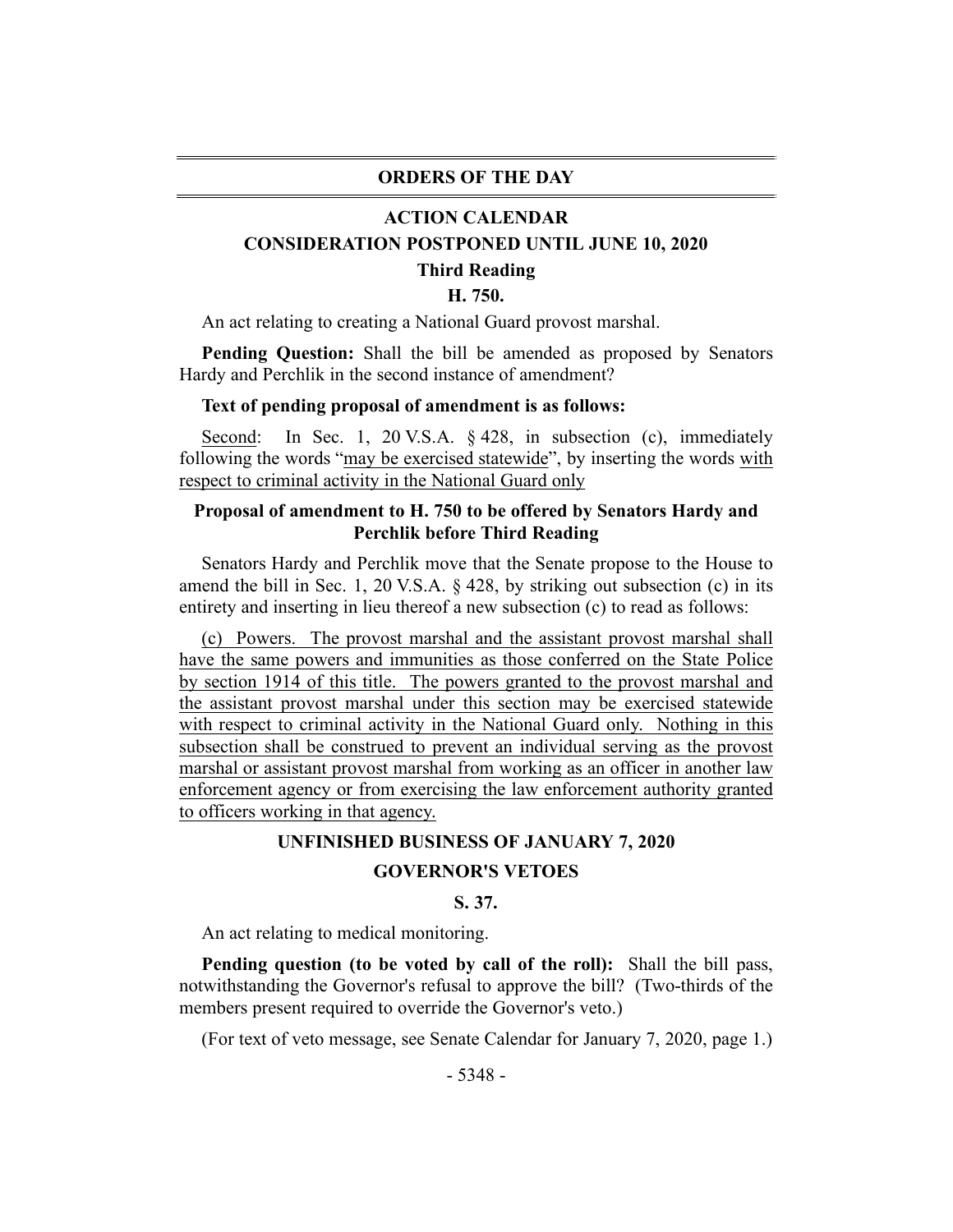#### **S. 169.**

An act relating to firearms procedures.

**Pending question (to be voted by call of the roll):** Shall the bill pass, notwithstanding the Governor's refusal to approve the bill? (Two-thirds of the members present required to override the Governor's veto.)

(For text of veto message, see Senate Calendar for January 7, 2020, page 9.)

#### **UNFINISHED BUSINESS OF MARCH 12, 2020**

#### **Second Reading**

#### **Favorable**

## **S. 287.**

An act relating to the contractual rights of members of the Vermont State Employees' Retirement System.

**Pending Question:** Shall the bill be read the third time?

#### **UNFINISHED BUSINESS OF MARCH 17, 2020**

#### **Second Reading**

#### **Favorable with Recommendation of Amendment**

### **S. 265.**

An act relating to the use of food residuals for farming.

## **Reported favorably with recommendation of amendment by Senator Pollina for the Committee on Agriculture.**

The Committee recommends that the bill be amended by striking out all after the enacting clause and inserting in lieu thereof the following:

Sec. 1. 10 V.S.A. § 6001 is amended to read:

§ 6001. DEFINITIONS

In this chapter:

\* \* \*

 $(3)(A)$  "Development" means each of the following:

\* \* \*

(D) The word "development" does not include:

(i) The construction of improvements for farming, logging, or forestry purposes below the elevation of 2,500 feet.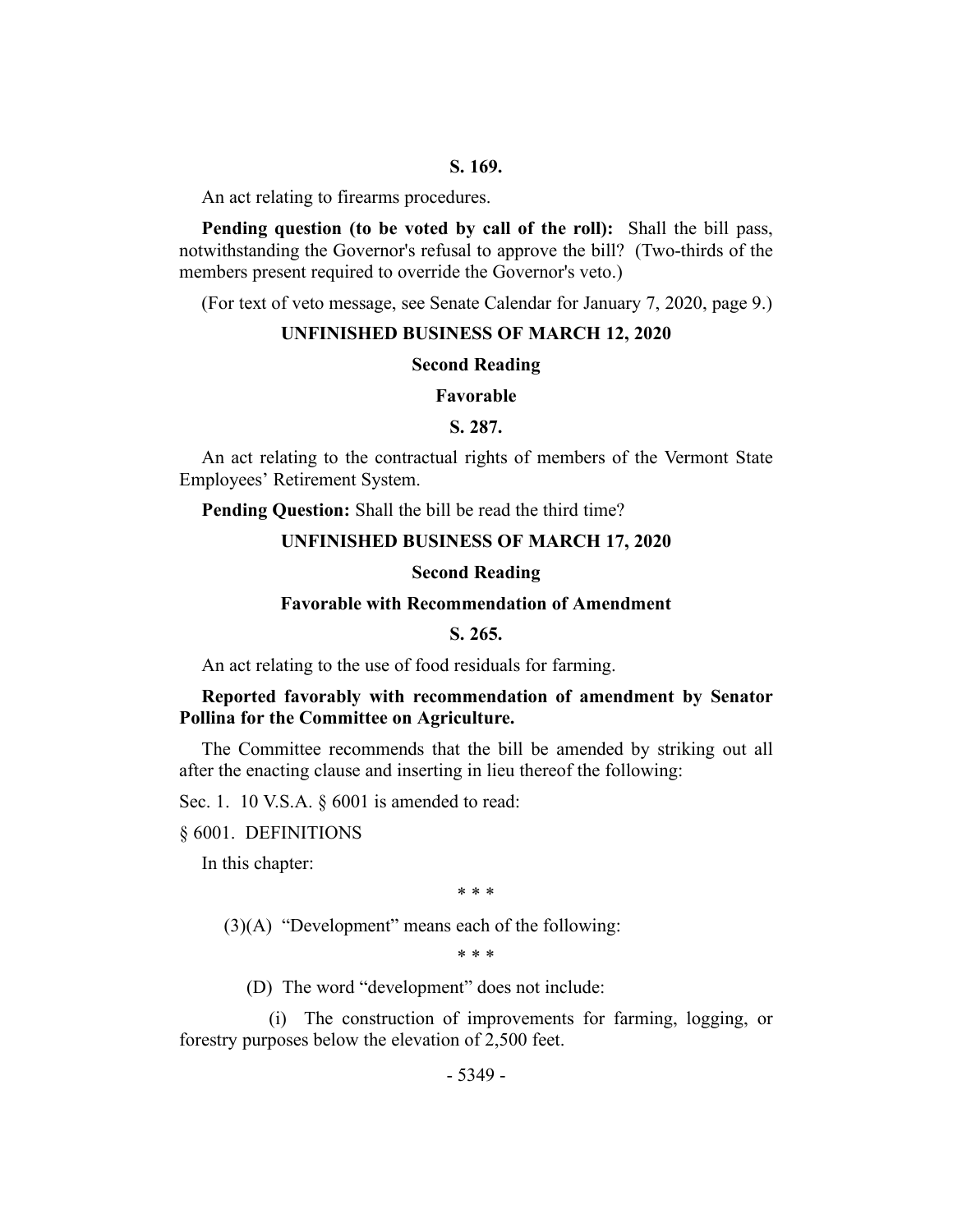(vii) The construction of improvements below the elevation of 2,500 feet for the onsite storage, preparation, and sale of compost, provided that one of the following applies:

\* \* \*

(III) The compost is principally used on the farm where it was produced.

\* \* \*

(22) "Farming" means:

(A) the cultivation or other use of land for growing food, fiber, Christmas trees, maple sap, or horticultural and orchard crops; or

(B) the raising, feeding, or management of livestock, poultry, fish, or bees; or

(C) the operation of greenhouses; or

(D) the production of maple syrup; or

(E) the on-site storage, preparation, and sale of agricultural products principally produced on the farm; or

(F) the on-site storage, preparation, production, and sale of fuel or power from agricultural products or wastes principally produced on the farm; or

(G) the raising, feeding, or management of four or more equines owned or boarded by the farmer, including training, showing, and providing instruction and lessons in riding, training, and the management of equines; or

(H) the importation of up to 2,000 cubic yards per year or less of food residuals or food processing residuals onto a farm for the production of compost, provided that:

(i) the compost is principally used on the farm where it is produced; or

(ii) the compost is produced on a small farm that raises or manages poultry.

\* \* \*

(38) "Farm" means, for the purposes of subdivision (22)(H) of this section, a parcel or parcels of land owned, leased, or managed by a person and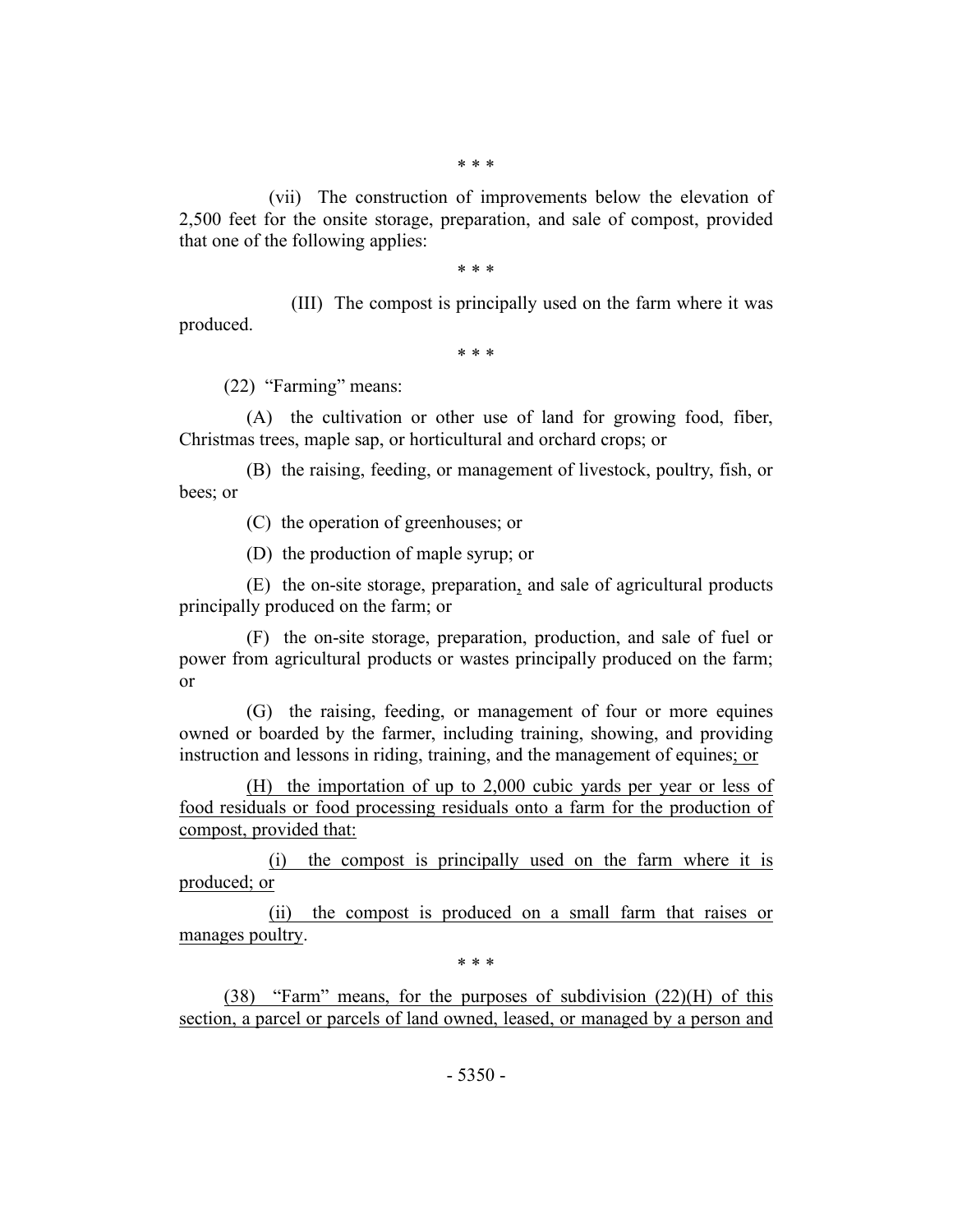devoted primarily to farming that meets the threshold criteria as established under the Required Agricultural Practices.

(39) "Food processing residuals" means the remaining organic material from a food processing plant and may include whey and other dairy, cheese making, and ice cream residuals or residuals from any food manufacturing process excluding livestock or poultry slaughtering and rendering operations. "Food processing residuals" does not include food residuals from markets, groceries, or restaurants.

(40) "Food residuals" has the same meaning as in section 6602 of this title.

(41) "Principally used" means, for the purposes of subdivision  $(3)(D)(Vii)(III)$  or  $(22)(H)$  of this section, that more than 50 percent, either by volume or weight, of the compost produced on the farm is physically and permanently incorporated into the native soils on the farm as a soil enhancement and is not removed or sold at any time thereafter.

(42) "Small farm" has the same meaning as in 6 V.S.A. § 4871.

Sec. 2. Section 2 of the Agency of Agriculture, Food and Markets, Vermont Required Agricultural Practices Rule for the Agricultural Nonpoint Source Pollution Control Program is amended to read:

Section 2. Definitions

\* \* \*

2.16 Farming means:

(a) the cultivation or other use of land for growing food, fiber, Christmas trees, maple sap, or horticultural, viticultural, and orchard crops; or

(b) the raising, feeding, or management of livestock, poultry, fish, or bees; or

(c) the operation of greenhouses; or

(d) the production of maple syrup; or

(e) the on-site storage, preparation, and sale of agricultural products principally produced on the farm; or

(f) the on-site storage, preparation, production, and sale of fuel or power from agricultural products or wastes principally produced on the farm; or

(g) the raising, feeding, or management of four or more equines owned or boarded by the farmer, including training, showing, and providing instruction and lessons in riding, training, and the management of equines; or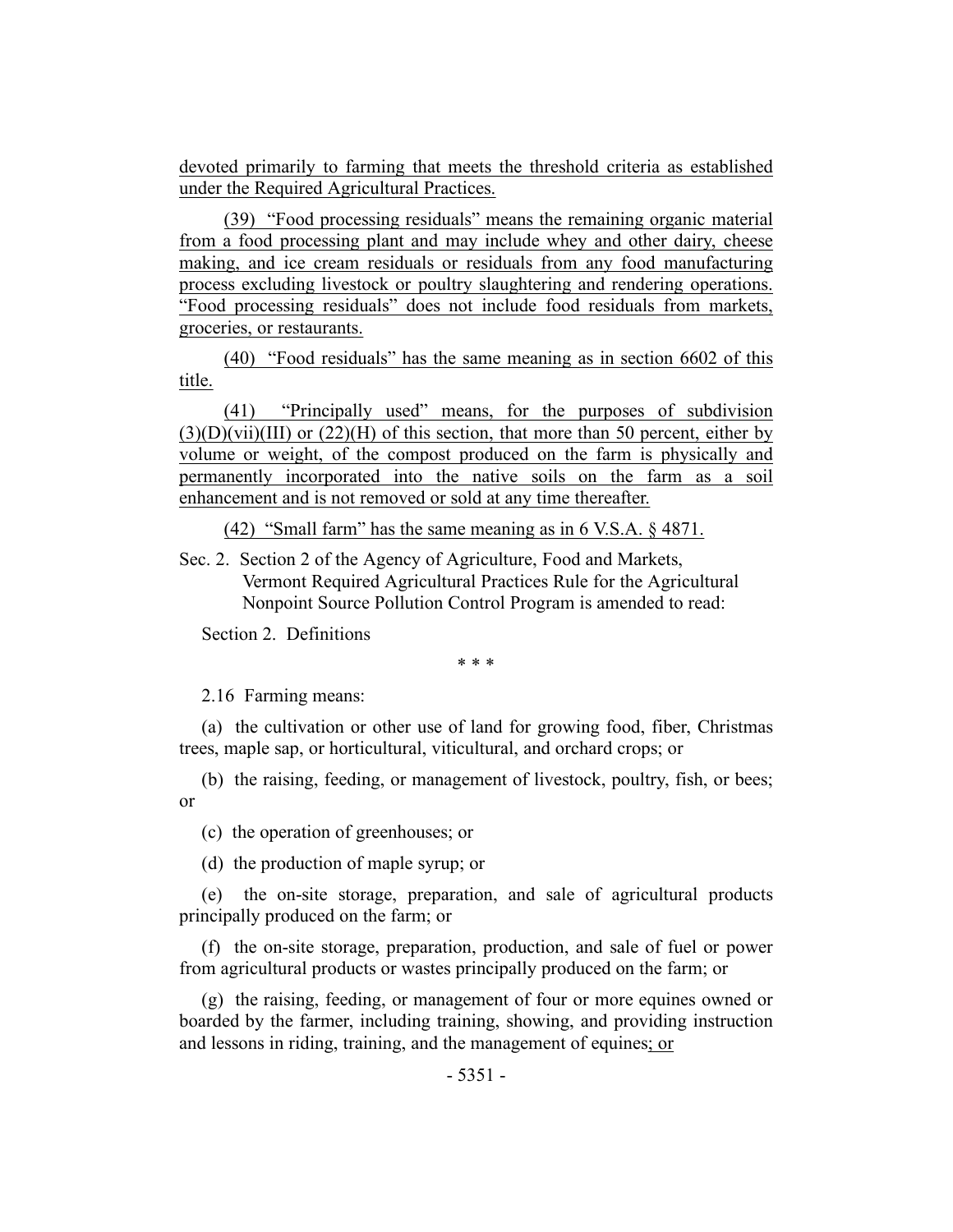(h) the importation of up to 2,000 cubic yards per year or less of food residuals or food processing residuals onto a farm for the production of compost, provided that:

(i) the compost is principally used on the farm where it is produced; or

(ii) the compost is produced on a small farm that raises or manages poultry.

\* \* \*

2.44 "Food residual" means source separated and uncontaminated material that is derived from processing or discarding of food and that is recyclable, in a manner consistent with 10 V.S.A. § 6605k. Food residual may include preconsumer and postconsumer food scraps. "Food residual" does not mean meat and meat-related products when the food residuals are composted by a resident on site.

2.45 "Principally used" means that more than 50 percent, either by volume or weight, of the compost produced on the farm is physically and permanently incorporated into the native soils on the farm as a soil enhancement and is not removed or sold at any time thereafter.

Sec. 3. 6 V.S.A. chapter 218 is added to read:

CHAPTER 218. AGRICULTURAL RESIDUALS MANAGEMENT

#### § 5131. PURPOSE

The purpose of this chapter is to establish a program for the management of residual wastes generated, imported to, or managed on a farm for farming in Vermont.

#### § 5132. DEFINITIONS

As used in this chapter:

(1) "Agency" means the Agency of Agriculture, Food and Markets.

(2) "Compost" means a stable humus-like material produced by the controlled biological decomposition of organic matter through active management, but shall not mean sewage, septage, or materials derived from sewage or septage.

(3) "Farm" means a parcel or parcels of land owned, leased, or managed by a person and devoted primarily to farming that meets the threshold criteria for regulation under the Required Agricultural Practices.

(4) "Farming" has the same meaning as in 10 V.S.A.  $\S 6001(22)$ .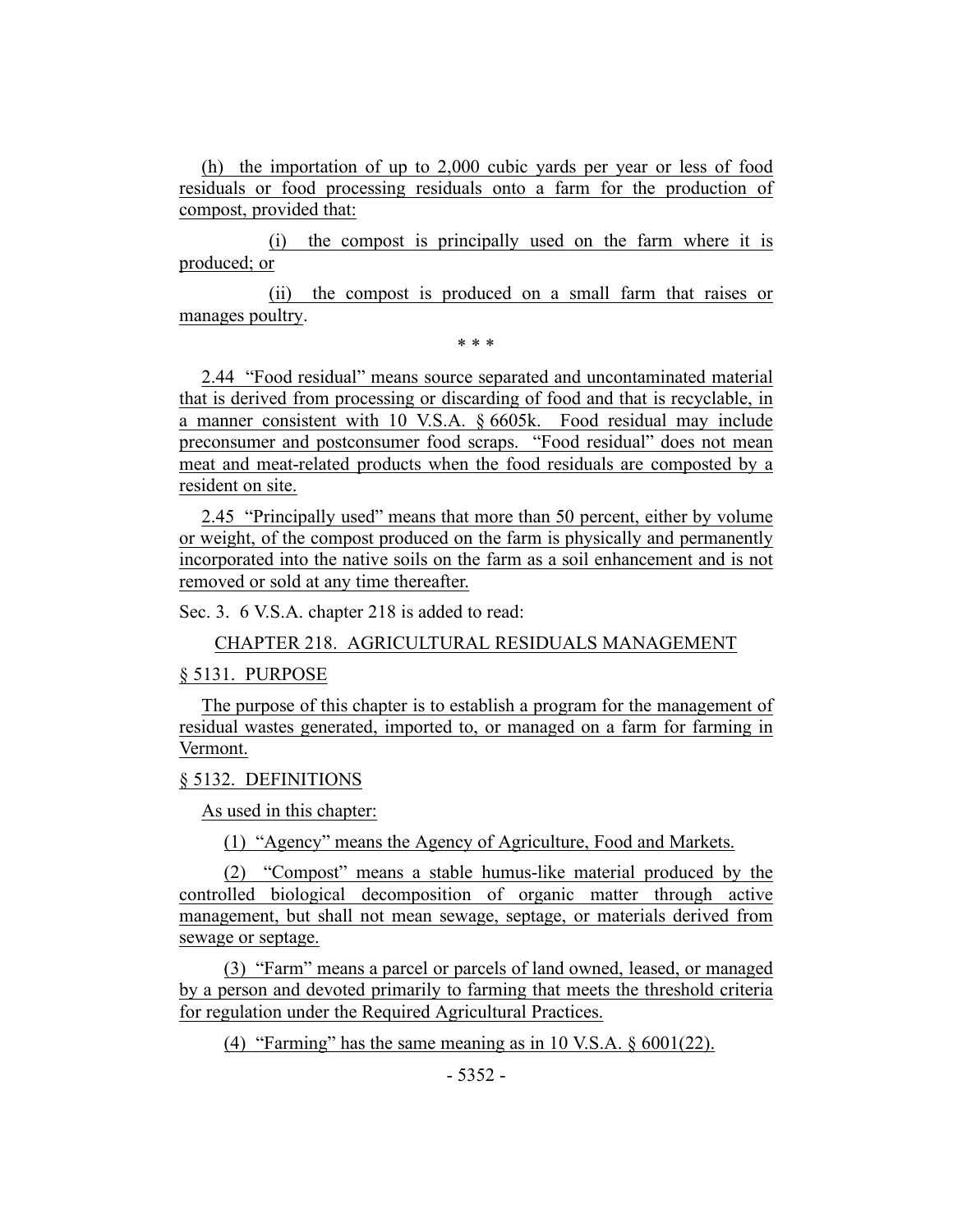(5) "Food processing residuals" means the remaining organic material from a food processing plant and may include whey and other dairy, cheese making, and ice cream residuals or residuals from any food manufacturing process excluding livestock or poultry slaughtering and rendering operations. "Food processing residuals" do not include food residuals from markets, groceries, or restaurants.

(6) "Food residuals" means source separated and uncontaminated material that is derived from processing or discarding of food and that is recyclable or compostable. "Food residuals" may include preconsumer and postconsumer food scraps. "Food residuals" include meat and meat-related products when the disposition of the products is managed on a farm.

(7) "Secretary" means the Secretary of Agriculture, Food and Markets.

(8) "Source separation" has the same meaning as in 10 V.S.A. § 6602.

#### § 5133. FOOD RESIDUALS; RULEMAKING

(a) The Secretary shall regulate the importation of food residuals or food processing residuals onto a farm.

(b)(1) The Secretary shall adopt by rule requirements for the management of food residuals and food processing residuals on a farm. The rules may include requirements regarding:

(A) the proper composting of food residuals or food processing residuals;

(B) destruction of pathogens in food residuals, food processing residuals, or compost;

(C) prevention of public health threat from food residuals, food processing residuals, or compost;

(D) protection of natural resources or the environment; and

(E) prevention of objectionable odors, noise, vectors, or other nuisance conditions.

(2) The Secretary may adopt the rules required by this section as part of the Required Agricultural Practices or as independent rules under this chapter.

(c) A farm producing compost under 10 V.S.A.  $\S 6001(22)(H)$  shall be regulated under this chapter and shall not require a certification or other approval from the Agency of Natural Resources under 10 V.S.A. chapter 159.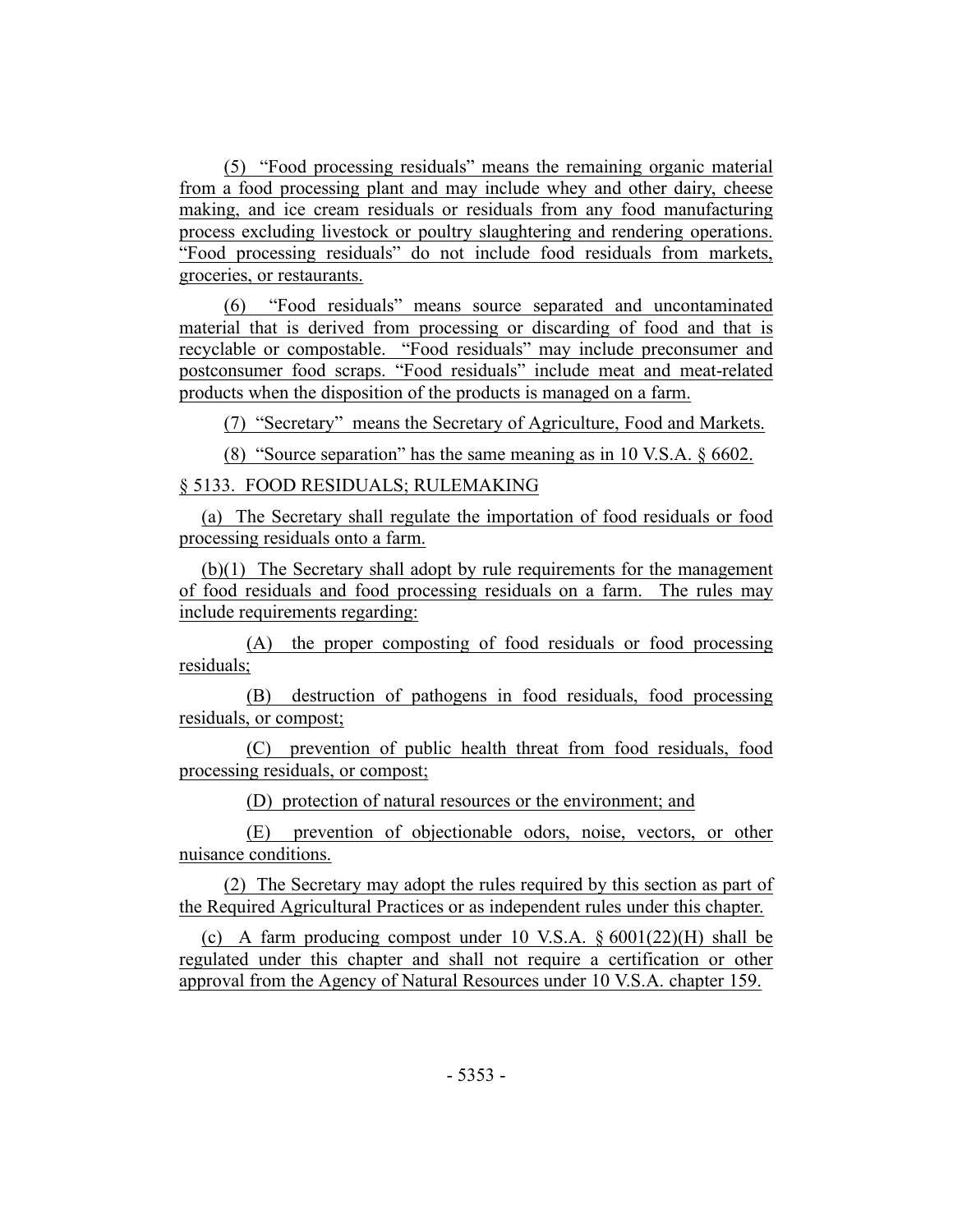Sec. 4. 10 V.S.A. § 6605 is amended to read:

#### § 6605. SOLID WASTE MANAGEMENT FACILITY CERTIFICATION

(a)(1) No person shall construct, substantially alter, or operate any solid waste management facility without first obtaining certification from the Secretary for such facility, site, or activity, except for sludge or septage treatment or storage facilities located within the fenced area of a domestic wastewater treatment plant permitted under chapter 47 of this title. This exemption for sludge or septage treatment or storage facilities shall exist only if:

\* \* \*

(2) Certification shall be valid for a period not to exceed 10 years.

\* \* \*

(n) A farm producing compost under subdivision 6001(22)(H) is exempt from the requirements of this section.

Sec. 5. 10 V.S.A. § 6605h is amended to read:

§ 6605h. COMPOSTING REGISTRATION

Notwithstanding sections 6605, 6605f, and 6611 of this title, the Secretary may, by rule, authorize a person engaged in the production or management of compost at a small scale composting facility to register with the Secretary instead of obtaining a facility certification under section 6605 or 6605c of this title. This section shall not apply to a farm producing compost under subdivision  $6001(22)$ (H).

Sec. 6. 10 V.S.A. § 6605*j* is amended to read:

#### § 6605j. ACCEPTED COMPOSTING PRACTICES

(a) The Secretary, in consultation with the Secretary of Agriculture, Food and Markets, shall adopt by rule, pursuant to 3 V.S.A. chapter 25, and shall implement and enforce accepted composting practices for the management of composting in the State. These accepted composting practices shall address:

(1) standards for the construction, alteration, or operation of a composting facility;

(2) standards for facility operation, including acceptable quantities of product or inputs, vector management, odors, noise, traffic, litter control, contaminant management, operator training and qualifications, recordkeeping, and reporting;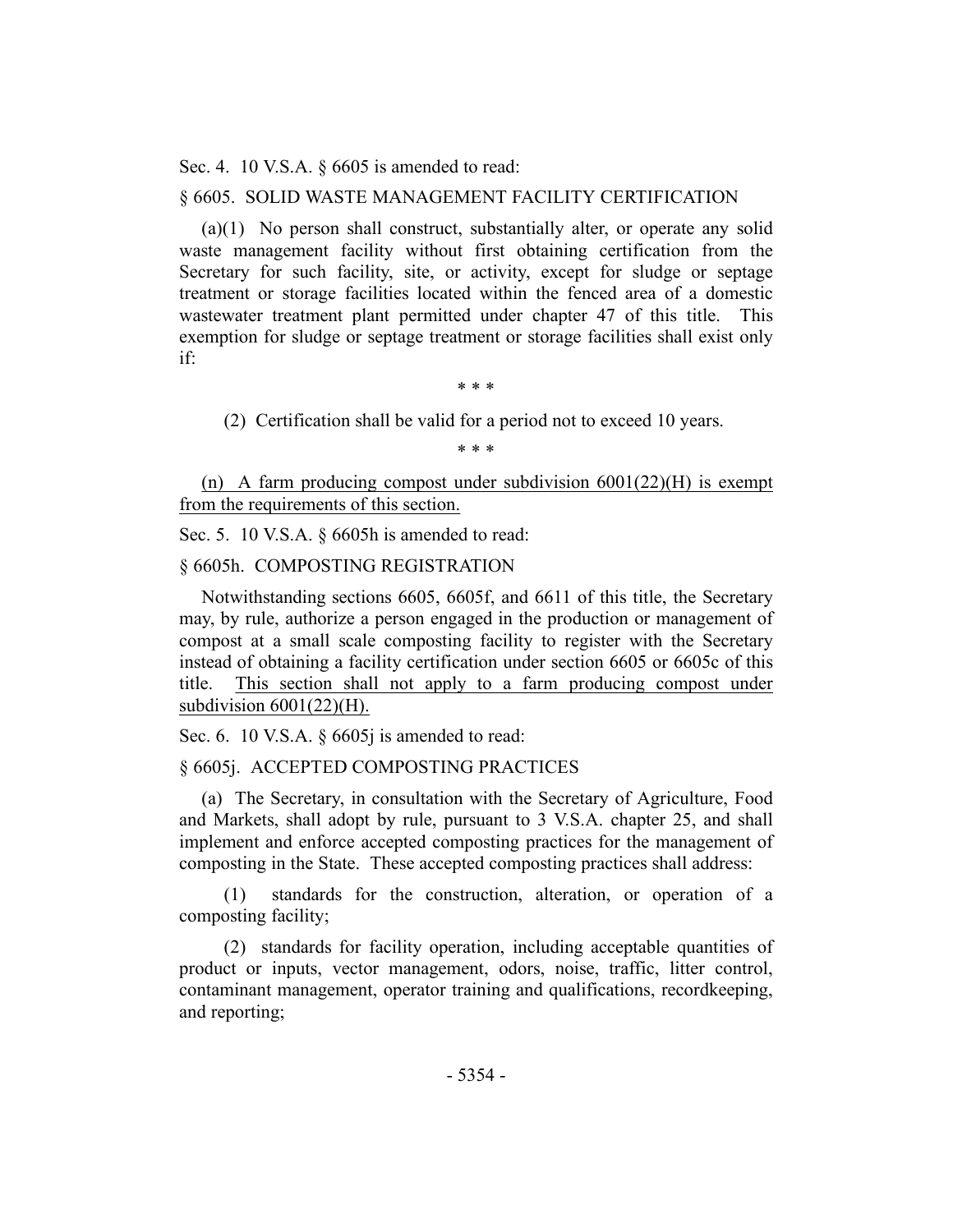(3) standards for siting of composting facilities, including siting and operation of compost storage areas, compost bagging areas, and roads and parking areas;

(4) standards for the composting process, including rotation, management of compost piles, compost pile size, and monitoring of compost operations;

(5) standards for management of runoff from compost facilities, including liquids management from the feedstock area, active composting areas, curing area, and compost storage area; the use of swales or stormwater management around or within a compost facility; vegetative buffer requirements; and run-off management from tipping areas;

(6) specified areas of the State unsuitable for the siting of commercial composting that utilizes post-consumer food residuals or animal mortalities, such as designated downtowns, village centers, village growth areas, or areas of existing residential density; and

(7) definitions of "small-scale composting facility," "medium-scale composting facility," and "de minimis composting exempt from regulation."

(b) A person operating a small scale composting facility or operating a composting facility on a farm who follows the accepted composting practices shall not be required to obtain a discharge permit under section 1263 or 1264 of this title, a solid waste facility certification under chapter 159 of this title, or an air emissions permit under chapter 23 of this title unless a permit is required by federal law or the Secretary of Natural Resources determines that a permit is necessary to protect public health or the environment.

(c) The Secretary of Natural Resources shall coordinate with the Secretary of Agriculture, Food and Markets in implementing and enforcing the accepted composting practices. The Secretary of Agriculture, Food and Markets and the Secretary of Natural Resources may, after opportunity for public review and comment, develop a memorandum of understanding for implementation and enforcement of the accepted composting practices. [Repealed.]

(d) The Secretary shall not regulate under this section a farm producing compost under subdivision 6001(22)(H).

## Sec. 7. APPLICATION OF SOLID WASTE MANAGEMENT RULE

Prior to adoption of rules under 6 V.S.A. § 5133, the Secretary of Agriculture, Food and Markets shall require a person producing compost on a farm under subdivision  $6001(22)(H)$  to comply with Sections 6–1101 through 6–1110 of the Agency of Natural Resources' Vermont Solid Waste Management Rules. After adoption of rules under 6 V.S.A. § 5133, Sections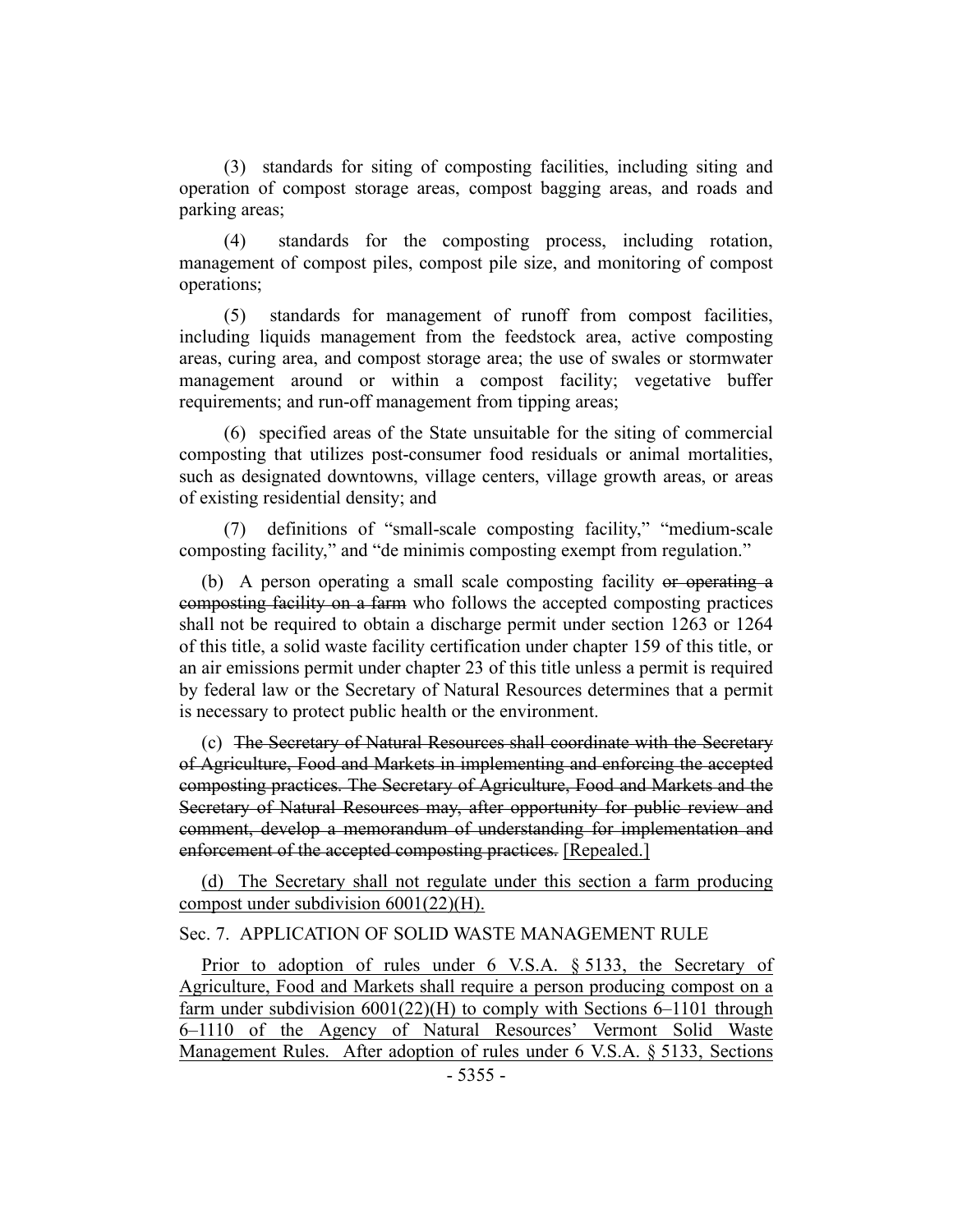6-1101 through 6-1110 of the Agency of Natural Resources' Vermont Solid Waste Management Rules shall not apply to a person producing compost on a farm under subdivision 6001(22)(H).

## Sec. 8. UPDATE ON IMPLEMENTATION OF IMPORT OF FOOD RESIDUALS ONTO FARM FOR COMPOSTING

On or before January 15, 2022, the Secretary of Agriculture, Food and Markets and the Secretary of Natural Resources shall consult and present or submit testimony to the Senate Committee on Agriculture and the House Committee on Agriculture and Forestry regarding the import of food residuals onto farms for the purpose of compost production.

Sec. 9. EFFECTIVE DATE

This act shall take effect on passage.

(Committee vote: 5-0-0)

#### **UNFINISHED BUSINESS OF MARCH 24, 2020**

#### **Third Reading**

## **S. 191.**

An act relating to tax increment financing districts.

#### **UNFINISHED BUSINESS OF MARCH 27, 2020**

#### **Committee Resolution for Second Reading**

#### **J.R.S. 45.**

Joint resolution urging Congress to reassess the federal definition of hemp in order to allow the product to contain up to one percent delta-9 tetrahydrocannabinol (THC).

#### **By the Committee on Agriculture. (Senator Star for the Committee.)**

#### **Text of Resolution:**

*Whereas*, under the Agriculture Improvement Act of 2018, also known as the 2018 Farm Bill, hemp was removed from the list of controlled substances and production was therefore legalized throughout the United States, and

*Whereas*, a variety of products can be made from hemp through the use of its fiber, seed, seed oil, or floral extracts. Hemp can be found in products such as paper, fabric, auto parts, animal bedding, body care products, and essential oils, and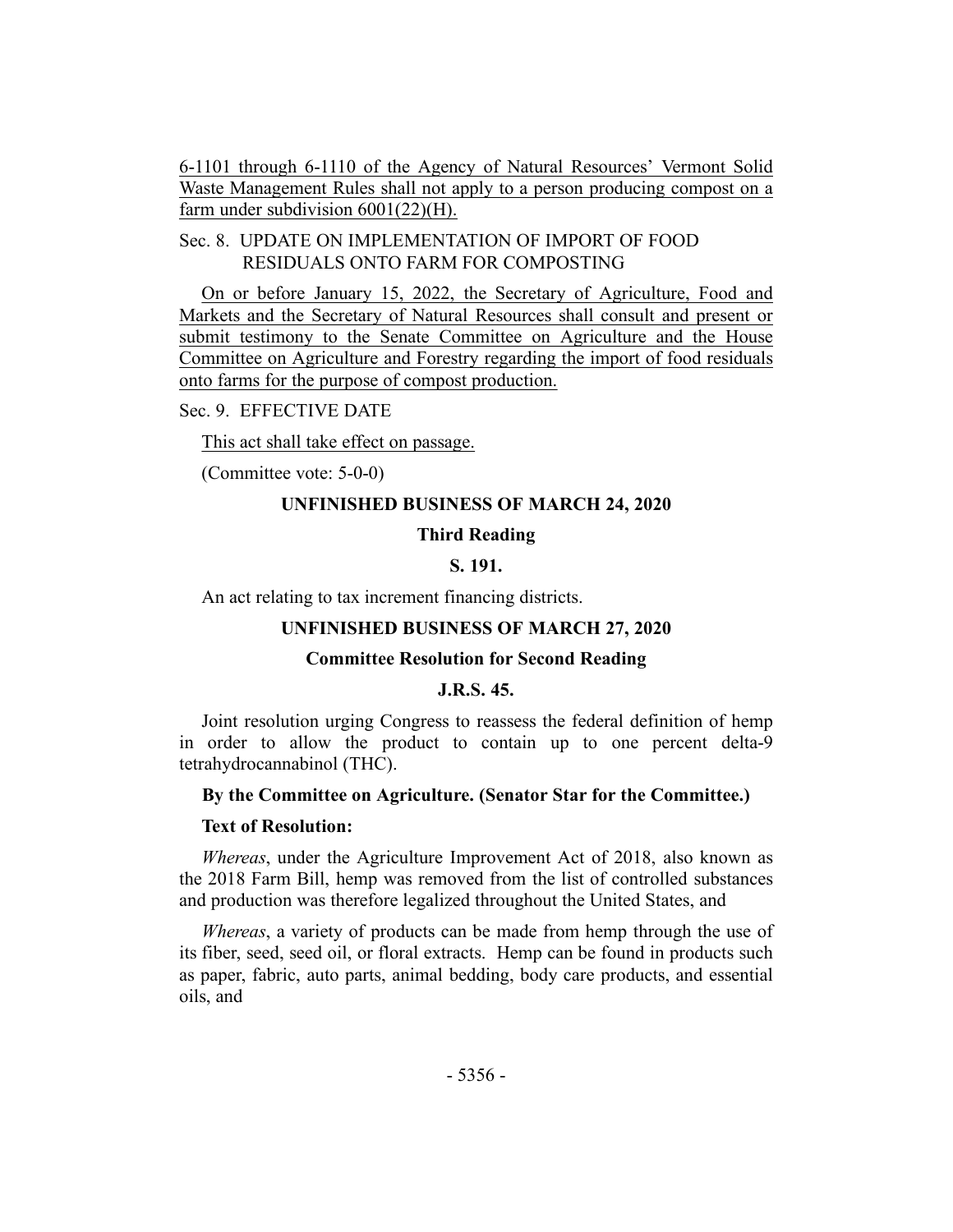*Whereas*, cannabidiol (CBD) is a chemical compound of Cannabis sativa, bearing little to no psychoactive effects, and is being evaluated for its role as a food additive or health supplement, and

*Whereas*, economic forecasts predict that the total collective market in CBD sales in the United States will be between \$15 billion to \$20 billion annually by 2025, and

*Whereas*, in 2019, the Vermont Agency of Agriculture, Food and Markets approved 983 permits to grow or process hemp on 8,880 acres in Vermont, and

*Whereas*, hemp was grown in every county of the State in 2019, and

*Whereas*, cultivators and processors of hemp in Vermont have invested millions of dollars to purchase the equipment and resources necessary to successfully produce hemp and hemp products, and

*Whereas*, the development and growth of the hemp industry in Vermont is critical to improving the health and vitality of the rural economy of the State; and

*Whereas*, the federal government defines hemp in the 2018 Farm Bill as "the plant Cannabis sativa L. and any part of that plant, including the seeds thereof and all derivatives, extracts, cannabinoids, isomers, acids, salts, and salts of isomers, whether growing or not, with a delta-9 tetrahydrocannabinol level of not more than 0.3 percent on a dry weight basis," and

*Whereas*, hemp farmers and processors encourage Congress to reassess the definition of hemp as referenced in the 2018 Farm Bill and increase the farm production values to one percent tetrahydrocannabinol (THC) in order to allow hemp farmers to increase yield potential per acre and profitability for all hemp grown in the State, and

*Whereas*, increasing yield potential per acre equates to increased profit potential for Vermont's farm families and hemp processors, *now therefore be it*

#### *Resolved by the Senate and House of Representatives:*

That the General Assembly urges Congress to revise the current definition of hemp found in the Agriculture Improvement Act of 2018, increasing the THC threshold from 0.3 percent to 1.0 percent, *and be it further*

*Resolved:* That the Secretary of State be directed to send a copy of this resolution to the Vermont Congressional Delegation, the President Pro Tempore and Secretary of the U.S. Senate, and the Speaker of the U.S. House of Representatives.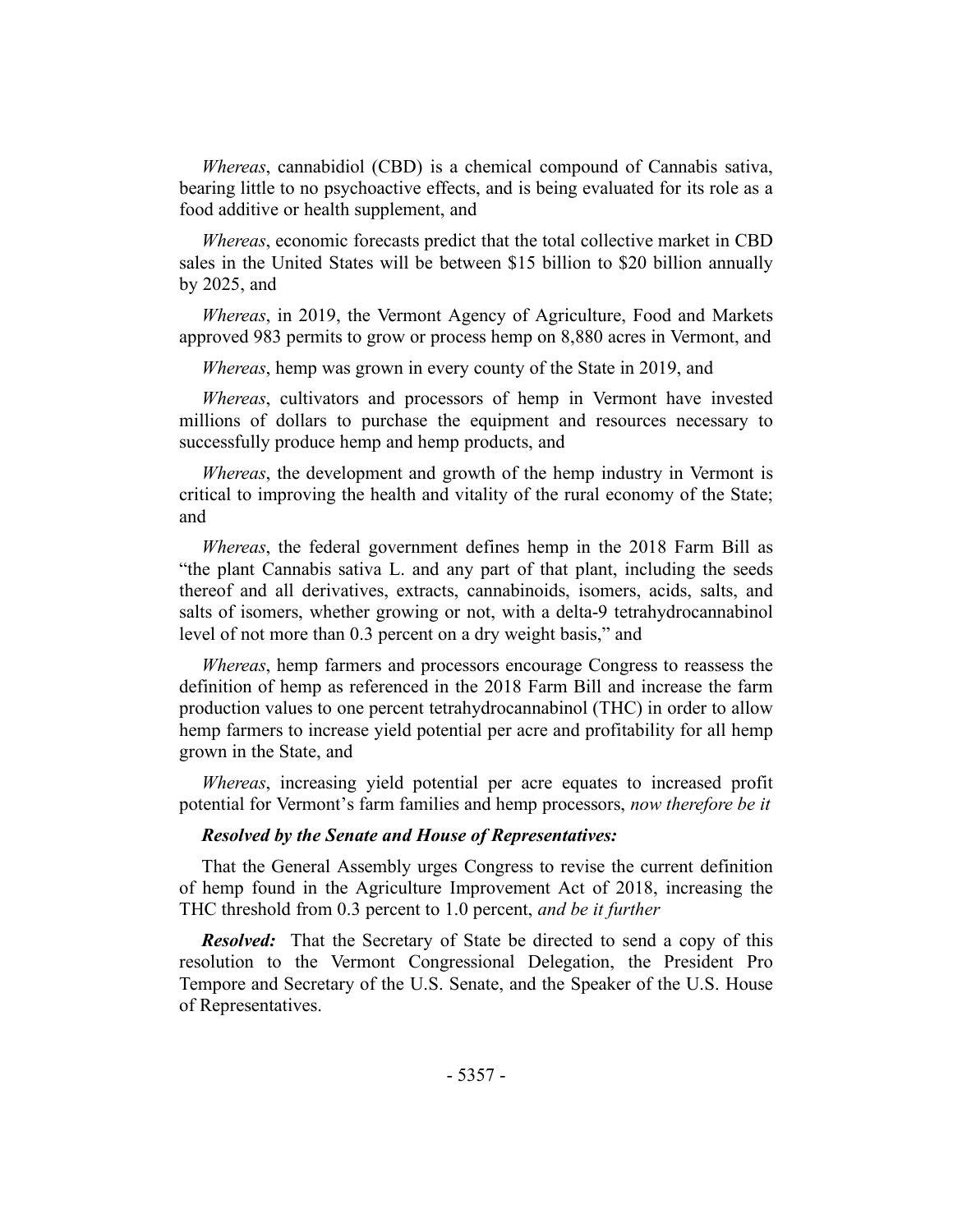## **Second Reading**

#### **Favorable with Recommendation of Amendment**

## **S. 218.**

An act relating to the Department of Mental Health's Ten-Year Plan.

## **Reported favorably with recommendation of amendment by Senator Westman for the Committee on Health and Welfare.**

The Committee recommends that the bill be amended by striking out all after the enacting clause and inserting in lieu thereof the following:

## Sec. 1. MENTAL HEALTH INTEGRATION COUNCIL; REPORT

(a) Creation. There is created the Mental Health Integration Council for the purpose of helping to ensure that all sectors of the health care system actively participate in the State's principles for mental health integration established pursuant to 18 V.S.A. § 7251(4) and (8) and as envisioned in the Department of Mental Health's 2020 report "Vision 2030: A 10-Year Plan for an Integrated and Holistic System of Care."

(b) Membership.

(1) The Council shall be composed of the following members:

(A) the Commissioner of Mental Health or designee;

(B) the Commissioner of Health or designee;

(C) the Commissioner of Vermont Health Access or designee;

(D) the Commissioner for Children and Families or designee;

(E) the Commissioner of Corrections or designee;

(F) the Commissioner of Financial Regulation or designee;

(G) the executive director of the Green Mountain Care Board or designee;

(H) the Secretary of Education or designee;

(I) a representative, appointed by the Vermont Medical Society;

(J) a representative, appointed by the Vermont Association for Hospitals and Health Systems;

(K) a representative, appointed by Vermont Care Partners;

(L) a representative, appointed by the Vermont Association of Mental Health and Addiction Recovery;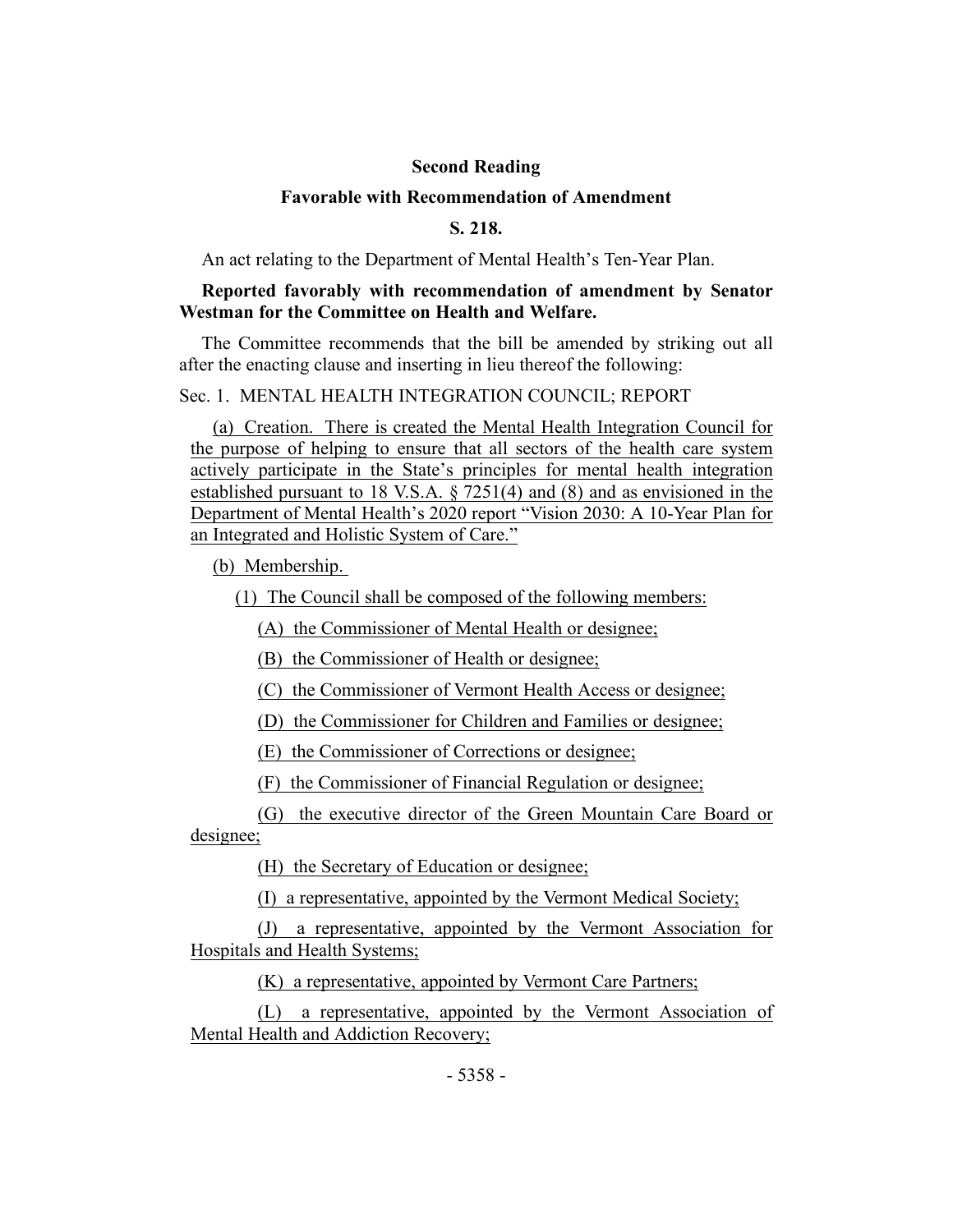(M) a representative, appointed by Bi-State Primary Care;

(N) a representative, appointed by the University of Vermont Medical School;

(O) the chief executive officer of OneCare Vermont or designee;

(P) the Health Care Advocate established pursuant to 18 V.S.A. § 9602;

(Q) the Mental Health Care Ombudsman established pursuant to 18 V.S.A. § 7259;

(R) a representative, appointed by the insurance plan with the largest number of covered lives in Vermont;

(S) two persons who have received mental health services in Vermont, appointed by Vermont Psychiatric Survivors, including one person who has delivered peer services;

(T) one family member of a person who has received mental health services, appointed by the Vermont chapter of National Alliance on Mental Illness; and

(U) one family member of a child who has received mental health services, appointed by the Vermont Federation of Families for Children's Mental Health.

(2) The Council may create subcommittees comprising the Council's members for the purpose of carrying out the Council's charge.

(c) Powers and duties. The Council shall address the integration of mental health in the health care system including:

(1) identifying obstacles to the full integration of mental health into a holistic health care system and identifying means of overcoming those barriers;

(2) helping to ensure the implementation of existing law to establish full integration within each member of the Council's area of expertise;

(3) establishing commitments from non-state entities to adopt practices and implementation tools that further integration;

(4) proposing legislation where current statute is either inadequate to achieve full integration or where it creates barriers to achieving the principles of integration; and

(5) fulfilling any other duties the Council deems necessary to achieve its objectives.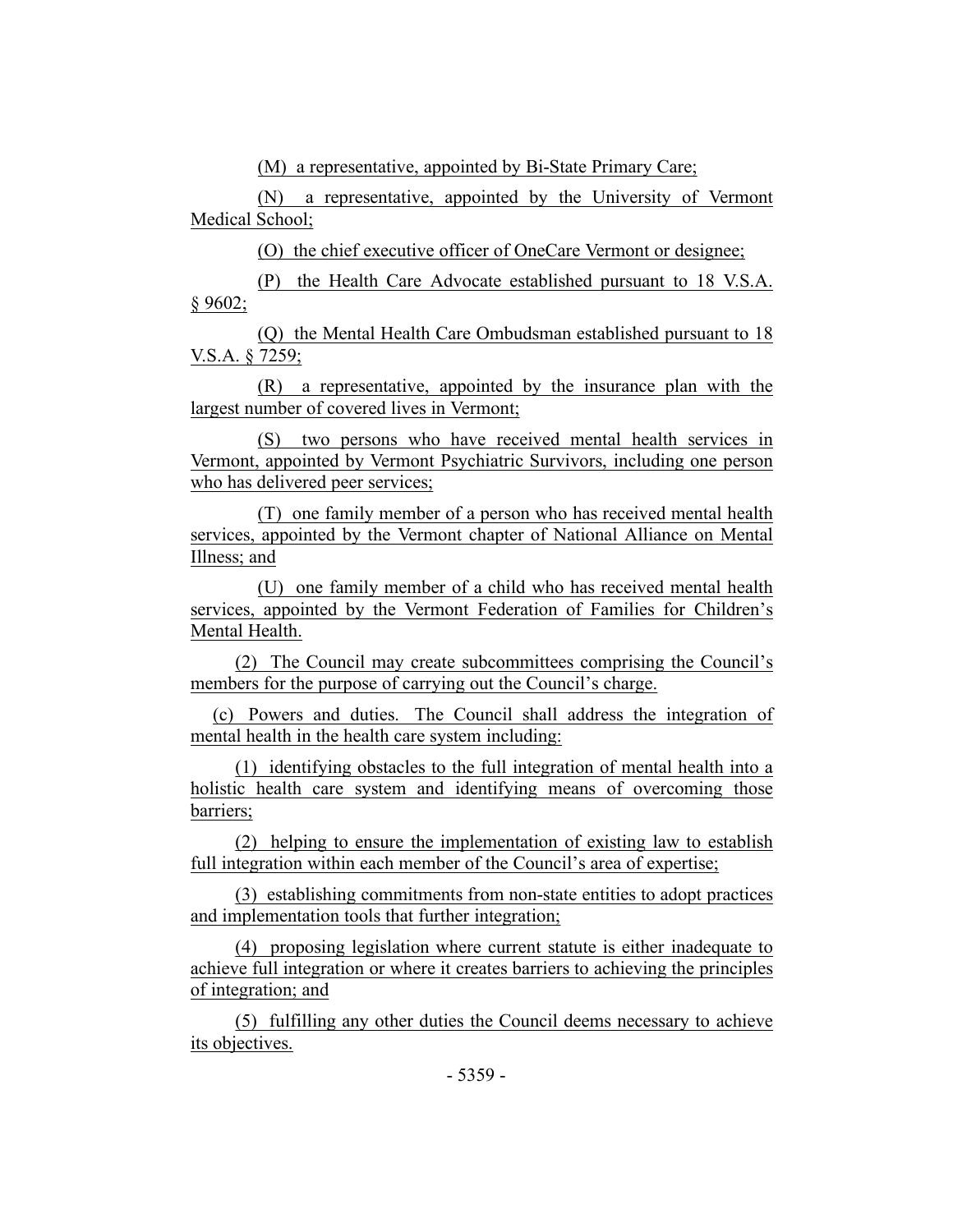(d) Assistance. The Council shall have the administrative, technical, and legal assistance of Department of Mental Health.

(e) Report.

(1) On or before December 15, 2021, the Commissioners of Mental Health and of Health shall report on the Council's progress to the Joint Health Reform Oversight Committee.

(2) On or before January 15, 2023, the Council shall submit a final written report to the House Committee on Health Care and to the Senate Committee on Health and Welfare with its findings and any recommendations for legislative action, including a recommendation as to whether the term of the Council should be extended.

(f) Meetings.

(1) The Commissioner of Mental Health shall call the first meeting of the Council.

(2) The Commissioner of Mental Health shall serve as chair. The Commissioner of Health shall serve as vice chair.

(3) The Council shall meet bimonthly between July 1, 2020 and January 1, 2023.

(4) The Council shall cease to exist on July 30, 2023.

(g) Compensation and reimbursement. Members of the Council shall be entitled to per diem compensation and reimbursement of expenses as permitted under 32 V.S.A. § 1010 for not more than eight meetings. These payments shall be made from monies appropriated to the Department of Mental Health.

Sec. 2. EFFECTIVE DATE

This act shall take effect on July 1, 2020.

(Committee vote: 5-0-0)

## **Reported favorably with recommendation of amendment by Senator Kitchel for the Committee on Appropriations.**

The Committee recommends that the bill be amended as recommended by the Committee on Health and Welfare with the following amendments thereto:

First: In Sec. 1, subsection (b), by striking out subdivision (1) in its entirety and inserting in lieu thereof a new subdivision (1) to read as follows:

(1) The Council shall be composed of the following members: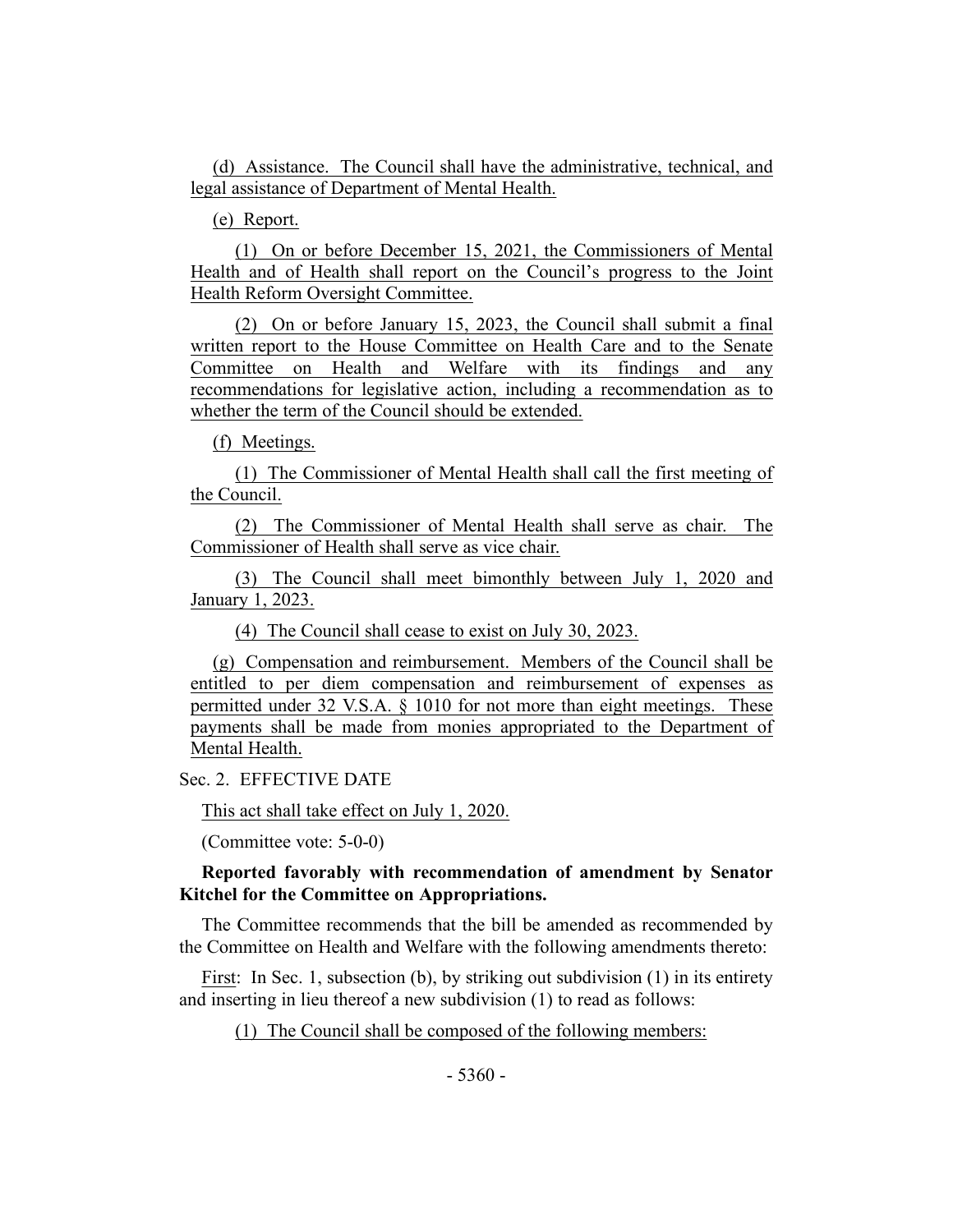(A) the Commissioner of Mental Health or designee;

(B) the Commissioner of Health or designee;

(C) the Commissioner of Vermont Health Access or designee;

(D) the Commissioner for Children and Families or designee;

(E) the Commissioner of Corrections or designee;

(F) the Commissioner of Financial Regulation or designee;

(G) the Director of Health Care Reform or designee;

(H) the Executive Director of the Green Mountain Care Board or designee;

(I) the Secretary of Education or designee;

(J) a representative, appointed by the Vermont Medical Society;

(K) a representative, appointed by the Vermont Association for Hospitals and Health Systems;

(L) a representative, appointed by Vermont Care Partners;

(M) a representative, appointed by the Vermont Association of Mental Health and Addiction Recovery;

(N) a representative, appointed by Bi-State Primary Care;

(O) a representative, appointed by the University of Vermont Medical School;

(P) the Chief Executive Officer of OneCare Vermont or designee;

(Q) the Health Care Advocate established pursuant to 18 V.S.A. § 9602;

(R) the Mental Health Care Ombudsman established pursuant to 18 V.S.A. § 7259;

(S) a representative, appointed by the insurance plan with the largest number of covered lives in Vermont;

(T) two persons who have received mental health services in Vermont, appointed by Vermont Psychiatric Survivors, including one person who has delivered peer services;

(U) one family member of a person who has received mental health services, appointed by the Vermont chapter of National Alliance on Mental Illness; and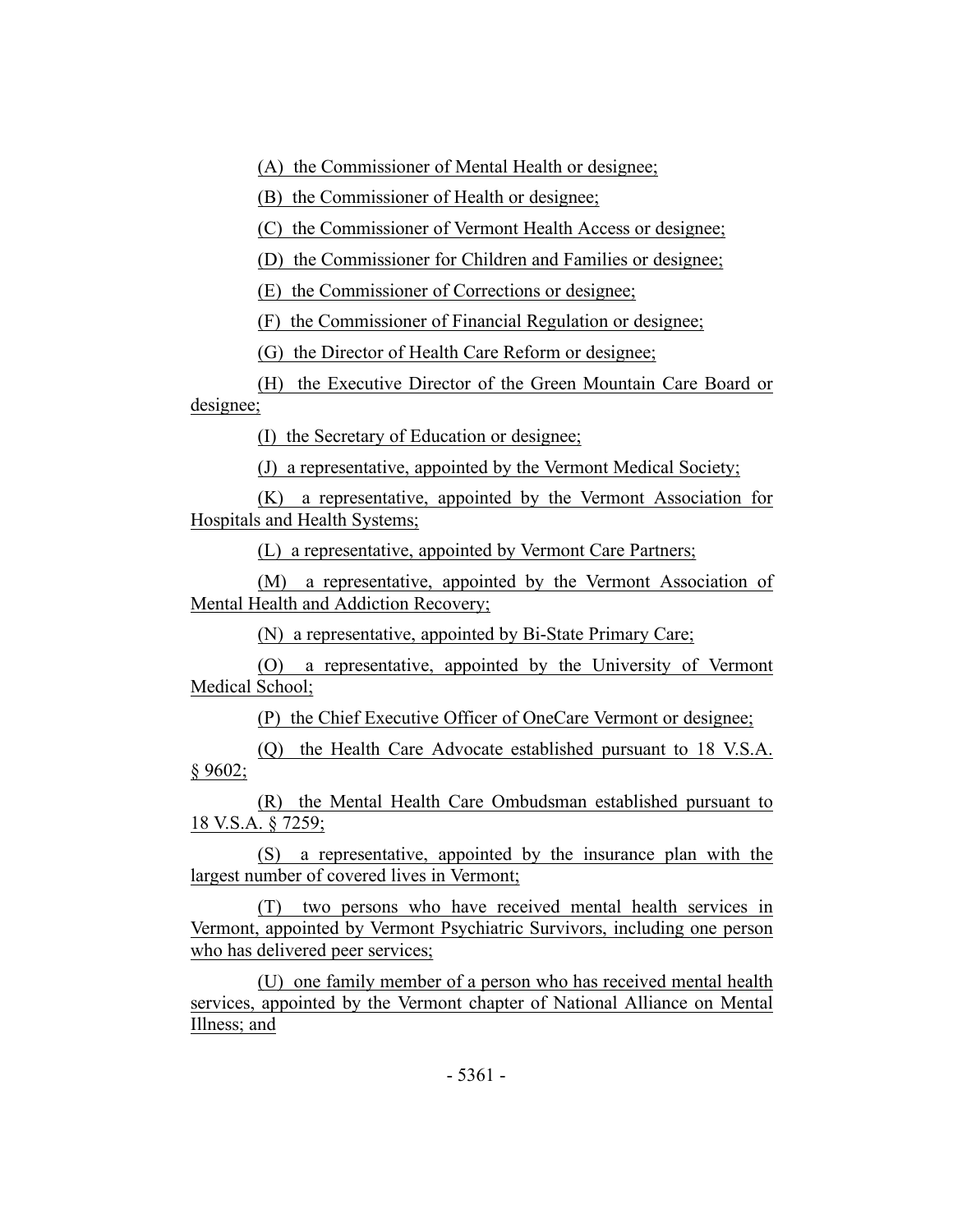(V) one family member of a child who has received mental health services, appointed by the Vermont Federation of Families for Children's Mental Health.

Second: In Sec. 1, subsection (f), subdivision (2), in the second sentence, by striking the word "Health" and inserting in lieu thereof the words Vermont Health Access

And that after passage of the bill the title be amended to read:

An act relating to establishing the Mental Health Integration Council.

(Committee vote: 5-1-1)

#### **S. 241.**

An act relating to motor vehicle manufacturers that sell directly to consumers.

## **Reported favorably with recommendation of amendment by Senator Perchlik for the Committee on Transportation.**

The Committee recommends that the bill be amended by striking out all after the enacting clause and inserting in lieu thereof the following:

## Sec. 1. STUDY ON DIRECT-TO-CONSUMER MOTOR VEHICLE SALES; REPORT

(a) The Agency of Transportation, in consultation with the Attorney General's Office, the Department of Financial Regulation, a manufacturer that engages in direct-to-consumer motor vehicle sales to Vermont consumers, and the Vermont Vehicle and Automotive Distributors Association, shall conduct a study and, on or before December 15, 2020, file a written report on the findings of its study, sources reviewed, and recommendations regarding the regulation of direct-to-consumer motor vehicle sales with the Senate Committees on Economic Development, Housing and General Affairs and on Transportation and the House Committees on Commerce and Economic Development and on Transportation.

(b) The report shall, at a minimum, include a review of:

(1) all Vermont consumer protection laws and regulations that currently apply when a consumer purchases a motor vehicle from a dealer registered pursuant to 23 V.S.A. chapter 7, subchapter 4, whether those consumer protections currently apply to direct-to-consumer motor vehicle sales, and, if not, whether those consumer protections should apply to direct-to-consumer motor vehicle sales;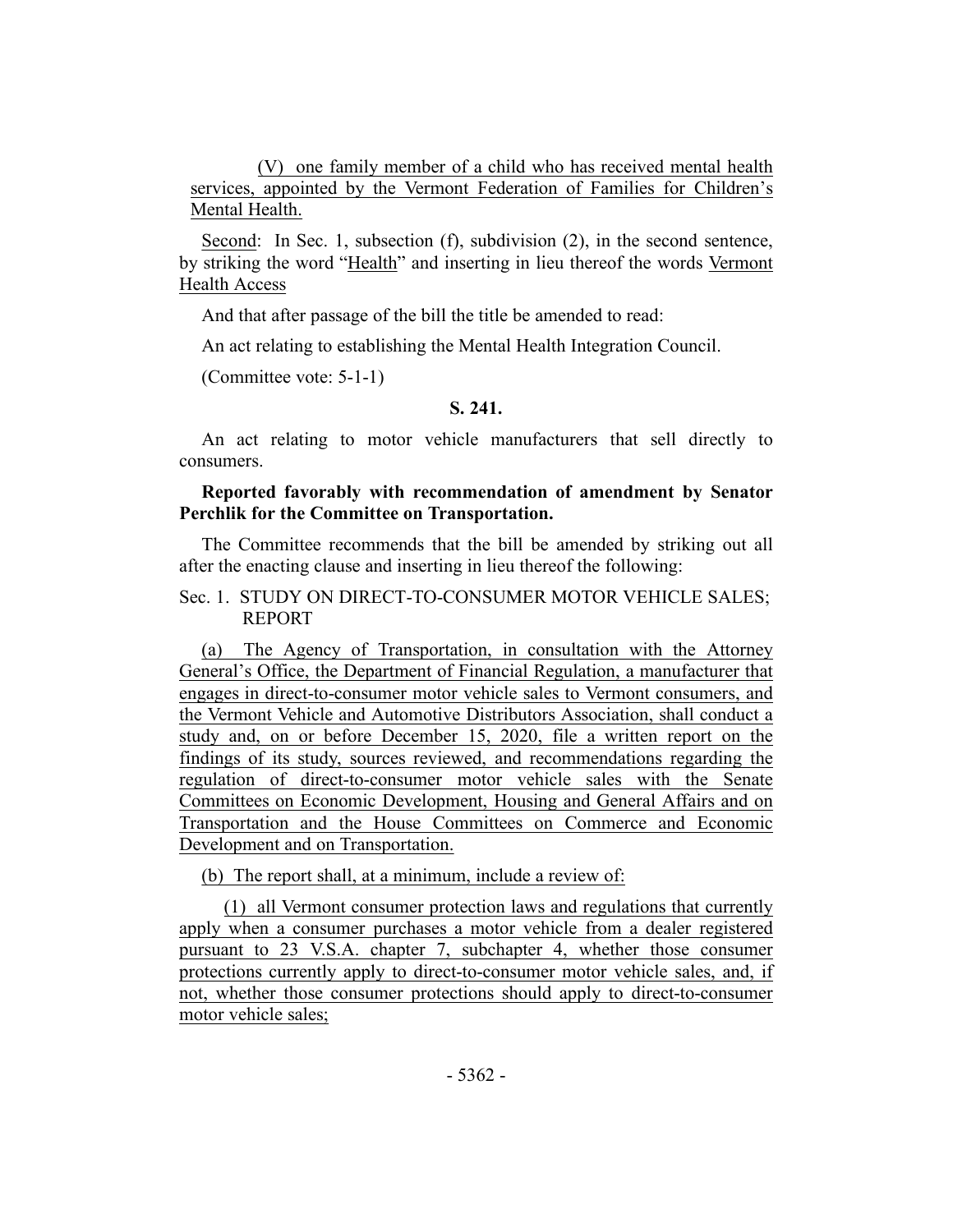(2) how consumers currently obtain financing in direct-to-consumer motor vehicle sales and any proposals that would better protect Vermont consumers who engage in direct-to-consumer motor vehicle sales;

(3) how consumers are currently taxed in direct-to-consumer motor vehicle sales and whether there are steps the State can take to maximize the collection of taxes owed on direct-to-consumer motor vehicle sales where the vehicles are operated in Vermont;

(4) any enforcement issues related to direct-to-consumer motor vehicle sales;

(5) what reasons, if any, exist to prohibit manufacturers engaged in direct-to-consumer motor vehicle sales from owning, operating, or controlling a motor vehicle warranty or service facility in the State and a recommendation on whether a sales center should be required if a manufacturer engaged in direct-to-consumer motor vehicle sales is permitted to own, operate, or control a motor vehicle warranty or service facility in the State;

(6) laws, rules, and best practices from other jurisdictions and any model legislation related to the regulation of direct-to-consumer motor vehicle sales; and

(7) how any proposed amendments to Vermont law regulating direct-toconsumer motor vehicle sales will affect dealers registered pursuant to 23 V.S.A. chapter 7, subchapter 4; franchisors and franchisees, as defined in 9 V.S.A. § 4085; and other persons who are selling motor vehicles to Vermonters.

(c) As used in this section "direct-to-consumer motor vehicle sales" means sales made by:

(1) motor vehicle manufacturers that sell or lease vehicles they manufacture directly to Vermont consumers and not through dealers registered pursuant to 23 V.S.A. chapter 7, subchapter 4; or

(2) other persons that sell or lease new or used motor vehicles directly to Vermont consumers and not through Vermont licensed dealers registered pursuant to 23 V.S.A. chapter 7, subchapter 4 on websites such as Carvana, Vroom, and TrueCar.

## Sec. 2. EFFECTIVE DATE

This act shall take effect on passage.

(Committee vote: 4-0-1)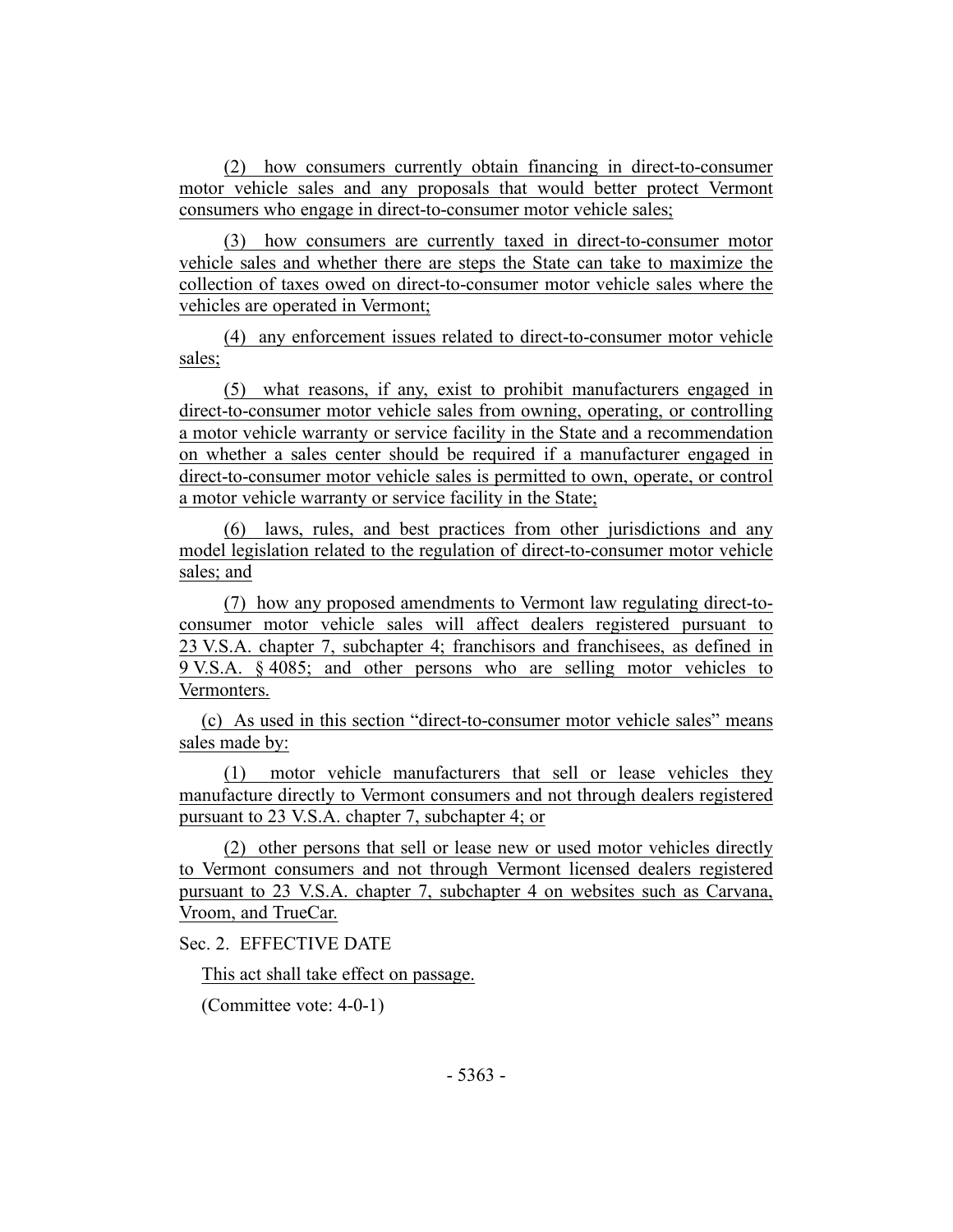An act relating to stem cell therapies not approved by the U.S. Food and Drug Administration.

**Reported favorably with recommendation of amendment by Senator Westman for the Committee on Health and Welfare.**

The Committee recommends that the bill be amended by striking out all after the enacting clause and inserting in lieu thereof the following:

Sec. 1. 18 V.S.A. chapter 87 is added to read:

#### CHAPTER 87. STEM CELL PRODUCTS

#### § 4501. DEFINITIONS

As used in this chapter:

(1) "Health care practitioner" means an individual licensed by the Board of Medical Practice or by a board attached to the Office of Professional Regulation to provide professional health care services in this State.

(2) "Stem cell products" has the same meaning as "human cells, tissues, or cellular or tissue-based products" in 21 C.F.R. § 1271.3, as in effect on January 1, 2020, and applies to both homologous and nonhomologous use. The term also includes homologous use of minimally manipulated cell or tissue products, as those terms are defined in 21 C.F.R. § 1271.3, as in effect on January 1, 2020, when used or proposed for use in one or more applications not approved by the U.S. Food and Drug Administration.

## § 4502. UNAPPROVED STEM CELL PRODUCTS; NOTICE; DISCLOSURE

(a) Notice.

(1) A health care practitioner who administers one or more stem cell products that are not approved by the U.S. Food and Drug Administration shall provide each patient with the following written notice prior to administering any such product to the patient for the first time:

"THIS NOTICE MUST BE PROVIDED TO YOU UNDER VERMONT LAW. This health care practitioner administers one or more stem cell products that have not been approved by the U.S. Food and Drug Administration. You are encouraged to consult with your primary care provider prior to having an unapproved stem cell product administered to you."

(2)(A) The written notice required by subdivision (1) of this subsection shall: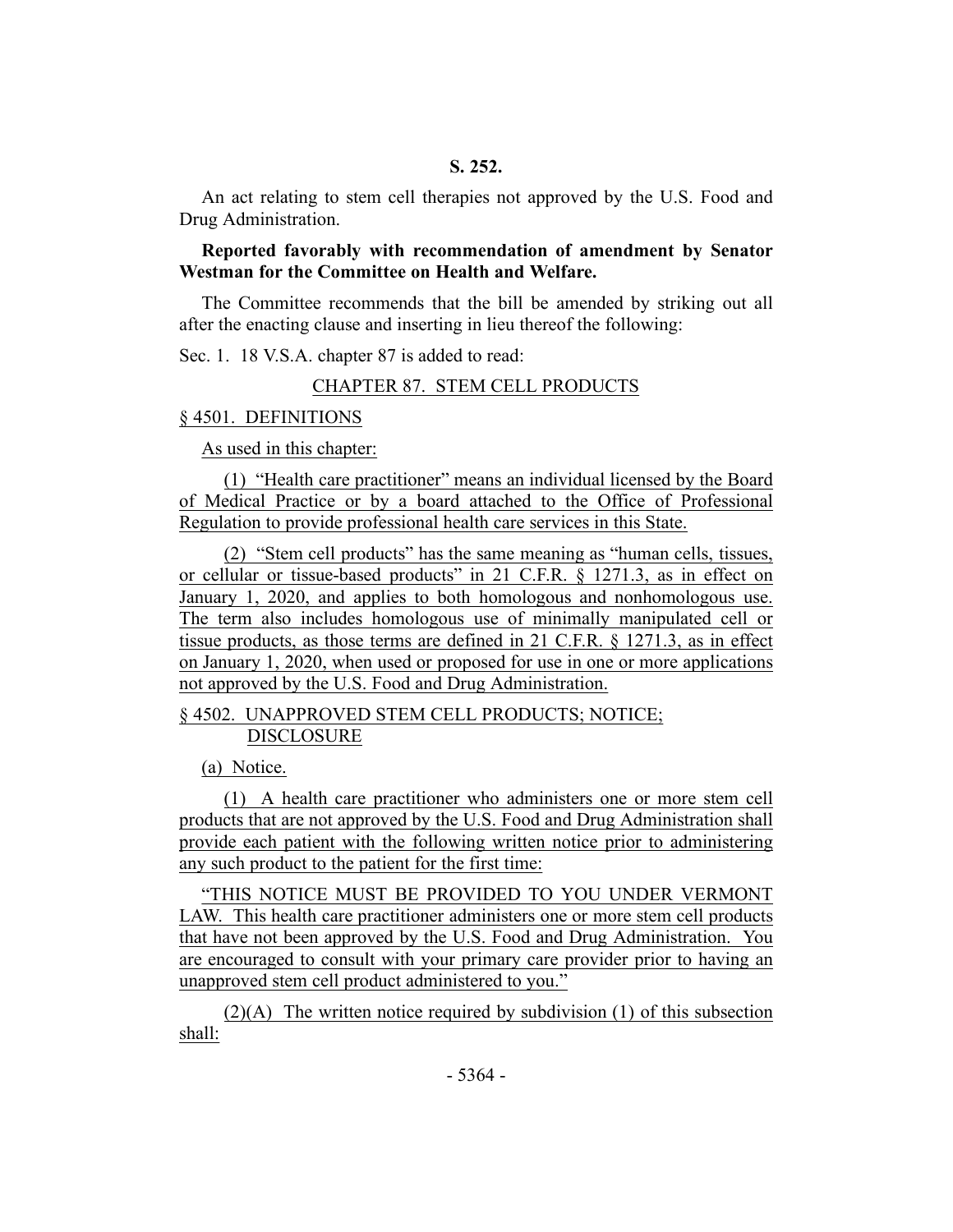(i) be at least 8.5 by 11 inches and printed in not less than 40 point type; and

(ii) include information on methods for filing a complaint with the applicable licensing authority and for making a consumer inquiry.

(B) The health care practitioner shall also prominently display the written notice required by subdivision (1) of this subsection, along with the information required to be included by subdivision (A)(ii) of this subdivision (2), at the entrance and in an area visible to patients in the health care practitioner's office.

(b) Disclosure.

(1) A health care practitioner who administers stem cell products that are not approved by the U.S. Food and Drug Administration shall provide a disclosure form to a patient for the patient's signature prior to each administration of an unapproved stem cell product.

(2) The disclosure form shall state, in language that the patient could reasonably be expected to understand, the stem cell product's U.S. Food and Drug Administration approval status.

(3) The health care practitioner shall retain in the patient's medical record a copy of each disclosure form signed and dated by the patient.

(c) Advertisements. A health care practitioner shall include the notice set forth in subdivision (a)(1) of this section in any advertisements relating to the use of stem cell products that are not approved by the U.S. Food and Drug Administration. In print advertisements, the notice shall be clearly legible and in a font size not smaller than the largest font size used in the advertisement. For all other forms of advertisements, the notice shall either be clearly legible in a font size not smaller than the largest font size used in the advertisement or clearly spoken.

(d) Nonapplicability. The provisions of this section shall not apply to the following:

(1) a health care practitioner who has obtained approval or clearance for an investigational new drug or device from the U.S. Food and Drug Administration for the use of stem cell products; or

(2) a health care practitioner who administers a stem cell product pursuant to an employment or other contract to administer stem cell products on behalf of or under the auspices of an institution certified by the Foundation for the Accreditation of Cellular Therapy, the National Institutes of Health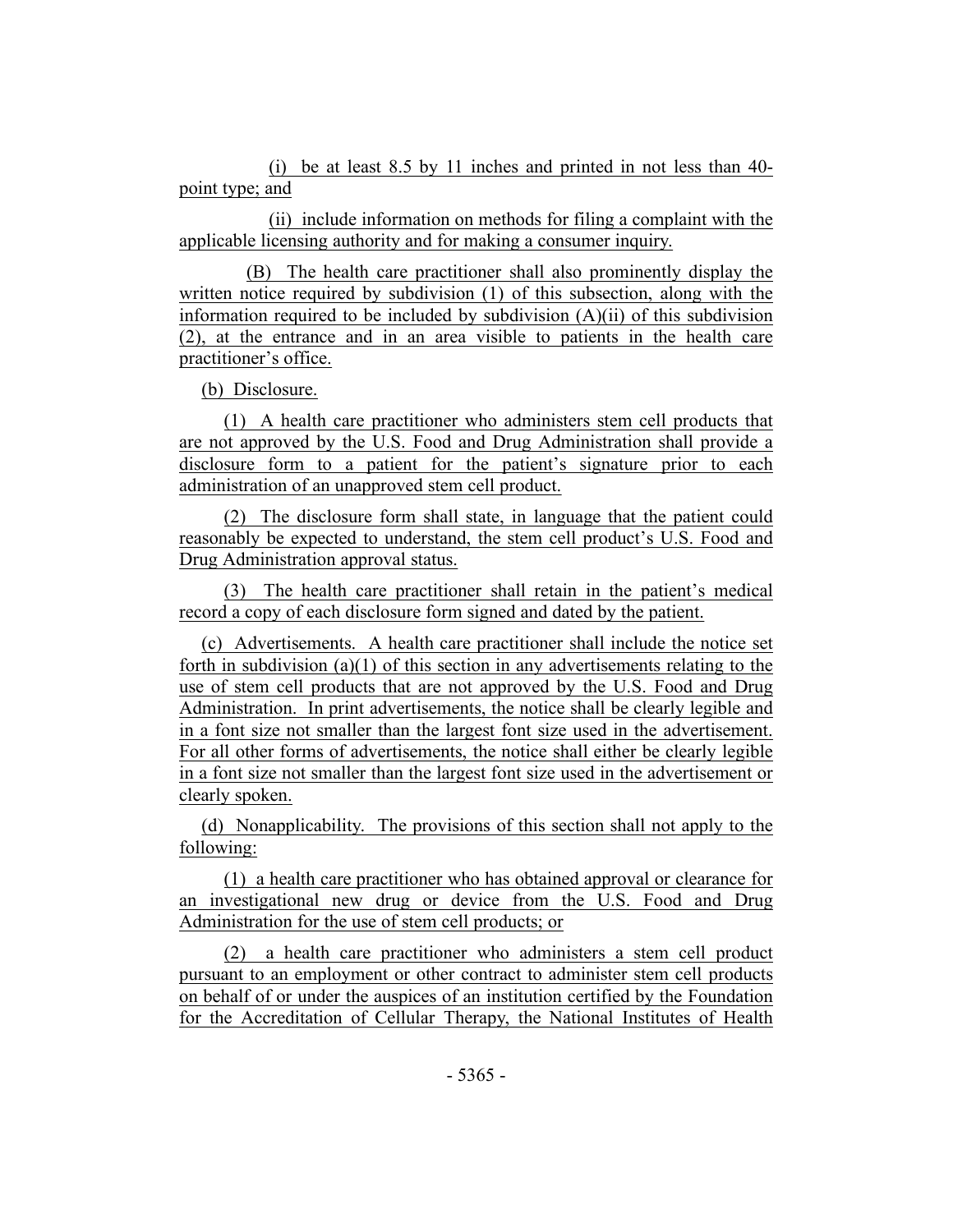Blood and Marrow Transplant Clinical Trials Network, or AABB, formerly known as the American Association of Blood Banks.

(e) Violations. A violation of this section constitutes unprofessional conduct under 3 V.S.A. § 129a and 26 V.S.A. § 1354.

Sec. 2. 3 V.S.A. § 129a is amended to read:

#### § 129a. UNPROFESSIONAL CONDUCT

(a) In addition to any other provision of law, the following conduct by a licensee constitutes unprofessional conduct. When that conduct is by an applicant or person who later becomes an applicant, it may constitute grounds for denial of a license or other disciplinary action. Any one of the following items or any combination of items, whether the conduct at issue was committed within or outside the State, shall constitute unprofessional conduct:

\* \* \*

(27) For a health care practitioner, failing to comply with one or more of the notice, disclosure, or advertising requirements in 18 V.S.A. § 4502 for administering stem cell products not approved by the U.S. Food and Drug Administration.

\* \* \*

Sec. 3. 26 V.S.A. § 1354 is amended to read:

§ 1354. UNPROFESSIONAL CONDUCT

(a) The Board shall find that any one of the following, or any combination of the following, whether the conduct at issue was committed within or outside the State, constitutes unprofessional conduct:

\* \* \*

(39) use of the services of a physician assistant by a physician in a manner that is inconsistent with the provisions of chapter 31 of this title; or

(40) use of conversion therapy as defined in 18 V.S.A. § 8351 on a client younger than 18 years of age; or

(41) failure to comply with one or more of the notice, disclosure, or advertising requirements in 18 V.S.A. § 4502 for administering stem cell products not approved by the U.S. Food and Drug Administration.

\* \* \*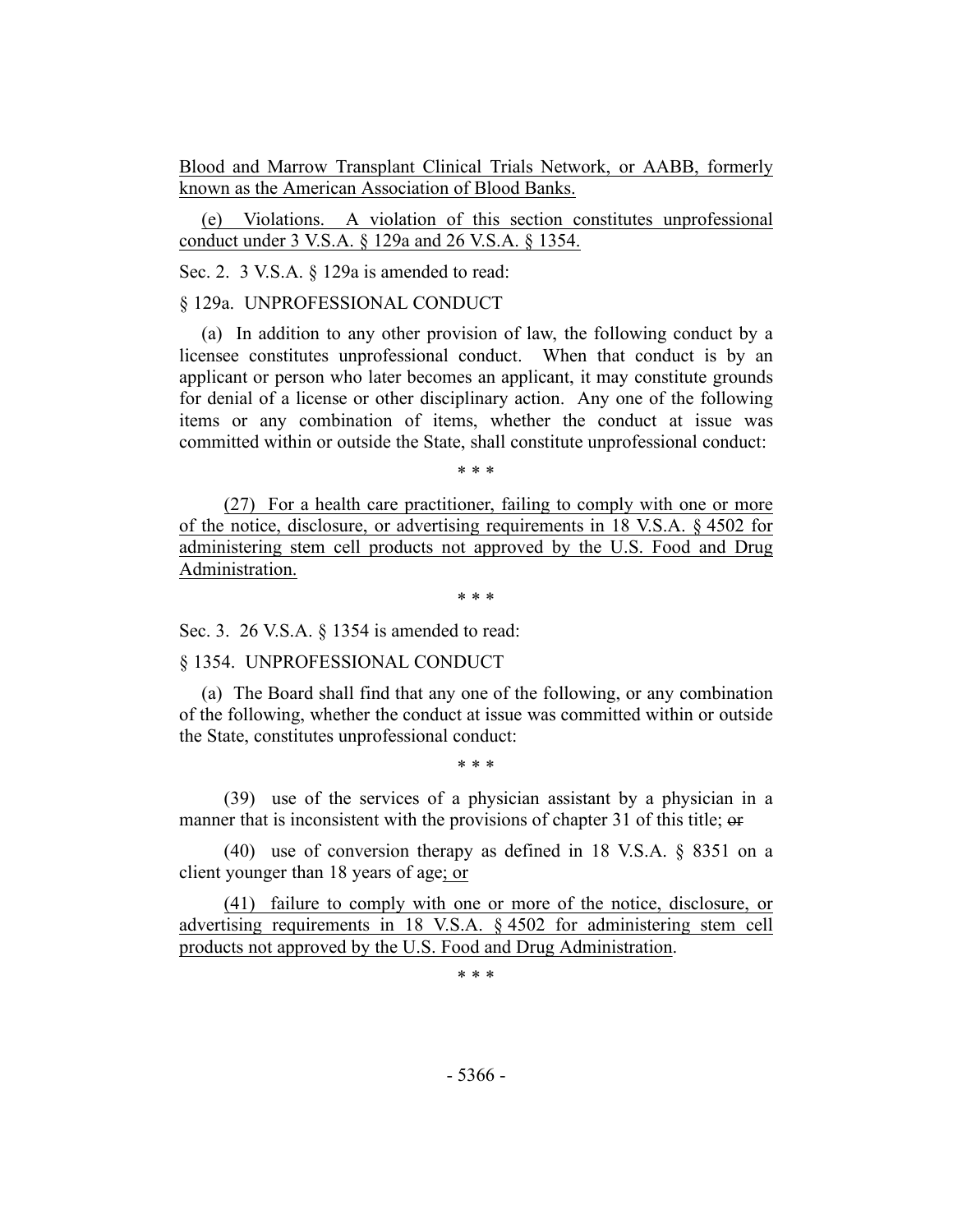## Sec. 4. DEPARTMENT OF HEALTH; ADVANCE DIRECTIVES; RULEMAKING

The Department of Health shall amend its rules on advance directives to further clarify the scope of experimental treatments to which an agent may and may not provide consent on behalf of a principal. The Department's amended rules shall take effect not later than January 1, 2021.

#### Sec. 5. EFFECTIVE DATE

This act shall take effect on July 1, 2020.

And that after passage the title of the bill be amended to read:

An act relating to administering stem cell products not approved by the U.S. Food and Drug Administration.

(Committee vote: 5-0-0)

## **S. 254.**

An act relating to union organizing.

## **Reported favorably with recommendation of amendment by Senator Sirotkin for the Committee on Economic Development, Housing and General Affairs.**

The Committee recommends that the bill be amended by striking out all after the enacting clause and inserting in lieu thereof the following:

\* \* \* Bargaining Unit Contact Information \* \* \*

Sec. 1. 3 V.S.A. § 941 is amended to read:

## § 941. UNIT DETERMINATION, CERTIFICATION, AND REPRESENTATION

\* \* \*

(c) A petition may be filed with the Board, in accordance with procedures prescribed by the Board:

(1) By an employee or group of employees, or any individual or employee organization purporting to act in their behalf, alleging by filing a petition or petitions bearing signatures of not less than 30 percent of the employees, that they wish to form a bargaining unit and be represented for collective bargaining, or that the individual or employee organization currently certified as bargaining agent is no longer supported by at least 51 percent of the employees in the bargaining unit, or that they are now included in an approved bargaining unit and wish to form a separate bargaining unit under Board criteria for purposes of collective bargaining.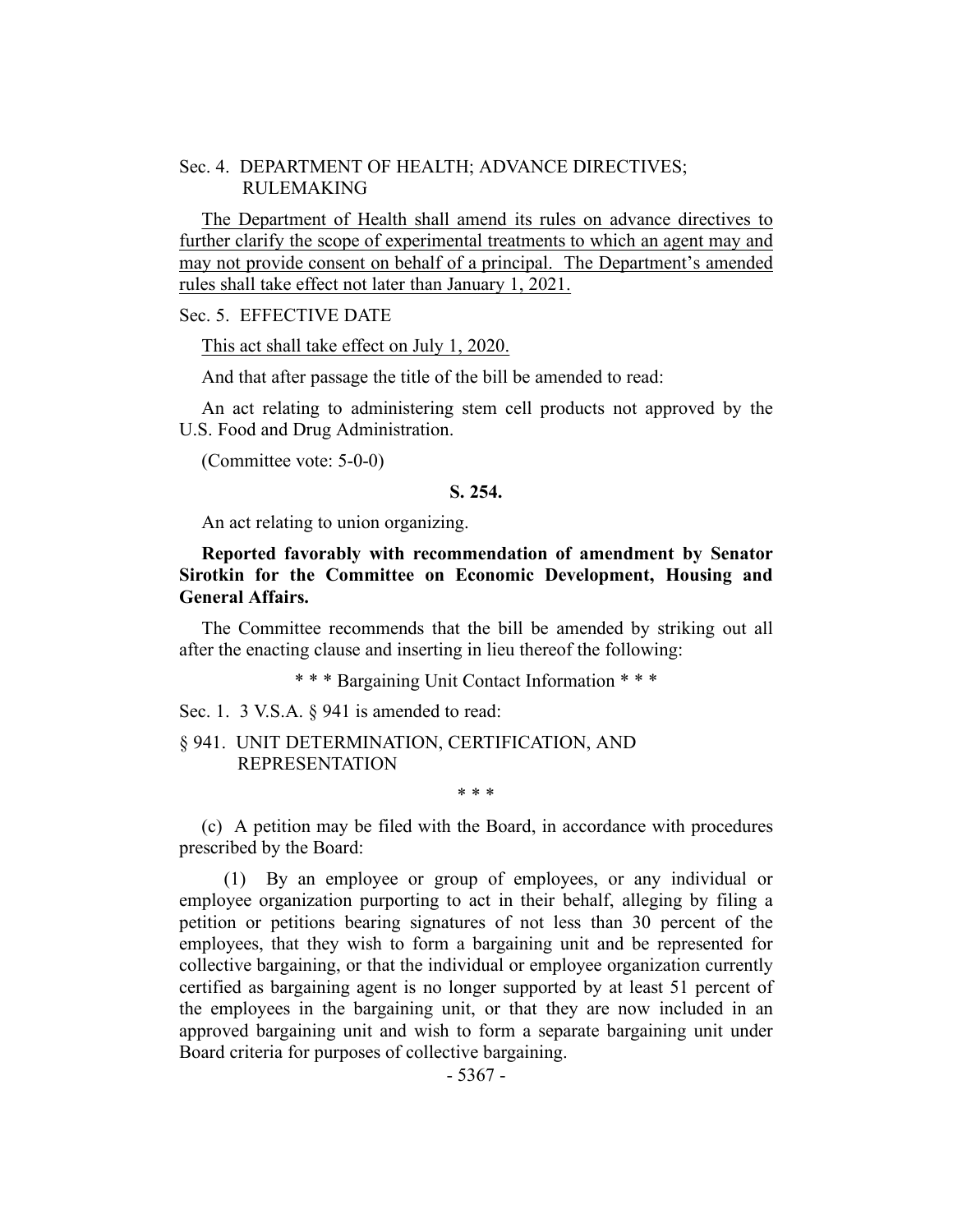$(2)(A)(i)$  An employee or group of employees, or any individual or employee organization purporting to act in their behalf, that is seeking to determine interest in the formation of a bargaining unit or representation for collective bargaining may petition the employer and the Board for a list of the employees in the proposed bargaining unit.

(ii) An employee or group of employees, or any person purporting to act on their behalf, that is seeking to demonstrate that the individual or employee organization currently certified as bargaining agent is no longer supported by at least 51 percent of the employees in the bargaining unit shall not be entitled to obtain a list of the employees in the proposed bargaining unit pursuant to this subdivision  $(c)(2)$ .

(B) Within two business days after receiving the petition, the employer shall file with the Board and the employee or group of employees, or the individual or employee organization purporting to act in their behalf, a list of the names and job titles of the employees in the proposed bargaining unit. To the extent possible, the list of employees shall be in alphabetical order by last name and provided in electronic format.

 $(d)(1)$  The Board, a Board member thereof, or a person or persons designated by the Board shall investigate the petition, and do one of the following:

(A) Determine that a sufficient showing of interest has been made by the petition.

 $(1)(B)(i)$  if If it finds reasonable cause to believe that a question of unit determination or representation exists, an appropriate hearing shall be scheduled before the Board upon due notice the Board shall schedule a hearing to be held before the Board not more than eight days after the petition was filed with the Board unless:

(I) the parties named in the petition mutually agree to extend the time for the hearing; or

(II) the Board determines that the time for the hearing must be extended due to an insufficient number of Board members being available to hold a hearing or the Executive Director of the Board is unavailable due to leave.

 $(ii)(I)$  Once scheduled, the date of the hearing shall not be subject to change except for good cause as determined by the Board. Upon request, the results of the investigation shall be made available by the Board to the petitioners and all intervenors, if any, including the duly certified bargaining representative prior to giving notice of hearing. Written notice of the hearing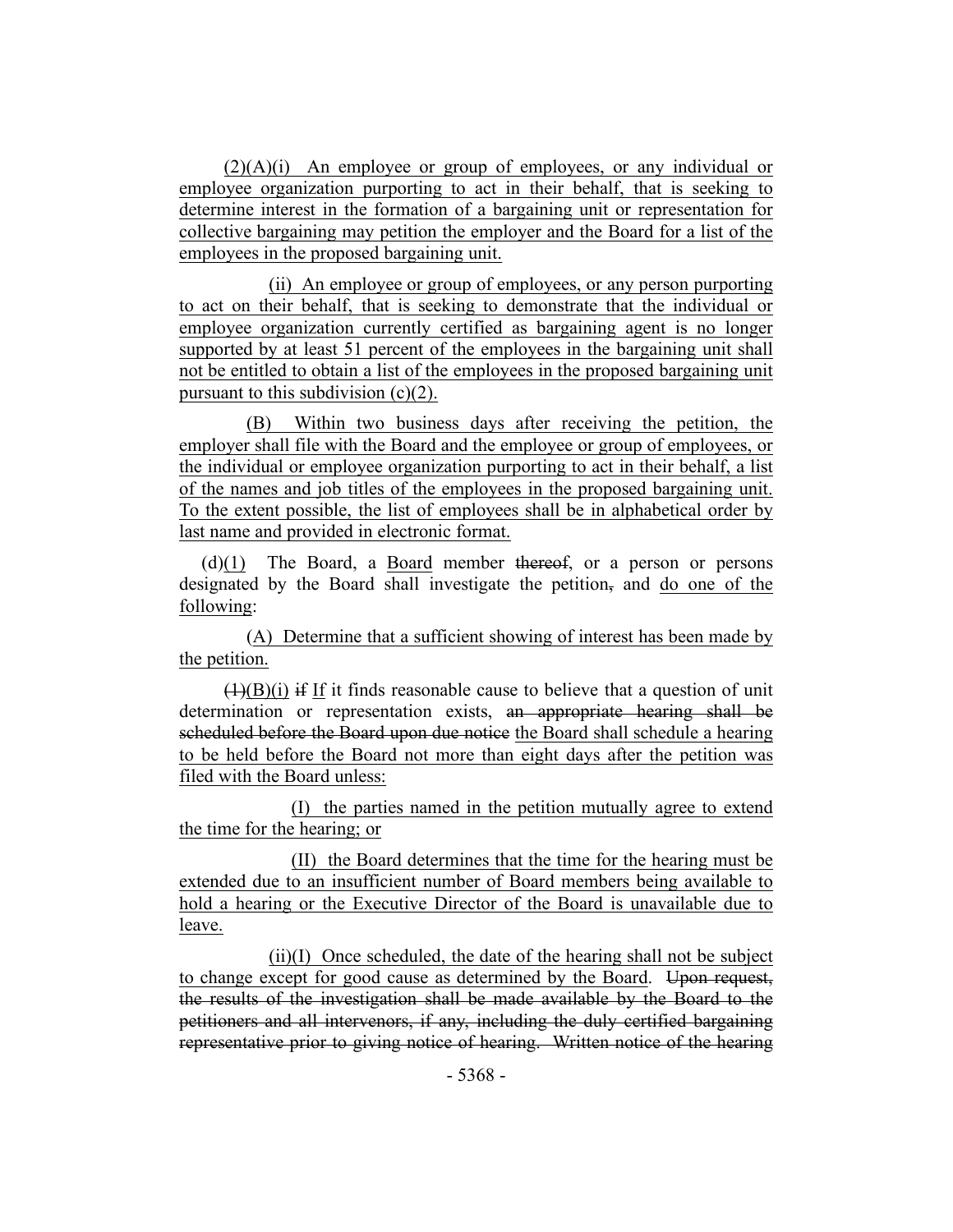shall be mailed by certified mail to the parties named in the petition not less than seven calendar days before the hearing.

(II) The time for a hearing shall not be extended pursuant to subdivisions  $(d)(1)(B)(i)(I)$  or  $(II)$  of this section for more than an additional 30 days.

(iii) Hearing procedure and notification of the results of same the hearing shall be in accordance with rules prescribed adopted by the Board, or except that the parties shall not be permitted to submit briefs to the Board after the conclusion of the hearing unless the parties mutually agree to do so and the Board consents.

(iv) The Board shall issue its decision not more than two business days after the hearing or 10 days after the petition was submitted, whichever is later.

(2)(C) dismiss the petition, based upon the If the Board finds an absence of substantive evidence, it shall dismiss the petition.

(2) Upon request, the results of the investigation shall be made available by the Board to the petitioners and all intervenors, if any, including the duly certified bargaining representative as soon as practicable after the investigation is completed.

 $(e)(1)(A)$  Whenever, as a result of a petition and an appropriate or hearing, the Board finds substantial interest among employees in forming a bargaining unit or being represent for purposes of collective bargaining, a secret ballot election shall be conducted by the Board to be taken in such manner as to show not more than 21 days after the petition is filed with the Board.

(B) The time to conduct the election may be extended by:

(i) mutual agreement of the parties; or

(ii) the Board due to a lack of staff available to conduct the election or other circumstances that make it impracticable for the Board to conduct the election within 21 days after the petition is filed.

(C) The Board shall not hold a hearing to resolve any disputes related to the membership of the bargaining unit until after the election unless the parties mutually agree to extend the time for the election for the purpose of resolving those issues.

(2) The election shall be conducted so that it shows separately the wishes of the employees in the voting group involved as to the determination of the collective bargaining unit, including the right not to be organized. In order for a The collective bargaining unit to or collective bargaining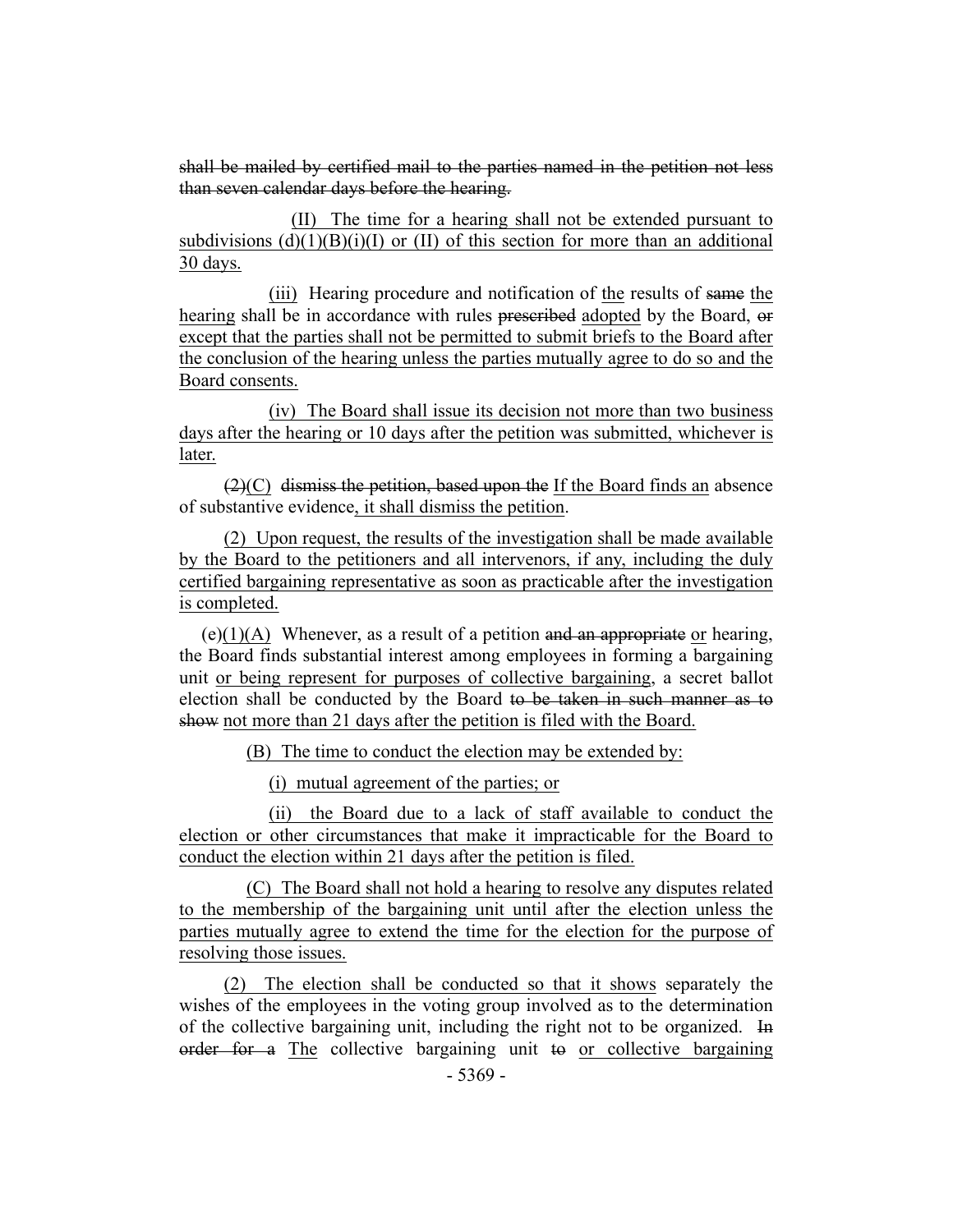representative shall be recognized and certified by the Board, there must be upon a majority vote cast by those of the employees voting.

(3)(A) Unless the employer and labor organization agree to a longer period, the employer shall file with the Board and the labor organization that will be named on the ballot a list of the employees in the bargaining unit within two business days after:

(i) the Board determines that substantial interest exists and a secret ballot election shall be conducted; or

(ii) the parties stipulate to the composition of the bargaining unit.

(B) The list shall include, as appropriate, each employee's name, work location, shift, job classification, and contact information. As used in this subdivision (2), "contact information" includes an employee's home address, personal e-mail address, and home and personal cellular telephone numbers.

(C) To the extent possible, the list of employees shall be in alphabetical order by last name and provided in electronic format.

(D) The list shall be kept confidential by the employer and the labor organization and shall be exempt from copying and inspection under the Public Records Act.

(E) Failure to file the list within the time required pursuant to subdivision (A) of this subdivision (2) shall be grounds for the Board to set aside the results of the election if an objection is filed within the time required pursuant to the Board's rules.

\* \* \*

 $(g)(1)$  In determining the representation of State employees in a collective bargaining unit, the Board shall conduct a secret ballot of the employees not more than 21 days after the petition is filed with the Board, unless the time to conduct the election is extended pursuant to subdivision  $(e)(1)(B)$  of this section, and certify the results to the interested parties and to the State employer. The original ballot shall be so prepared as to permit a vote against representation by anyone named on the ballot. No representative will be certified with less than a majority of the votes cast.

\* \* \*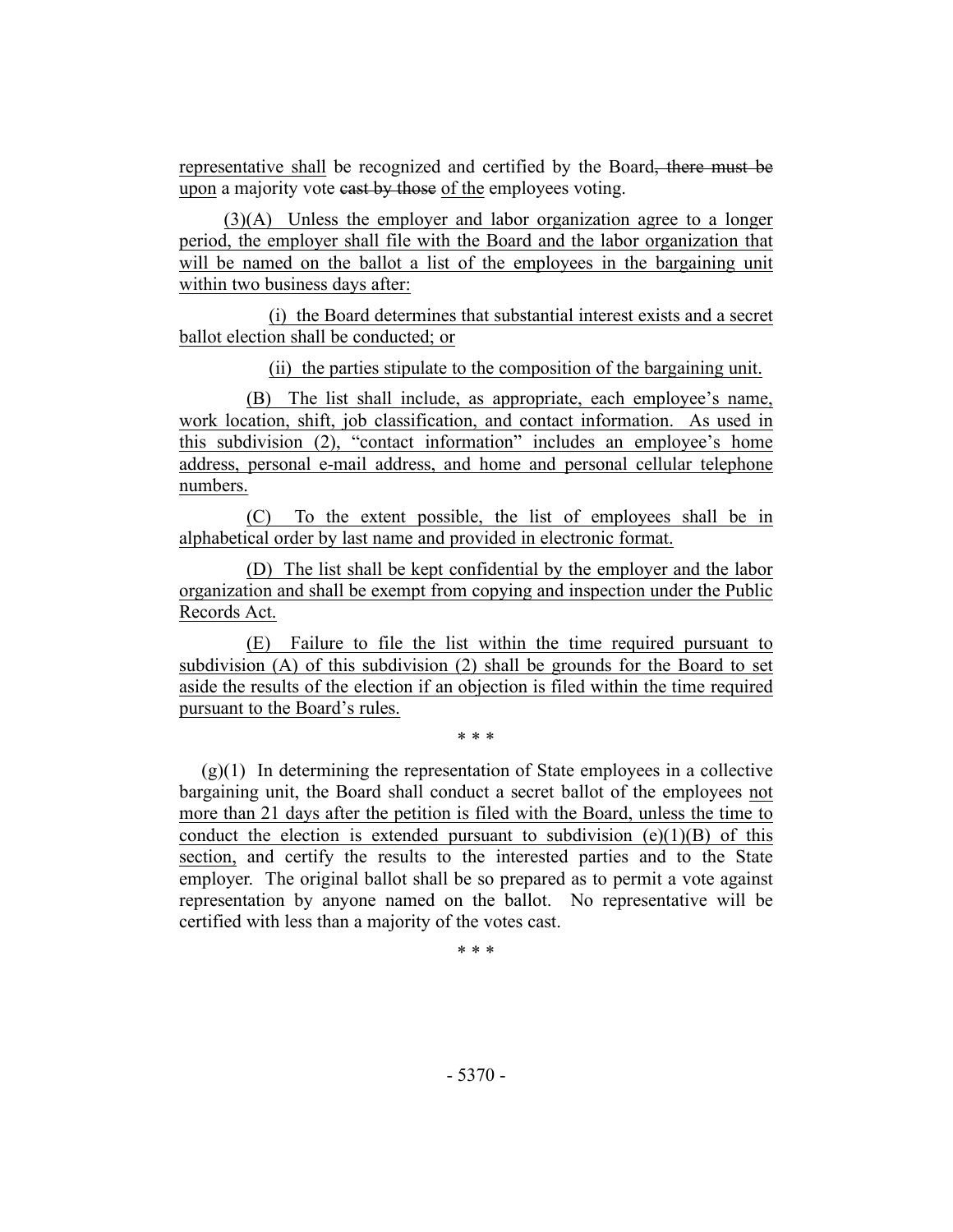#### Sec. 2. 16 V.S.A. § 1992 is amended to read:

## § 1992. REFERENDUM PROCEDURE FOR REPRESENTATION

(a)(1) An organization purporting to represent a majority of all of the teachers or administrators employed by the school board may be recognized by the school board without the necessity of a referendum upon the submission of a petition bearing the valid signatures of a majority of the teachers or administrators employed by that school board. Within 15 days after receiving the petition the school board shall notify the teachers or administrators of the school district in writing of its intention to either require or waive a secret ballot referendum. If the school board gives notice of its intention to waive a referendum and recognize an organization, 10 percent of the teachers or administrators employed by the school board may submit a petition within 15 days thereafter, objecting to the granting or of recognition without a referendum, in which event a secret ballot referendum shall be held in the district for the purpose of choosing an exclusive representative according to the guidelines for referendum contained in this legislation as provided pursuant to the provisions of this section.

(2)(A)(i) An organization seeking to represent the teachers or administrators employed by a school board may petition the school board and the Vermont Labor Relations Board for a list of the teachers or administrators in the proposed bargaining unit.

(ii) An organization or group of teachers or administrators, or any person purporting to act on their behalf, that is seeking to demonstrate that the teachers' or administrators' organization that is currently the exclusive representative of the teachers or administrators is no longer supported by a majority of the teachers or administrators employed by that school board shall not be entitled to obtain a list of the employees in the proposed bargaining unit pursuant to this subdivision (a)(2).

(B) Within two business days after receiving the petition, the school board shall file with the Vermont Labor Relations Board and the organization a list of the names and job titles of the teachers or administrators in the proposed bargaining unit. To the extent possible, the list of employees shall be in alphabetical order by last name and provided in electronic format.

\* \* \*

 $(c)(1)(A)$  A secret ballot referendum shall be held any time that not more than 21 days after 20 percent of the teachers or administrators employed by the school board present a petition requesting a referendum on the matter of representation, except during a period of prior recognition, as hereinbefore provided pursuant to subsection (b) of this section.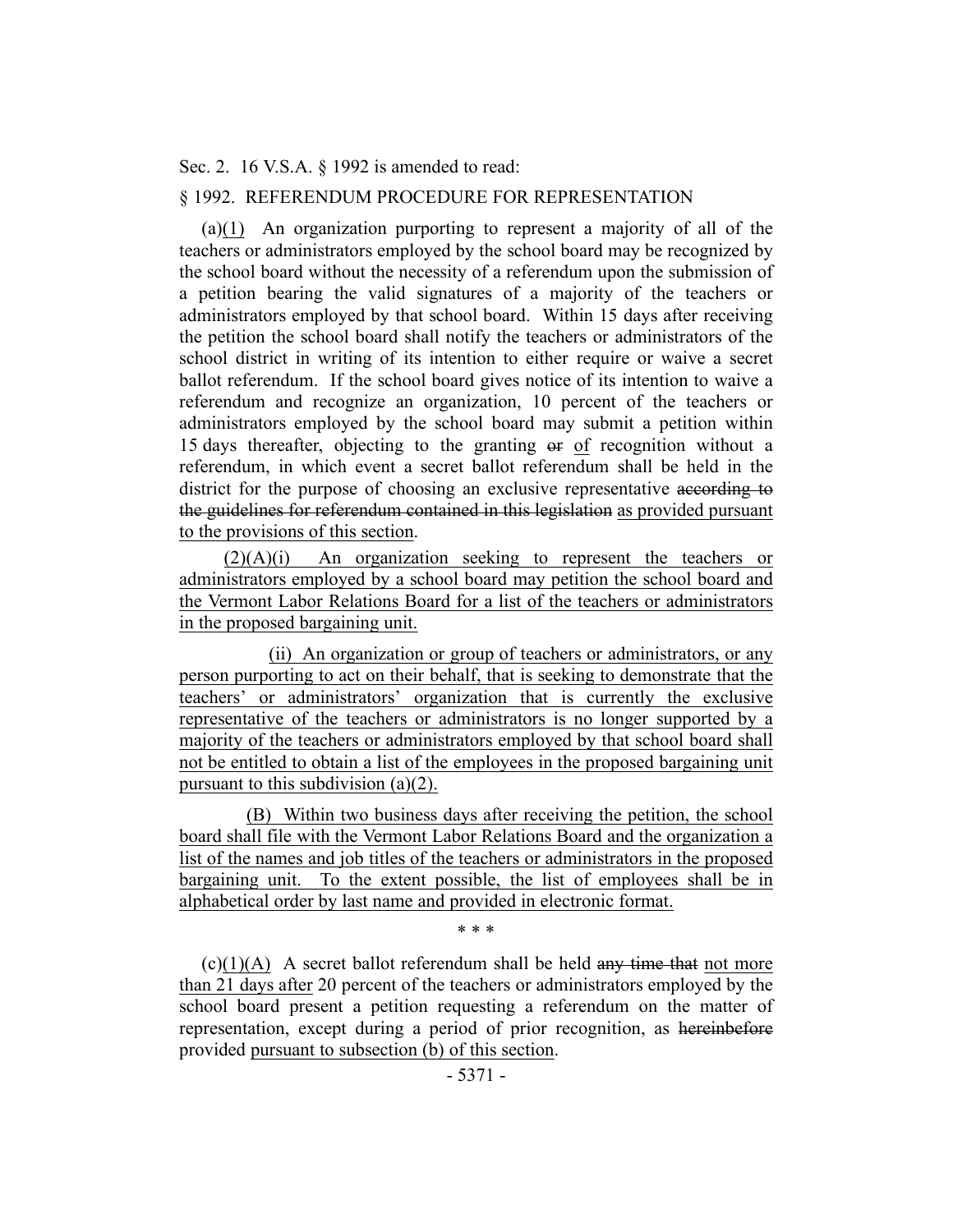(B) The parties may mutually agree to extend the time to hold the election set forth in subdivision (A) of this subdivision (1).

(C) Any organization interested in representing teachers or administrators in the school district shall have the right to appear on the ballot by submitting a petition supported by ten percent or more of the teachers or administrators in the school district.

(2)(A) Unless the school board and the organization agree to a longer period, within two business days after the petition is presented, the school board shall file with the organization that will be named on the ballot a list of the teachers or administrators in the bargaining unit.

(B) The list shall include, as appropriate, each teacher's or administrator's name, work location, job classification, and contact information. As used in this subdivision (2), "contact information" includes a teacher's or administrator's home address, personal e-mail address, and home and personal cellular telephone numbers.

(C) To the extent possible, the list of teachers or administrators shall be in alphabetical order by last name and provided in electronic format.

(D) The list shall be kept confidential by the school board and the organization and shall be exempt from copying and inspection under the Public Records Act.

(E) Failure to file the list within the time required pursuant to subdivision (A) of this subdivision (2) shall be an unfair labor practice and grounds for the Vermont Labor Relations Board to set aside the results of the referendum if an unfair labor practice charge is filed not more than 10 business days after the referendum.

\* \* \*

Sec. 3. 21 V.S.A. § 1724 is amended to read:

#### § 1724. CERTIFICATION PROCEDURE

(a)(1) A petition may be filed with the Board, in accordance with regulations prescribed rules adopted by the Board:

(1)(A) By an employee or group of employees, or any individual or employee organization purporting to act in their behalf, alleging that not less than 30 percent of the employees, wish to form a bargaining unit and be represented for collective bargaining, or assert that the individual or employee organization currently certified as bargaining agent is no longer supported by at least 51 percent of the employees in the bargaining unit, or that not less than 51 percent of the employees now included in an approved bargaining unit wish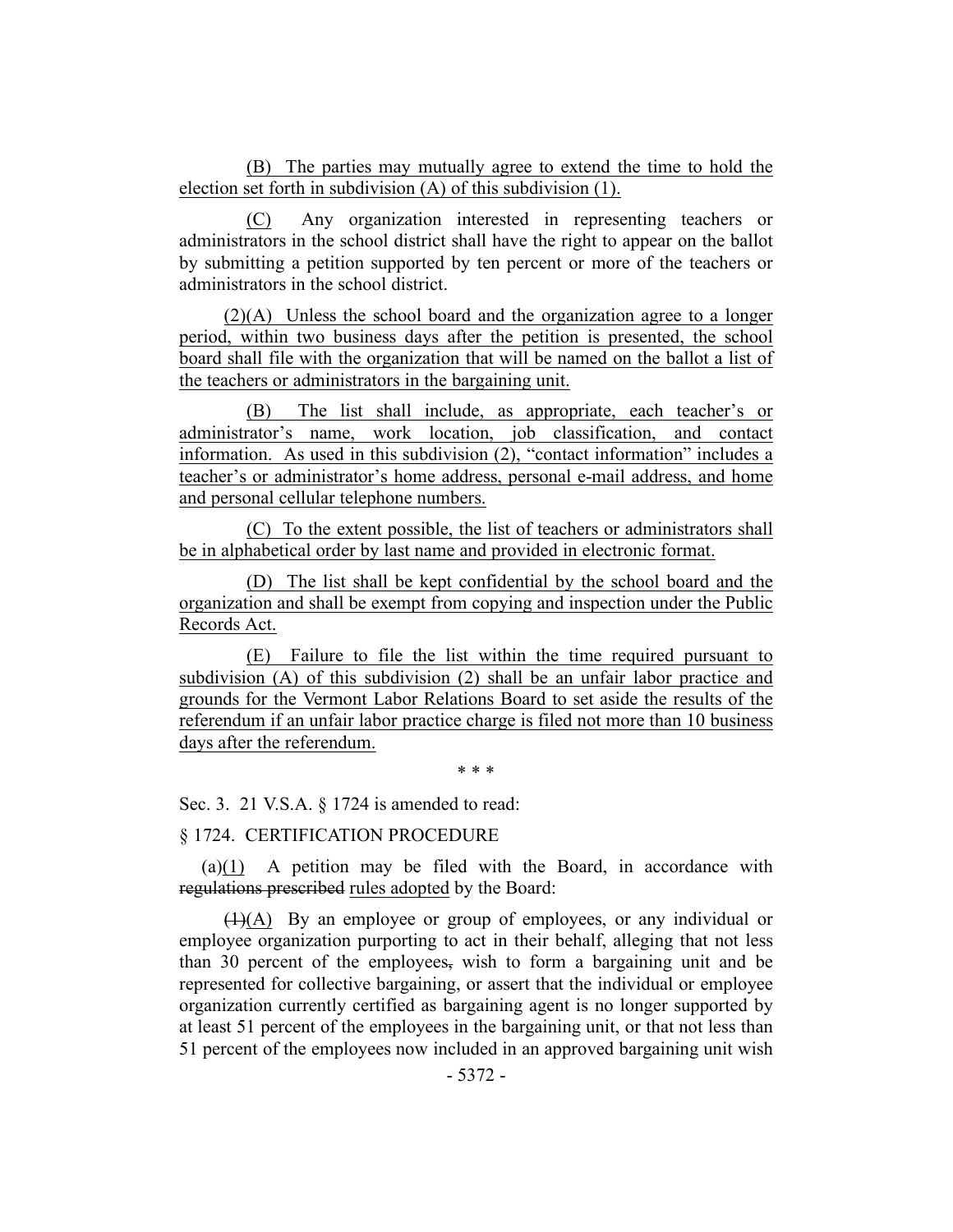to form a separate bargaining unit under Board criteria for purposes of collective bargaining.

 $(2)(B)$  By the employer alleging that the presently certified bargaining unit is no longer appropriate under Board criteria.

 $(2)(A)(i)$  An employee or group of employees, or any individual or employee organization purporting to act in their behalf, that is seeking to determine interest in the formation of a bargaining unit or representation for collective bargaining may petition the employer and the Board for a list of the employees in the proposed bargaining unit.

(ii) An employee or group of employees, or any person purporting to act on their behalf, that is seeking to demonstrate that the individual or employee organization currently certified as bargaining agent is no longer supported by at least 51 percent of the employees in the bargaining unit shall not be entitled to obtain a list of the employees in the proposed bargaining unit pursuant to this subdivision (a)(2).

(B) Within two business days after receiving the petition, the employer shall file with the Board and the employee or group of employees, or the individual or employee organization purporting to act in their behalf, a list of the names and job titles of the employees in the proposed bargaining unit. To the extent possible, the list of employees shall be in alphabetical order by last name and provided in electronic format.

(b)(1) The Board, a Board member thereof, or a person or persons designated by the Board shall investigate the petition, and do one of the following:

(A) Determine that a sufficient showing of interest has been made by the petition.

 $(1)(B)(i)$  if If it finds reasonable cause to believe that a question of unit determination or representation exists, an appropriate hearing shall be scheduled before the Board upon due notice. Written notice of the hearing shall be mailed by certified mail to the parties named in the petition not less than 14 calendar days before the hearing. the Board shall schedule a hearing to be held before the Board not more than eight days after the petition was filed with the Board unless:

(I) the parties named in the petition mutually agree to extend the time for the hearing; or

(II) the Board determines that the time for the hearing must be extended due to an insufficient number of Board members being available to hold a hearing or the Executive Director of the Board is unavailable due to leave.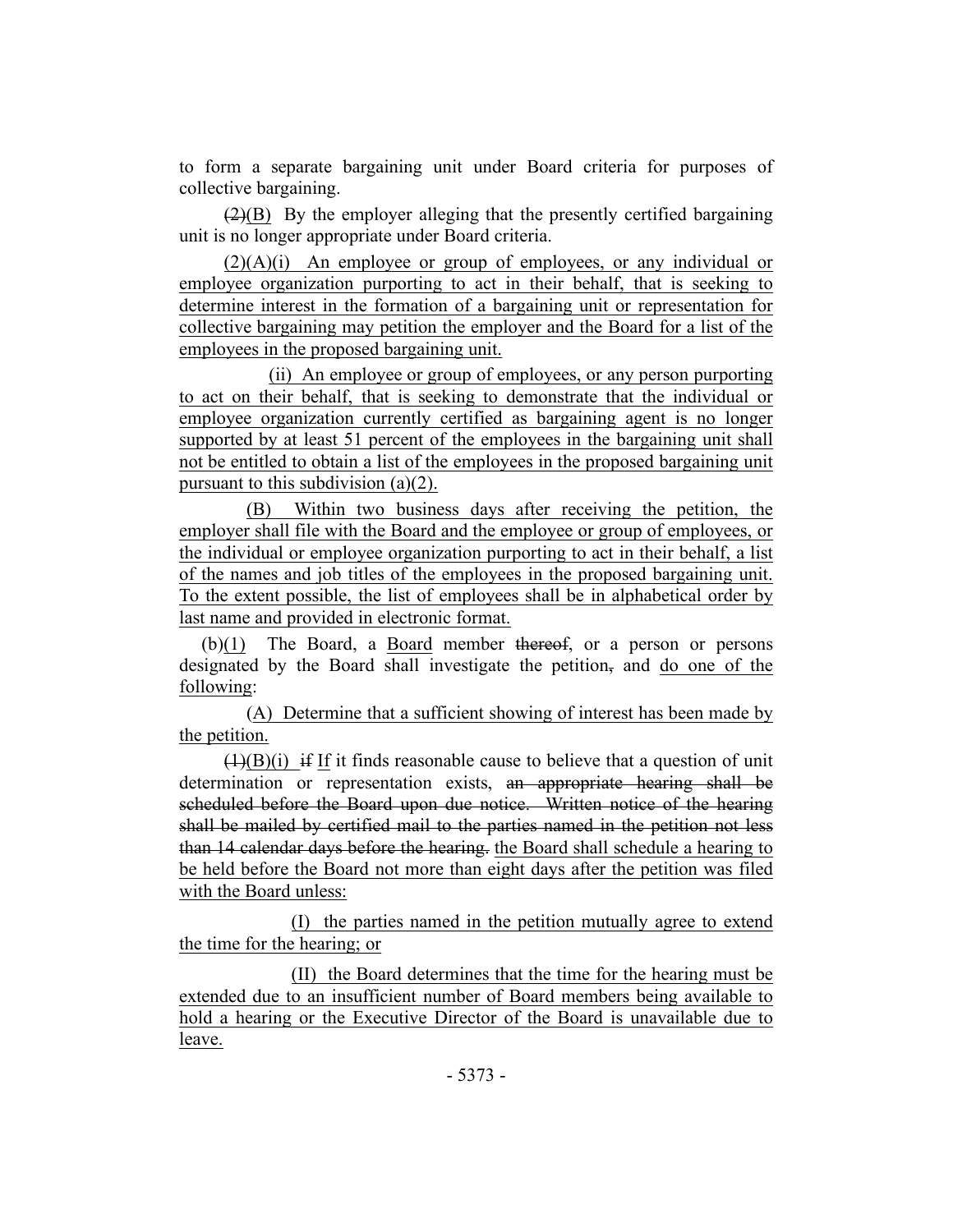(ii)(I) Once scheduled, the date of the hearing shall not be subject to change except for good cause as determined by the Board.

(II) The time for a hearing shall not be extended pursuant to subdivisions  $(d)(1)(B)(i)(I)$  or  $(II)$  of this section for more than an additional 30 days.

(iii) Hearing procedure and notification of the results thereof of the hearing shall be in accordance with rules prescribed adopted by the Board or, except that the parties shall not be permitted to submit briefs to the Board after the conclusion of the hearing unless the parties mutually agree to do so and the Board consents.

(iv) The Board shall issue its decision not more than two business days after the hearing or 10 days after the petition was submitted, whichever is later.

 $(2)(C)$  dismiss the petition, based upon the If the Board finds an absence of substantive evidence it shall dismiss the petition.

(2) Upon request, the results of the investigation shall be made available by the Board to the petitioners and all intervenors, if any, including the duly certified bargaining representative as soon as practicable after the investigation is completed.

\* \* \*

 $(e)(1)(A)$  In determining the representation of municipal employees in a collective bargaining unit, the Board shall conduct a an election by secret ballot of the employees and certify the results to the interested parties and to the employer. The election shall be held not more than 21 days after the petition is filed with the Board.

(B) The time to conduct the election may be extended by:

(i) mutual agreement of the parties; or

(ii) the Board due to a lack of staff available to conduct the election or other circumstances that make it impracticable for the Board to conduct the election within 21 days after the petition is filed.

(C) The Board shall not hold a hearing to resolve any disputes related to the membership of the bargaining unit until after the election unless the parties mutually agree to extend the time for the election for the purpose of resolving those issues.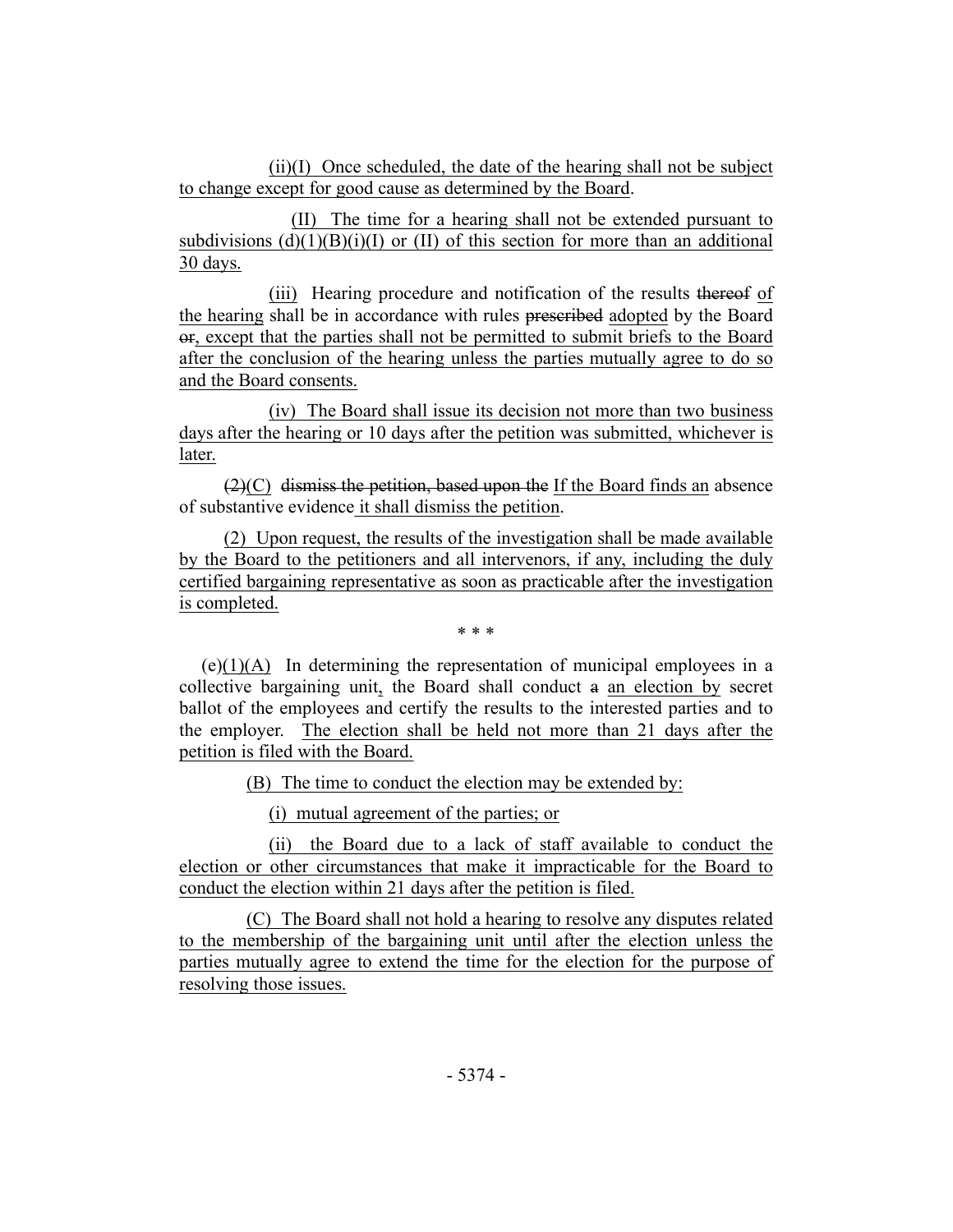(2) The original ballot shall be so prepared as to permit a vote against representation by anyone named on the ballot. No representative will be certified with less than a 51 percent affirmative vote of all votes cast. In the case where If it is asserted that the certified bargaining agent is no longer supported by at least 51 percent of the employees in the bargaining unit and there is no attempt to seek the election of another employee organization or individual as bargaining representative, there shall be at least 51 percent negative vote of all votes cast to decertify the existing bargaining agent.

(A) Unless the employer and the individual or labor organization seeking to represent the bargaining unit agree to a longer period, the employer shall file with the Board and the individual or labor organization that will be named on the ballot a list of the employees in the bargaining unit within two business days after:

(i) the Board determines that substantial interest exists and a secret ballot election shall be conducted; or

(ii) the parties stipulate to the composition of the bargaining unit.

(B) The list shall include, as appropriate, each employee's name, work location, shift, job classification, and contact information. As used in this subdivision (2), "contact information" includes an employee's home address, personal e-mail address, and home and personal cellular telephone numbers.

(C) To the extent possible, the list of employees shall be in alphabetical order by last name and provided in electronic format.

(D) The list shall be kept confidential by the employer and the individual or labor organization seeking to represent the bargaining unit and shall be exempt from copying and inspection under the Public Records Act.

(E) Failure to file the list within the time required pursuant to subdivision (A) of this subdivision (2) shall be grounds for the Board to set aside the results of the election if an objection is filed within the time required pursuant to the Board's rules.

\* \* \*

\* \* \* Automatic Membership Dues Deduction \* \* \*

Sec. 4. 3 V.S.A. § 903 is amended to read:

§ 903. EMPLOYEES' RIGHTS AND DUTIES; PROHIBITED ACTS

\* \* \*

- 5375 -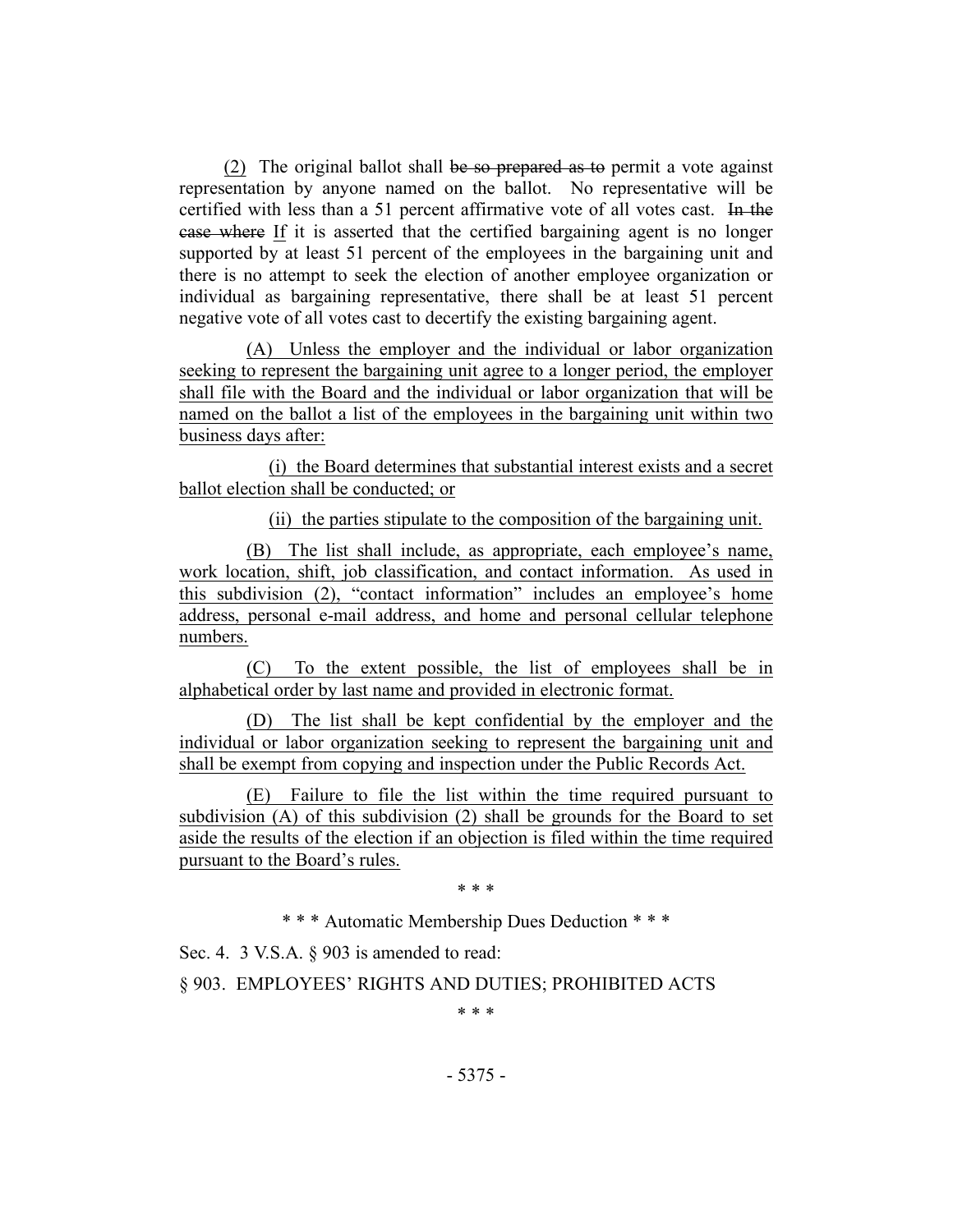(e) Employees who are members of the employee organization shall have the right to automatic membership dues deductions. Upon receipt of a signed authorization to commence automatic membership dues deductions from an employee, the employer shall, as soon as practicable and in any event, no later than 30 calendar days after receiving the authorization, commence withholding from the employee's wages the amount of membership dues certified by the employee organization. The employer shall transmit the amount withheld to the employee organization on the same day as the employee is paid. Nothing in this subsection shall be construed to require a member of an employee organization to participate in automatic dues deduction.

Sec. 5. 3 V.S.A. § 1012 is amended to read:

## § 1012. EMPLOYEES' RIGHTS AND DUTIES; PROHIBITED ACTS

\* \* \*

(e) Employees who are members of the employee organization shall have the right to automatic membership dues deductions. Upon receipt of a signed authorization to commence automatic membership dues deductions from an employee, the employer shall, as soon as practicable and in any event, no later than 30 calendar days after receiving the authorization, commence withholding from the employee's wages the amount of membership dues certified by the employee organization. The employer shall transmit the amount withheld to the employee organization on the same day as the employee is paid. Nothing in this subsection shall be construed to require a member of an employee organization to participate in automatic dues deduction.

Sec. 6. 16 V.S.A. § 1982 is amended to read:

§ 1982. RIGHTS

\* \* \*

(f) A teacher or administrator who is a member of the teachers' or administrators' organization shall have the right to automatic membership dues deductions. Upon receipt of a signed authorization to commence automatic membership dues deductions from a teacher or administrator, the school board shall, as soon as practicable and in any event, no later than 30 calendar days after receiving the authorization, commence withholding from the teacher's or administrator's wages the amount of membership dues certified by the teachers' or administrators' organization. The school board shall transmit the amount withheld to the teachers' or administrators' organization on the same day as the teacher or administrator is paid. Nothing in this subsection shall be construed to require a member of a teachers' or administrators' organization to participate in automatic dues deduction.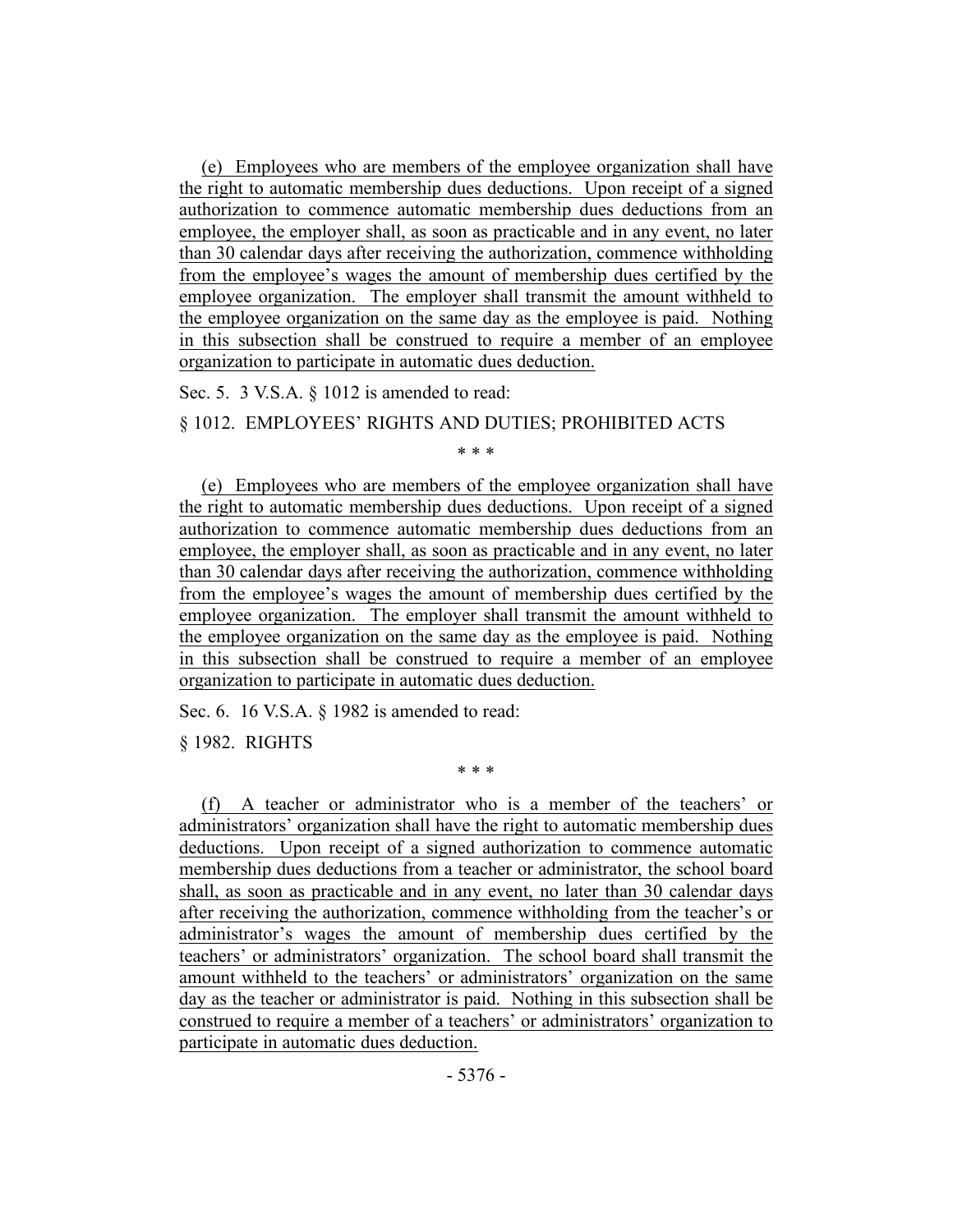#### Sec. 7. 21 V.S.A. § 1645 is added to read:

#### § 1645. AUTOMATIC MEMBERSHIP DUES DEDUCTION

Independent direct support providers who are members of the labor organization shall have the right to automatic membership dues deductions. Upon receipt of a signed authorization to commence automatic membership dues deductions from an independent direct support provider, the State shall, as soon as practicable and in any event, no later than 30 calendar days after receiving the authorization, commence withholding from the independent direct support provider's wages the amount of membership dues certified by the labor organization. The State shall transmit the amount withheld to the labor organization on the same day as the independent direct support provider is paid. Nothing in this section shall be construed to require a member of a labor organization to participate in automatic dues deduction.

Sec. 8. 21 V.S.A. § 1737 is added to read:

## § 1737. AUTOMATIC MEMBERSHIP DUES DEDUCTION

Employees who are members of the employee organization shall have the right to automatic membership dues deductions. Upon receipt of a signed authorization to commence automatic membership dues deductions from an employee, the employer shall, as soon as practicable and in any event, no later than 30 calendar days after receiving the authorization, commence withholding from the employee's wages the amount of membership dues certified by the employee organization. The employer shall transmit the amount withheld to the employee organization on the same day as the employee is paid. Nothing in this section shall be construed to require a member of an employee organization to participate in automatic dues deduction.

Sec. 9. 33 V.S.A. § 3618 is added to read:

## § 3618. AUTOMATIC MEMBERSHIP DUES DEDUCTION

Early care and education providers who are members of the labor organization shall have the right to automatic membership dues deductions. Upon receipt of a signed authorization to commence automatic membership dues deductions from an early care and education provider, the State shall, as soon as practicable and in any event, no later than 30 calendar days after receiving the authorization, commence withholding from the subsidies paid to the early care and education provider the amount of membership dues certified by the labor organization. The State shall transmit the amount withheld to the labor organization on the same day as the subsidies are paid to the early care and education provider. Nothing in this section shall be construed to require a member of a labor organization to participate in automatic dues deduction.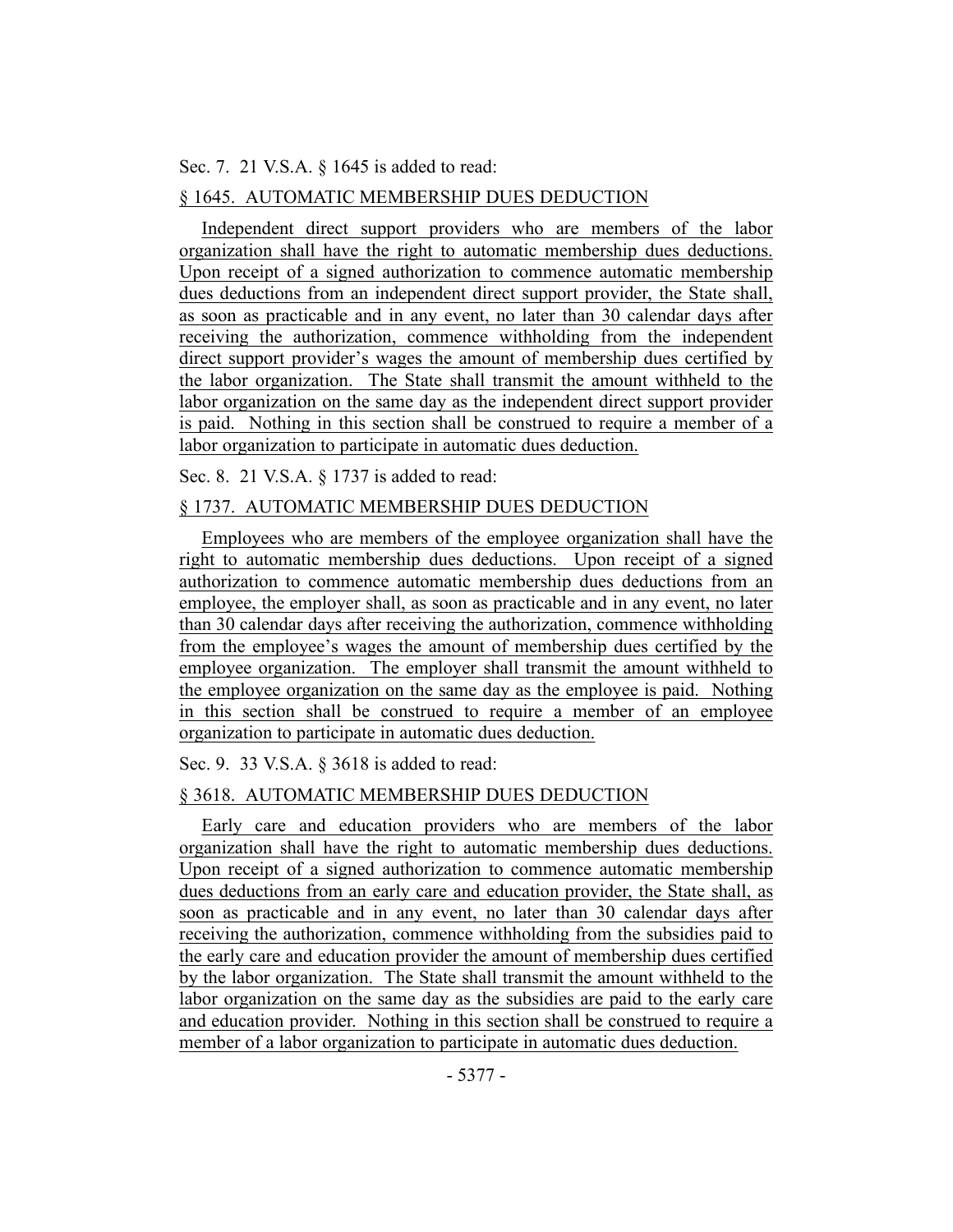\* \* \* Access to Employees in Bargaining Unit \* \* \*

Sec. 10. 3 V.S.A. § 909 is added to read:

#### § 909. ACCESS TO NEW EMPLOYEES IN BARGAINING UNIT

(a) An employer shall provide the employee organization that is the exclusive representative of the employees in a bargaining unit with an opportunity to meet with each newly hired employee in the bargaining unit to present information about the employee organization.

(b)(1) The meeting shall occur during the new employee's orientation or, if the employer does not conduct an orientation for newly hired employees, within 30 calendar days from the date on which the employee was hired.

(2) If the meeting is not held during the new employee's orientation, it shall be held during the new employee's regular work hours and at his or her regular worksite or a location mutually agreed to by the employer and the employee organization.

(3) The employee organization shall be permitted to meet with the employee for not less than 60 minutes.

(4) The employee shall be paid for attending the meeting at his or her regular rate of pay.

(c)(1) Within 10 days after hiring a new employee in a bargaining unit, the employer shall provide the employee organization with his or her name, job title, worksite location, work telephone number and e-mail address, home address, personal e-mail address, home and personal cellular telephone numbers, and date of hire.

(2) The employee's home address, personal e-mail address, and home and personal cellular telephone numbers shall be kept confidential by the employer and the employee organization and shall be exempt from copying and inspection under the Public Records Act.

(d) The employer shall provide the employee organization with not less than 10 days' notice of an orientation for newly hired employees in a bargaining unit.

Sec. 11. 3 V.S.A. § 1022 is added to read:

§ 1022. ACCESS TO NEW EMPLOYEES IN BARGAINING UNIT

(a) An employer shall provide the employee organization that is the exclusive representative of the employees in a bargaining unit with an opportunity to meet with each newly hired employee in the bargaining unit to present information about the employee organization.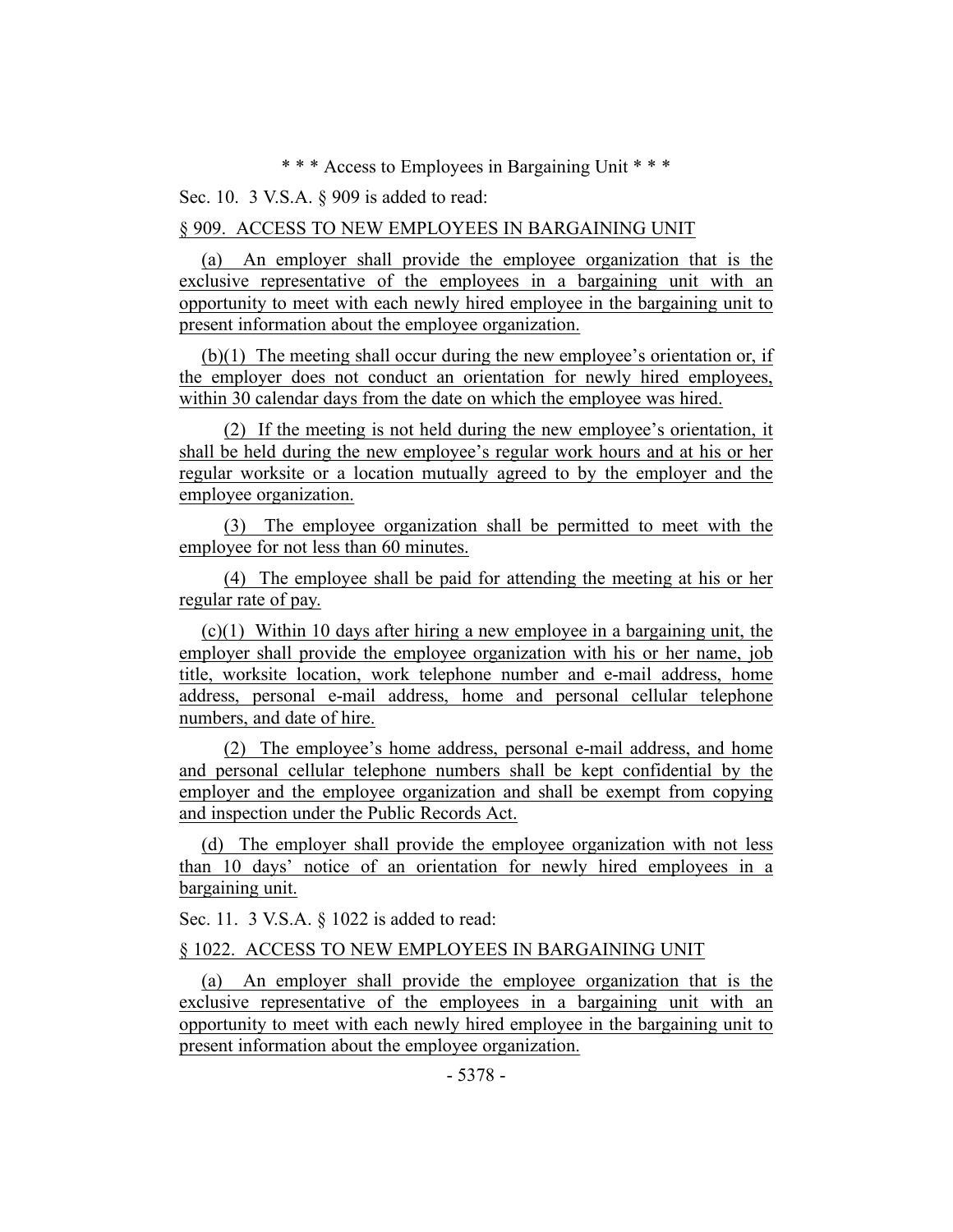(b)(1) The meeting shall occur during the new employee's orientation or, if the employer does not conduct an orientation for newly hired employees, within 30 calendar days from the date on which the employee was hired.

(2) If the meeting is not held during the new employee's orientation, it shall be held during the new employee's regular work hours and at his or her regular worksite or a location mutually agreed to by the employer and the employee organization.

(3) The employee organization shall be permitted to meet with the employee for not less than 60 minutes.

(4) The employee shall be paid for attending the meeting at his or her regular rate of pay.

 $(c)(1)$  Within 10 days after hiring a new employee in a bargaining unit, the employer shall provide the employee organization with his or her name, job title, worksite location, work telephone number and e-mail address, home address, personal e-mail address, home and personal cellular telephone numbers, and date of hire.

(2) The employee's home address, personal e-mail address, and home and personal cellular telephone numbers shall be kept confidential by the employer and the employee organization and shall be exempt from copying and inspection under the Public Records Act.

(d) The employer shall provide the employee organization with not less than 10 days' notice of an orientation for newly hired employees in a bargaining unit.

Sec. 12. 16 V.S.A. 1984 is added to read:

## § 1984. ACCESS TO NEW TEACHERS OR ADMINISTRATORS IN BARGAINING UNIT

(a) A school board shall provide a teachers' or administrators' organization that is the exclusive representative of the teachers or administrators in a bargaining unit with an opportunity to meet with each newly hired teacher or administrator in the bargaining unit to present information about the teachers' or administrators' organization.

(b)(1) The meeting shall occur during the new teacher's or administrator's orientation or, if the school board does not conduct an orientation for newly hired teachers or administrators, within 30 calendar days from the date on which the teacher or administrator was hired.

(2) If the meeting is not held during the new teacher's or administrator's orientation, it shall be held during the new teacher's or administrator's regular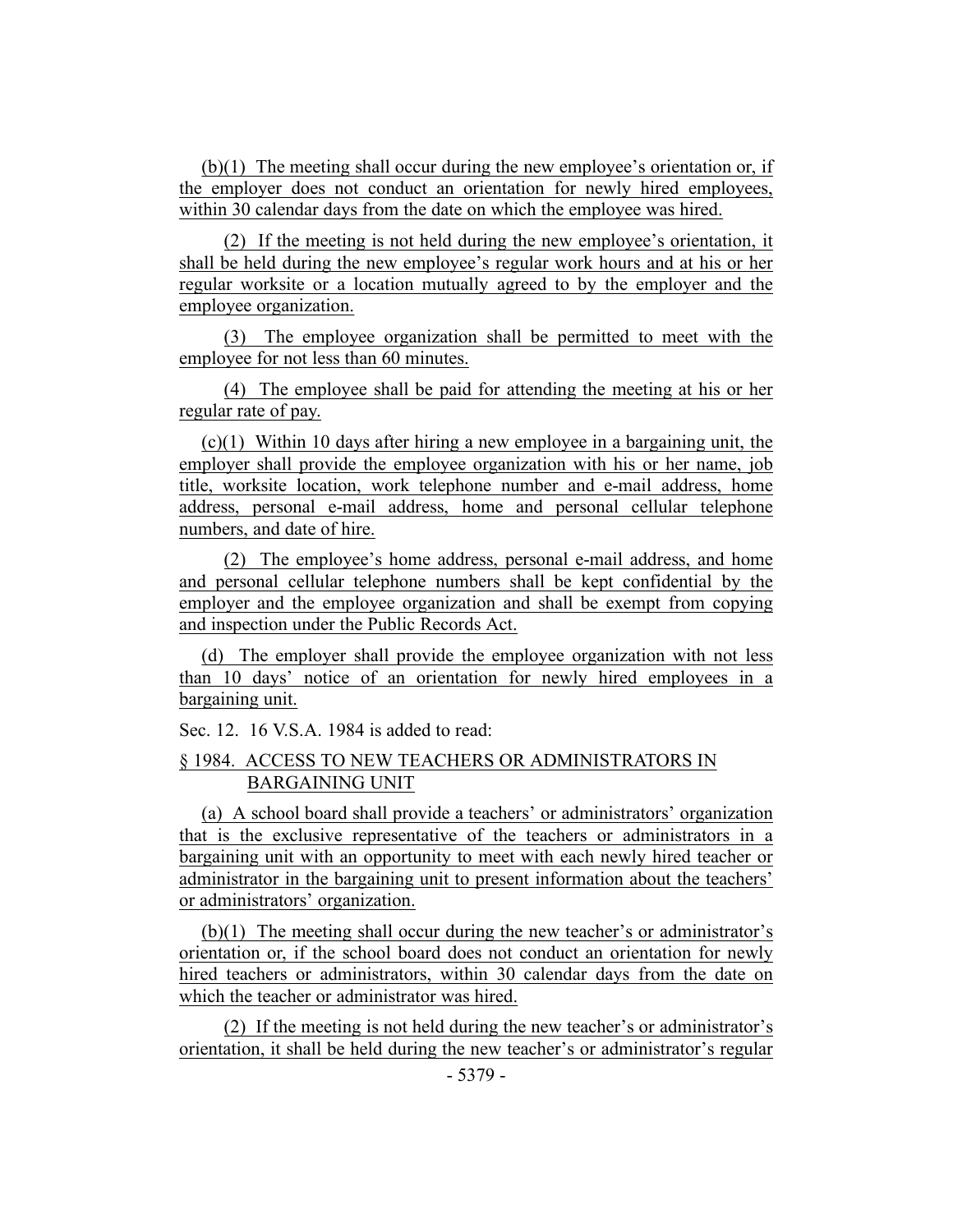work hours and at his or her regular worksite or a location mutually agreed to by the school board and the teacher's or administrator's organization.

(3) The employee organization shall be permitted to meet with the employee for not less than 60 minutes.

(4) The teacher or administrator shall be paid for attending the meeting at his or her regular rate of pay.

(c)(1) Within 10 days after hiring a new teacher or administrator, the school board shall provide the teacher's or administrator's organization, as appropriate, with his or her name, job title, worksite location, work telephone number and e-mail address, home address, personal e-mail address, home and personal cellular telephone numbers, and date of hire.

(2) The teacher's or administrator's home address, personal e-mail address, and home and personal cellular telephone numbers shall be kept confidential by the employer and the teacher's or administrator's organization and shall be exempt from copying and inspection under the Public Records Act.

(d) The school board shall provide the teacher's or administrator's organization with not less than 10 days' notice of an orientation for newly hired teachers or administrators in its bargaining unit.

Sec. 13. 21 V.S.A. § 1738 is added to read:

§ 1738. ACCESS TO NEW EMPLOYEES IN BARGAINING UNIT

(a) An employer shall provide the employee organization that is the exclusive representative of the employees in a bargaining unit with an opportunity to meet with each newly hired employee in the bargaining unit to present information about the employee organization.

(b)(1) The meeting shall occur during the new employee's orientation or, if the employer does not conduct an orientation for newly hired employees, within 30 calendar days from the date on which the employee was hired.

(2) If the meeting is not held during the new employee's orientation, it shall be held during the new employee's regular work hours and at his or her regular worksite or a location mutually agreed to by the employer and the employee organization.

(3) The employee organization shall be permitted to meet with the employee for not less than 60 minutes.

(4) The employee shall be paid for attending the meeting at his or her regular rate of pay.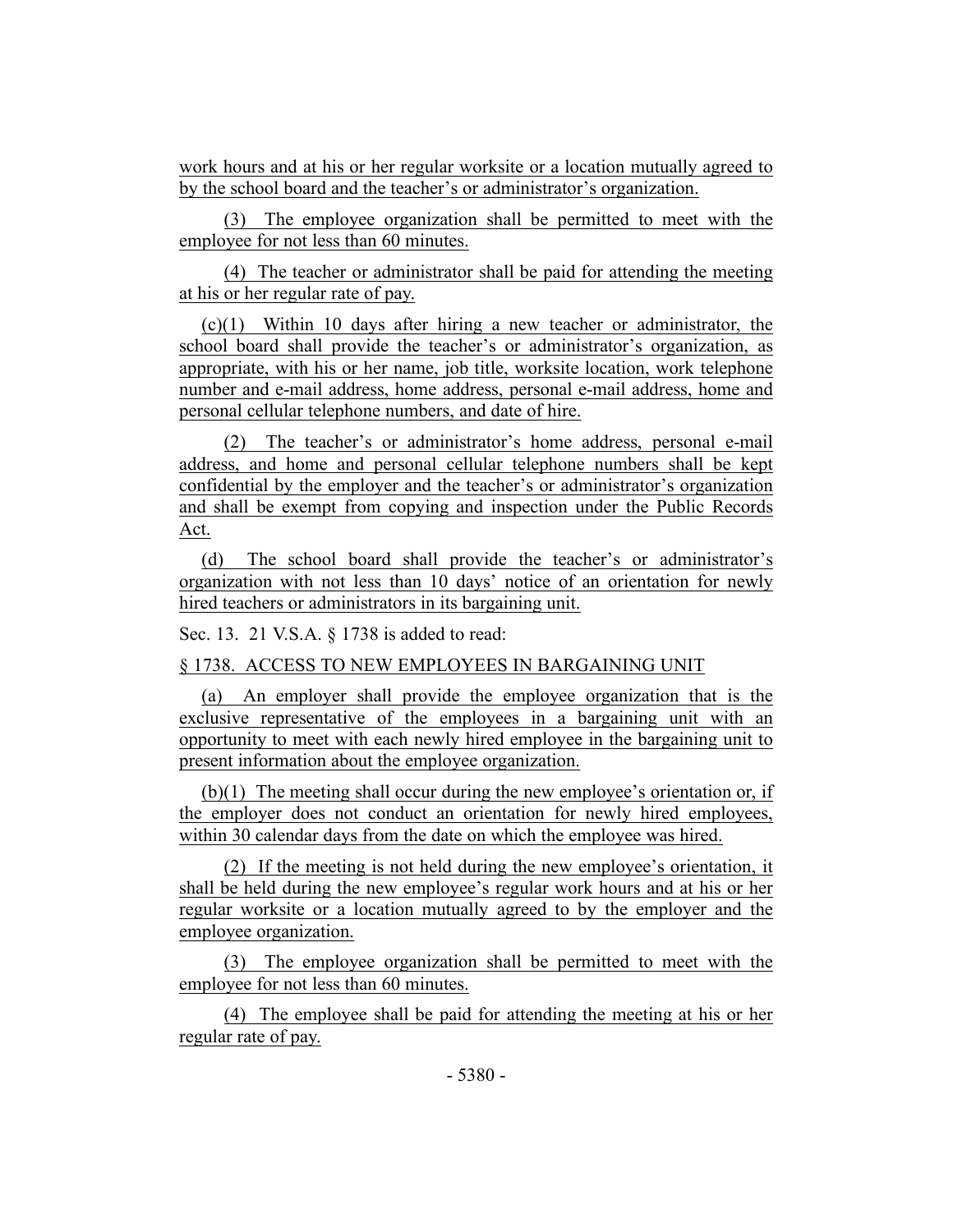$(c)(1)$  Within 10 days after hiring a new employee in a bargaining unit, the employer shall provide the employee organization with his or her name, job title, worksite location, work telephone number and e-mail address, home address, personal e-mail address, home and personal cellular telephone numbers, and date of hire.

(2) The employee's home address, personal e-mail address, and home and personal cellular telephone numbers shall be kept confidential by the employer and the employee organization and shall be exempt from copying and inspection under the Public Records Act.

(d) The employer shall provide the employee organization with not less than 10 days' notice of an orientation for newly hired employees in a bargaining unit.

\* \* \* Effective Date \* \* \*

Sec. 14. EFFECTIVE DATE

This act shall take effect on July 1, 2020.

(Committee vote: 5-0-0)

#### **S. 285.**

An act relating to the State House Artwork and Portrait Project Committee.

## **Reported favorably with recommendation of amendment by Senator Benning for the Committee on Institutions.**

The Committee recommends that the bill be amended by striking out all after the enacting clause and inserting in lieu thereof the following:

Sec. 1. 2 V.S.A.  $\S 651$  is amended to read:

- § 651. LEGISLATIVE ADVISORY COMMITTEE ON THE STATE **HOUSE** 
	- (a) The Legislative Advisory Committee on the State House is created.

\* \* \*

(d) The Committee shall meet at the State House at least one time during the months of July and December when the General Assembly is in session and at least one time when the General Assembly is not in session or at the call of the Chair. The Commissioner of Buildings and General Services shall keep minutes of the meetings and maintain a file thereof.

(e) The Committee shall have the assistance of the Office of Legislative Council.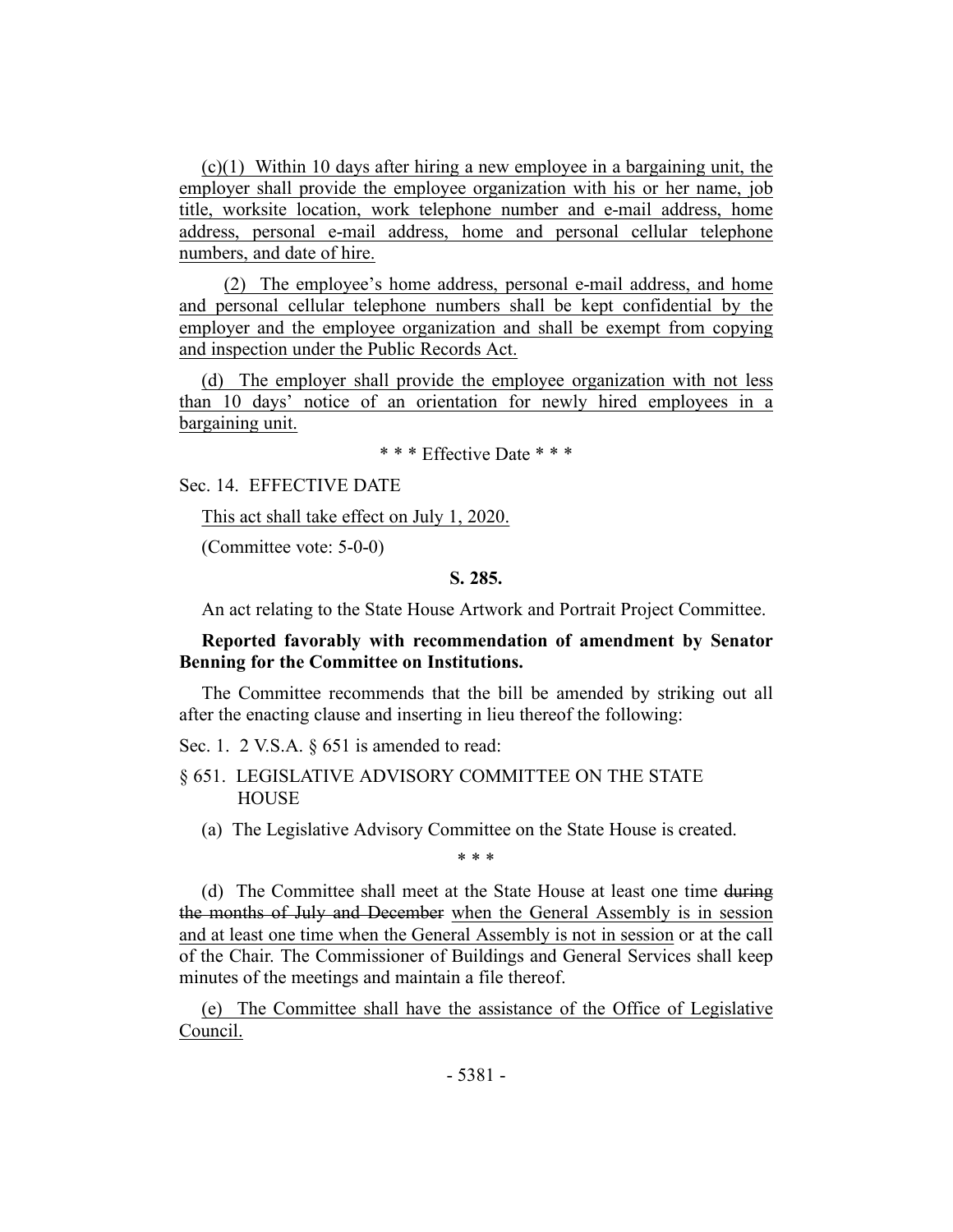Sec. 2. 2 V.S.A.  $\S 653$  is amended to read:

§ 653. FUNCTIONS

(a)(1) The Legislative Advisory Committee on the State House shall be consulted on all activities relating to the acquisition and care of paintings and historic artifacts and furnishings, and the refurbishing, renovation, preservation, and expansion of the building and its interior.

(2) The Legislative Advisory Committee on the State House shall develop a plan for the acquisition or commission of artwork for the State House collection that represents Vermont's diverse people and history, including diversity of gender, race, ethnicity, sexuality, and disability status.

## \* \* \*

## Sec. 3. STATE HOUSE ARTWORK AND PORTRAIT PROJECT; LEGISLATIVE ADVISORY COMMITTEE ON THE STATE HOUSE; REPORT

(a) Intent. It is the intent of the General Assembly:

(1) to expand the State House artwork and portrait collection to represent the diverse stories of those who have significantly contributed to Vermont's history;

(2) to give special consideration to the State House as a place of employment for a diverse workforce and as an institution of public education for students and members of the general public; and

(3) that the State have a policy of including diverse leadership stories that reflect all of Vermont's history when acquiring or commissioning artistic representation for the State House art collection.

(b) Policy. It is the policy of the General Assembly that the State House art collection shall reflect:

(1) those who have served as leaders and have significantly contributed to the history of Vermont;

(2) those whose service relates to the State or the Abenaki Nation, the civil rights of Vermonters, the legislative process, or the operation of the State House;

(3) stories of significance to a community, a tribe, or historical moments that demonstrate the diverse nature of Vermont's people and history; or

(4) the natural landscapes and environmental features of the State of Vermont.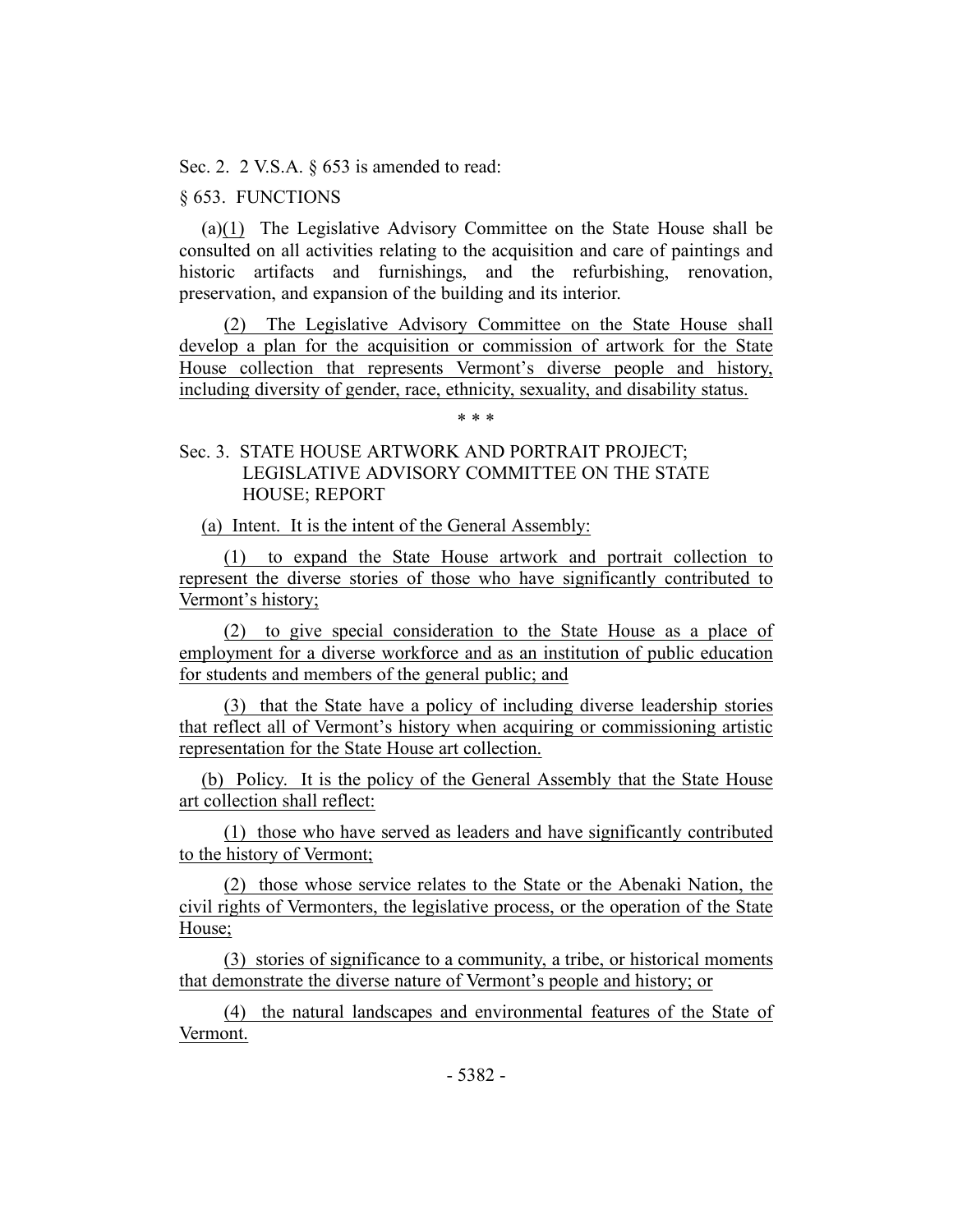(c) Plan. Pursuant to 2 V.S.A. § 653, the Legislative Advisory Committee on the State House, in consultation with the State Curator, shall develop a plan for the acquisition or commission of artwork for the State House collection that incorporates the intent and policies described in subsections (a) and (b) of this section.

(d) Recommendations. The Committee, in consultation with the public and relevant experts, including Vermont historians, artists, and diverse community leaders, shall research and recommend significant historical Vermont leadership stories that warrant artistic inclusion in the State House art collection using the intent and policies described in subsections (a) and (b) of this section.

(e) Report. On or before December 15, 2020, the Committee shall submit a written report to the House Committee on Corrections and Institutions and the Senate Committee on Institutions with the plan and recommendations described in this section and any recommendations for legislative action.

Sec. 4. 29 V.S.A. § 154a is amended to read:

#### § 154a. STATE CURATOR

(a) Creation. The position of State Curator is created within the Department of Buildings and General Services.

(b) Duties. The State Curator's responsibilities shall include:

(1) oversight of the general historic preservation of the State House, including maintaining the historical integrity of the State House and works of art in the State House;

(2) interpretation of the State House to the visiting public through exhibits, publications, and tours; and

(3) acquisition, management, and care of State collections of art and historic furnishings, provided that any works of art for the State House are acquired pursuant to the requirements of 2 V.S.A. § 653(a).

(c) Acquisition policy. In coordination with the Legislative Advisory Committee on the State House, and in accordance with the plan developed pursuant to 2 V.S.A. § 653, the State Curator shall adopt an acquisition policy that ensures that the acquisition of art for the State House reflects a diversity of artistic media and artists, the natural history of the State, and the diversity of the people and stories of Vermont throughout the history of the State.

(d) Interpretive plan. In coordination with the Friends of the Vermont State House and the Vermont Historical Society, the State Curator shall create an interpretive plan that tells the stories of the State House art collection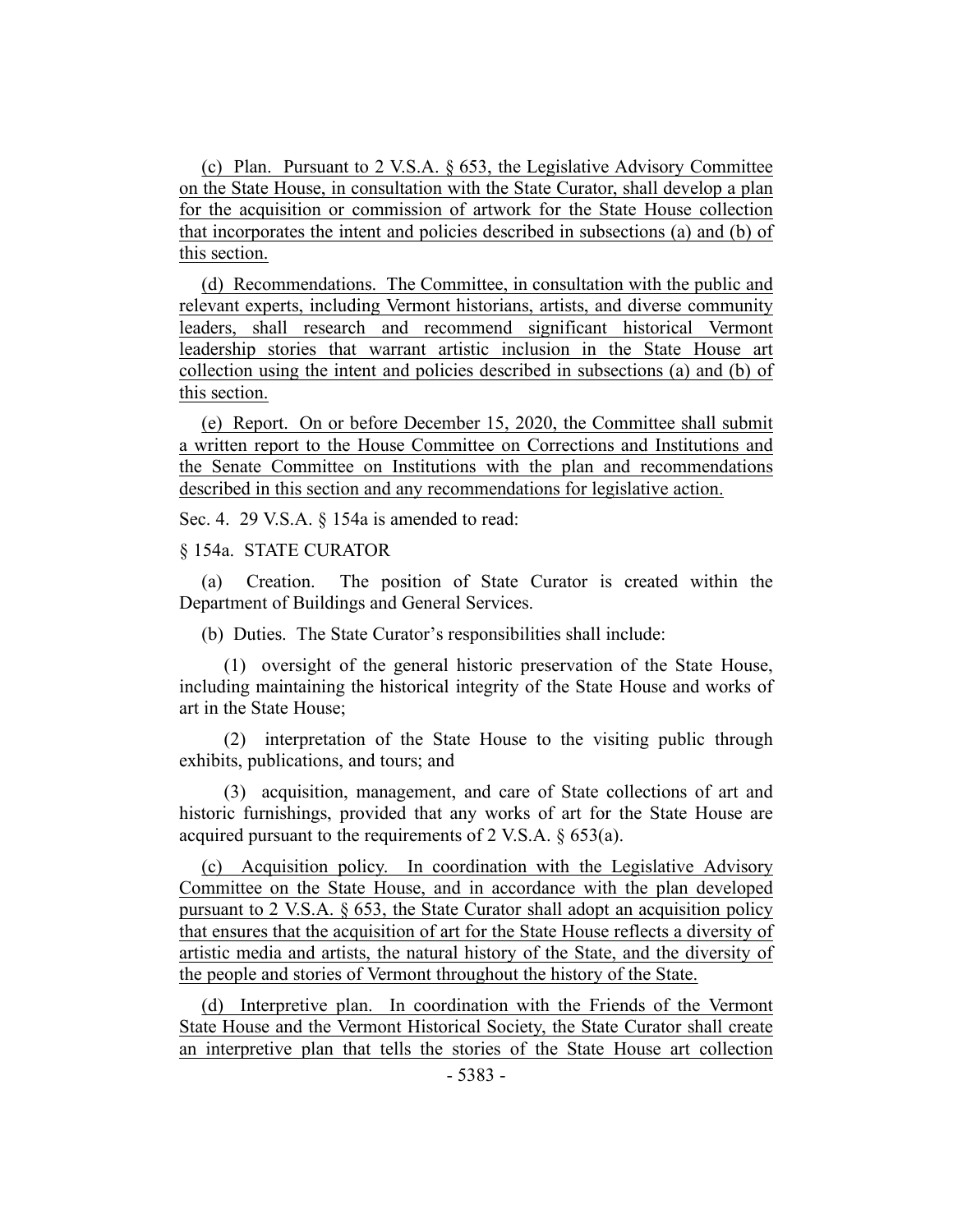through accessible written, multimedia, and oral means. The plan shall include appropriate and inclusive training of State House volunteers and staff.

Sec. 5. EFFECTIVE DATE

This act shall take effect on passage.

(Committee vote: 5-0-0)

## **Reported favorably by Senator McCormack for the Committee on Appropriations.**

The Committee recommends that the bill be amended as recommended by the Committee on Institutions and when so amended ought to pass.

(Committee vote: 6-0-1)

## **S. 297.**

An act relating to the Agency of Health Care Administration.

## **Reported favorably with recommendation of amendment by Senator Lyons for the Committee on Health and Welfare.**

The Committee recommends that the bill be amended by striking out all after the enacting clause and inserting in lieu thereof the following:

## Sec. 1. AGENCY OF HUMAN SERVICES REORGANIZATION; WORKING GROUP; REPORT

(a) Creation. There is created a working group to develop proposals for reorganizing the Agency of Human Services.

(b) Membership. The working group shall be composed of the following members:

(1) the Secretary of Human Services or designee;

(2) the commissioner of each department within the Agency of Human Services or their designees; and

(3) other interested stakeholders.

(c) Powers and duties. The working group shall consider options for reorganizing, restructuring, or reconfiguring the Agency of Human Services and its departments to best serve Vermonters, including consideration of the following:

(1) whether the Agency of Human Services should be divided into two or more agencies, and if so, how they should be organized;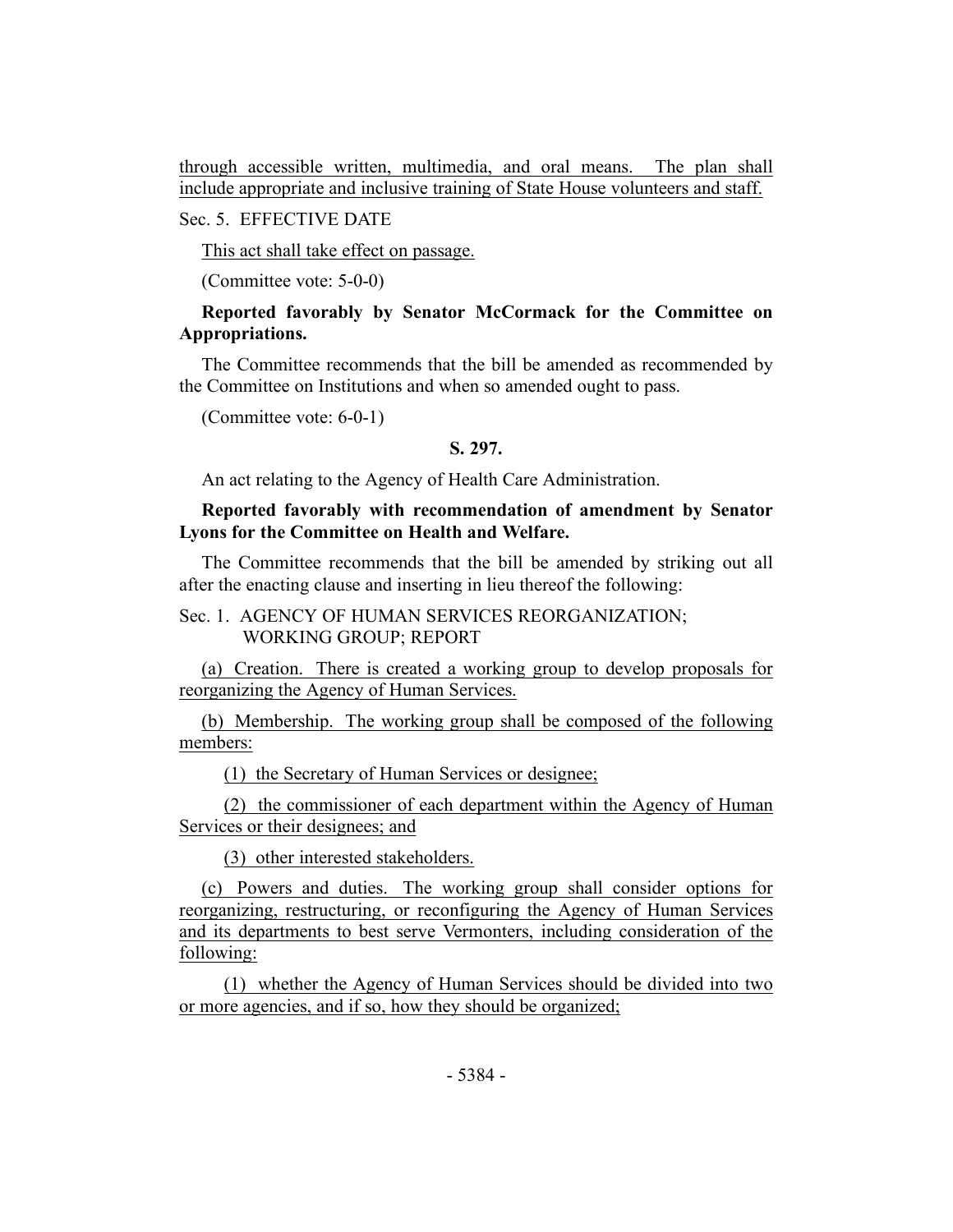(2) whether the Agency of Human Services should be divided as follows:

(A) an Agency of Human Services, comprising the Department of Corrections; the Department for Children and Families; the Department of Independent Living, which would provide services to Vermonters who are elders and to individuals with disabilities; and the Human Services Board; and

(B) an Agency of Health Care Administration comprising the Departments of Health Access, of Mental Health and Substance Misuse, of Long-Term Care, and of Public Health; the Health Care Board; and the Vermont Health Benefit Exchange;

(3) how to improve collaboration, integration, and alignment of services across agencies and departments to deliver services built around the needs of individuals and families; and

(4) how to minimize any confusion or disruption that may result from implementing the recommended changes.

(d) Assistance. The working group shall have the administrative, technical, and legal assistance of the Agency of Human Services.

(e) Report. On or before January 15, 2021, the working group shall provide its findings and recommendations to the General Assembly and the Governor.

(f) Meetings.

(1) The Secretary of Human Services or designee shall call the first meeting of the working group to occur on or before July 1, 2020.

(2) The working group shall select a chair from among its members at the first meeting.

(3) A majority of the working group's membership shall constitute a quorum.

(4) The working group shall cease to exist on January 15, 2021.

Sec. 2. EFFECTIVE DATE

This act shall take effect on passage.

And that after passage the title of the bill be amended to read:

An act relating to reorganizing the Agency of Human Services.

(Committee vote: 5-0-0)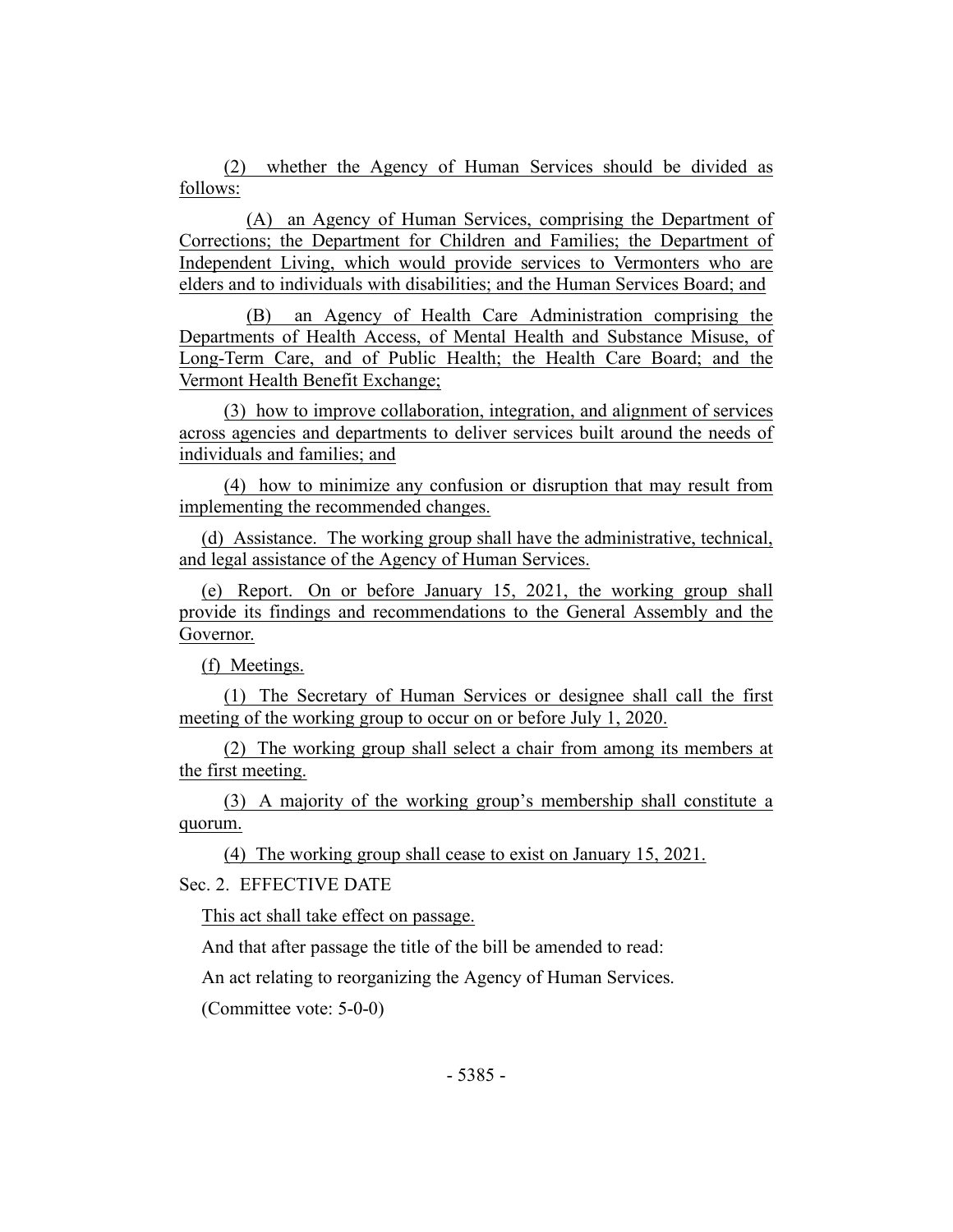## **Reported favorably with recommendation of amendment by Senator Clarkson for the Committee on Government Operations.**

The Committee recommends that the bill be amended by striking out all after the enacting clause and inserting in lieu thereof the following:

## Sec. 1. AGENCY OF HUMAN SERVICES ORGANIZATIONAL STRUCTURE; WORKING GROUP; REPORT

(a) Creation. There is created a working group to evaluate the organizational structure of the Agency of Human Services and to recommend any appropriate modifications to that structure.

(b) Membership. The working group shall be composed of the following members:

(1) the Secretary of Human Services or designee;

(2) the commissioner of each department within the Agency of Human Services or their designees; and

(3) three employees of the Agency of Human Services, appointed by the President of the Vermont State Employees Association.

(c) Powers and duties. The working group, in consultation with interested stakeholders, shall consider options for reorganizing, restructuring, or reconfiguring the Agency of Human Services and its departments to best serve Vermonters, including consideration of the following:

(1) whether the Agency of Human Services should be divided into two or more agencies, and if so, how they should be organized;

(2) how to improve collaboration, integration, and alignment of services across agencies and departments to deliver services built around the needs of individuals and families; and

(3) how to minimize any confusion or disruption that may result from implementing the recommended changes.

(d) Assistance. The working group shall have the administrative, technical, and legal assistance of the Agency of Human Services.

(e) Report. On or before January 15, 2021, the working group shall provide its findings and recommendations to the General Assembly and the Governor.

(f) Meetings.

(1) The Secretary of Human Services or designee shall call the first meeting of the working group to occur on or before July 1, 2020.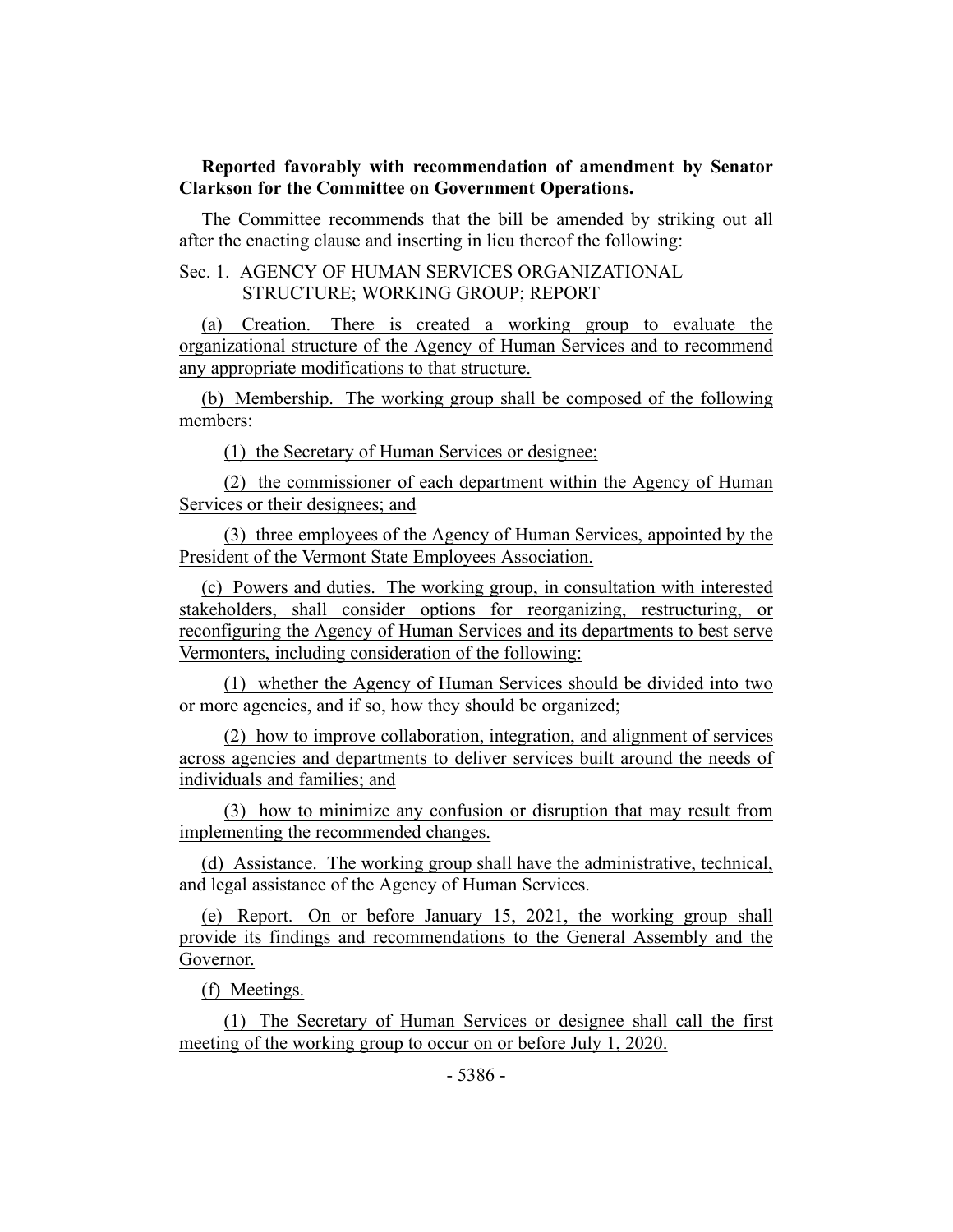(2) The working group shall select a chair from among its members at the first meeting.

(3) A majority of the working group's membership shall constitute a quorum.

(4) All of the working group's meetings shall be open to the public and all meeting dates, times, and locations shall be posted on the General Assembly's website.

(5) The working group shall cease to exist on January 15, 2021.

Sec. 2. EFFECTIVE DATE

This act shall take effect on passage.

And that after passage the title of the bill be amended to read:

An act relating to the organizational structure of the Agency of Human Services.

(Committee vote: 4-1-0)

#### **UNFINISHED BUSINESS OF JUNE 5, 2020**

#### **Third Reading**

## **H. 254.**

An act relating to adequate shelter for livestock.

#### **UNFINISHED BUSINESS OF JUNE 9, 2020**

#### **Second Reading**

#### **Favorable with Recommendation of Amendment**

## **S. 224.**

An act relating to evidence-based structured literacy instruction for students in kindergarten–grade 3 and students with dyslexia and to teacher preparation programs.

## **Reported favorably with recommendation of amendment by Senator Ingram for the Committee on Education.**

The Committee recommends that the bill be amended by striking out all after the enacting clause and inserting in lieu thereof the following: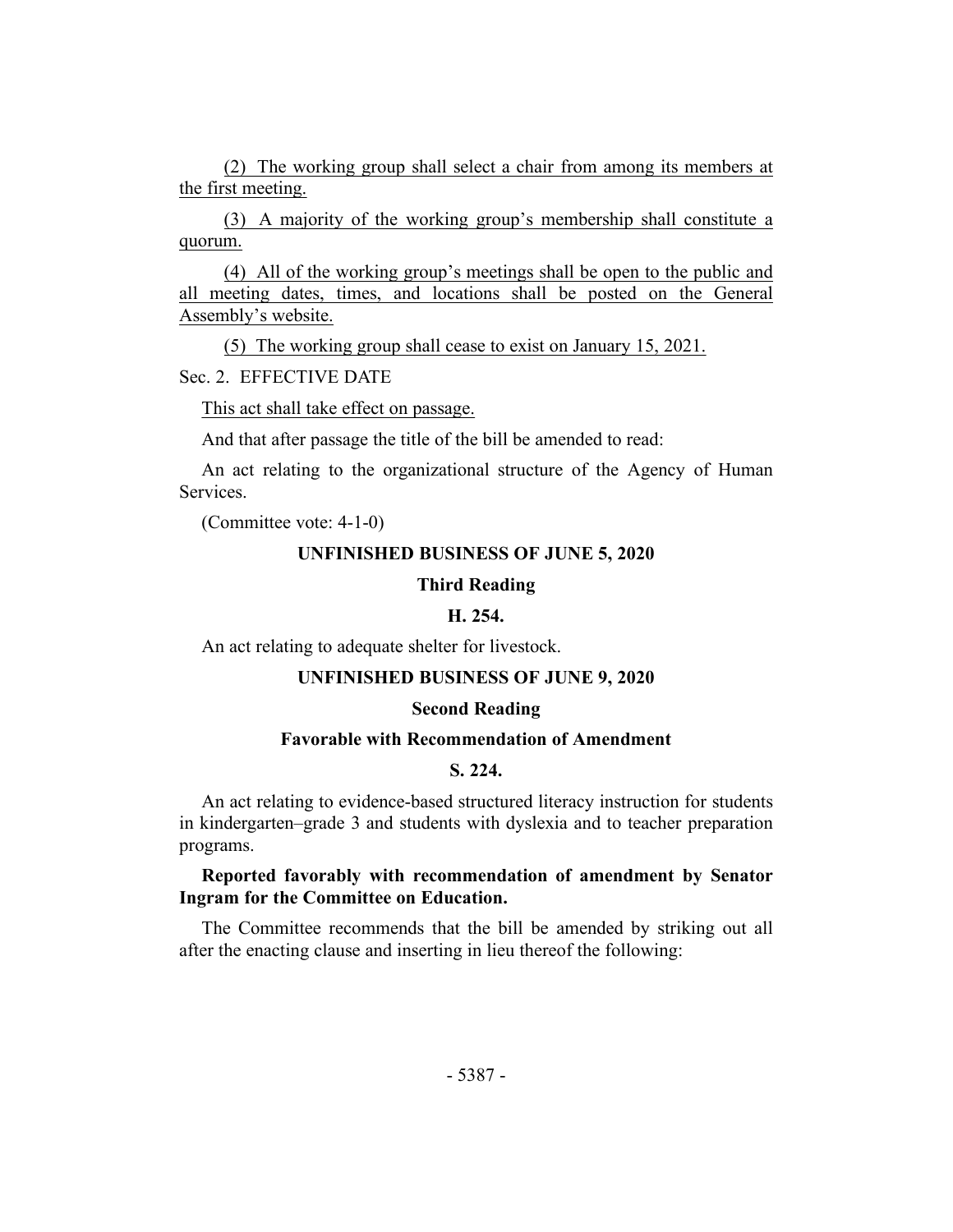\* \* \* Postsecondary Educational Institutions; Closing \* \* \*

Sec. 1. 16 V.S.A. § 175 is amended to read:

§ 175. POSTSECONDARY EDUCATIONAL INSTITUTIONS; CLOSING

(a)(1) The Association of Vermont Independent Colleges (AVIC) shall maintain a memorandum of understanding with each covered college, which are its member colleges and each college that was a member of AVIC within the prior year, under which each covered college agrees to:

(A) upon the request of AVIC, properly administer the student academic records of a covered college that fails to comply with the requirements of this subsection; and

(B) contribute on an equitable basis and in a manner determined in the sole discretion of AVIC to the costs of another covered college or other entity selected by AVIC, maintaining the records of a covered college that fails to comply with the requirements of this subsection.

(2)(A) If an institution of higher education is placed on probation by its accrediting agency, the institution shall:

(i) not later than five business days after learning that it has been placed on probation, inform the Secretary of Education of its status, and

(ii) not later than 60 days after being placed on probation, submit an academic record plan for students to the Secretary for approval.

(B) The academic record plan shall include an agreement with an institution of higher education or other entity to act as a repository for the institution's records, with funds set aside, if necessary, for the permanent maintenance of the academic records.

(C) If the Secretary does not approve the plan, the State may take action under subsections (d) and (e) of this section.

(3) When an institution of higher education, whether or not chartered in this State, proposes to discontinue the regular course of instruction, either permanently or for a temporary period other than a customary vacation period, the institution shall:

(1)(A) promptly inform the State Board Secretary;

 $(2)(B)$  prepare the academic record of each current and former student in a form satisfactory to the State Board Secretary and including interpretive information required by the Board Secretary; and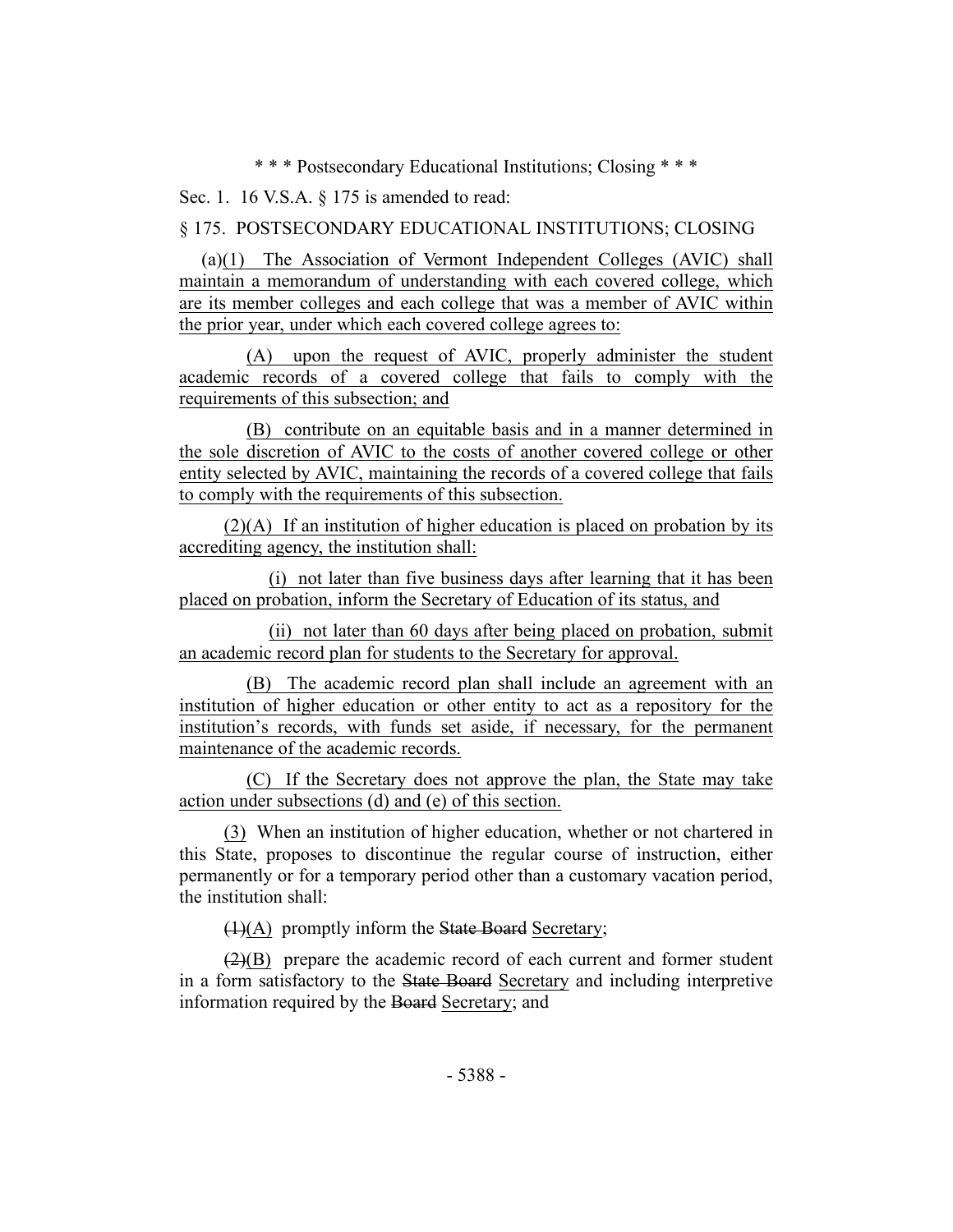(3)(C) deliver the records to a person designated by the State Board Secretary to act as permanent repository for the institution's records, together with the reasonable cost of entering and maintaining the records.

(b) Persons acting as a repository may microfilm records received under this section.

(c) Students and former students of the discontinuing institution shall be entitled to verified copies of their academic records upon payment of a reasonable fee.

(d) When an institution of higher education is unable or unwilling to comply substantially with the record preparation and delivery requirements of subsection (a) of this section, the State Board Secretary shall bring an action in Superior Court to compel compliance with this section, and may in a proper case obtain temporary custody of the records.

(e) When an institution of higher education is unable or unwilling to comply with the requirements of subsection (a) of this section, the State Board Secretary may expend State funds necessary to ensure the proper storage and availability of the institution's records. The Attorney General shall then seek recovery under this subsection, in the name of the State, of all of the State's incurred costs and expenses, including attorney's fees, arising from the failure to comply. Claims under this subsection shall be a lien on all the property of a defaulting institution, until all claims under this subsection are satisfied. The lien shall take effect from the date of filing notice thereof in the records of the town or towns where property of the defaulting institution is located.

(f) The State Board shall adopt rules under this section for its proper administration. The rules may include provisions for preparing and maintaining transferred records. Persons acting as a repository of records are bound only by maintenance provisions to which they agreed before receiving transferred records.

(g) The Association of Vermont Independent Colleges (AVIC) shall maintain a memorandum of understanding with each of its member colleges under which each member college agrees to:

(1) upon the request of AVIC, properly administer the student records of a member college that fails to comply with the requirements of subsection (a) of this section; and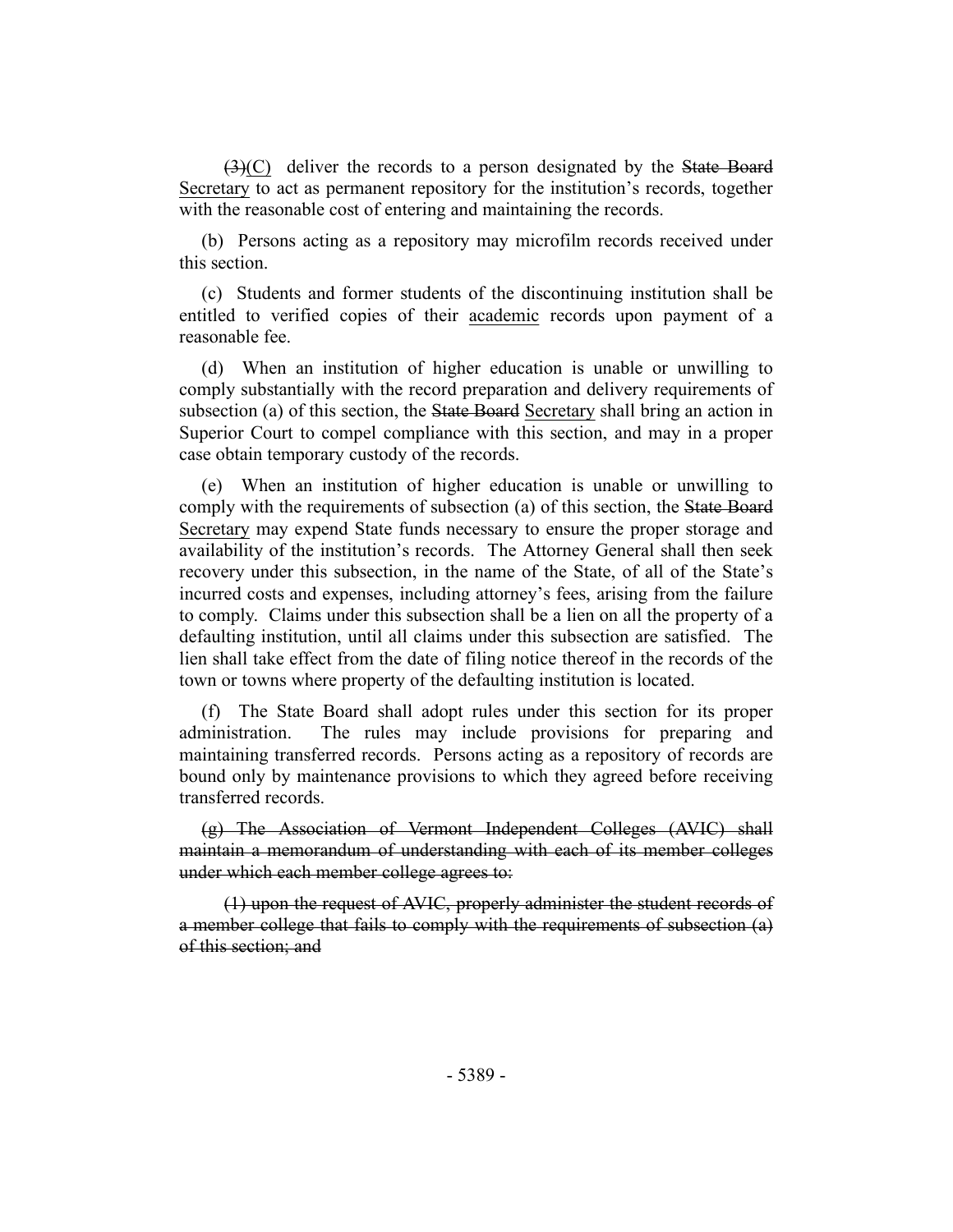(2) contribute on an equitable basis and in a manner determined in the sole discretion of AVIC to the costs of another AVIC member or other entity selected by AVIC maintaining the records of a member college that fails to comply with the requirements of subsection (a) of this section.

#### Sec. 2. TRANSITION

On or before August 1, 2020, the Association of Vermont Independent Colleges (AVIC) shall amend its memorandum of understanding with its member colleges under 16 V.S.A. § 175 to require that each member college that terminates its membership with AVIC continue to comply with the terms of the memorandum for a period of one year after the date of termination.

\* \* \* Oath; Repeal \* \* \*

Sec. 3. 16 V.S.A. § 12 is amended to read:

#### § 12. OATH

A superintendent, a principal or teacher in a public school of the State, a professor, instructor, or teacher who will be employed by a university or college in the State that is supported in whole or in part by public funds, or a headmaster or teacher who will be employed by an independent school or other educational institution accepted by the Agency as furnishing equivalent education, before entering upon the discharge of his or her duties, shall subscribe to an oath or affirmation to support the U.S. Constitution, the Vermont Constitution, and all State and federal laws; provided, however, that an oath shall not be required of any person who is a citizen of a foreign country. [Repealed.]

\* \* \* Small School Support \* \* \*

Sec. 4. 16 V.S.A. § 4015 is amended to read:

§ 4015. SMALL SCHOOL SUPPORT

(a) In As used in this section:

\* \* \*

(2) "Enrollment" means the number of students who are enrolled in a school operated by the district on October 1. A student shall be counted as one whether the student is enrolled as a full-time or part-time student. Students enrolled in prekindergarten programs shall not be counted.

\* \* \*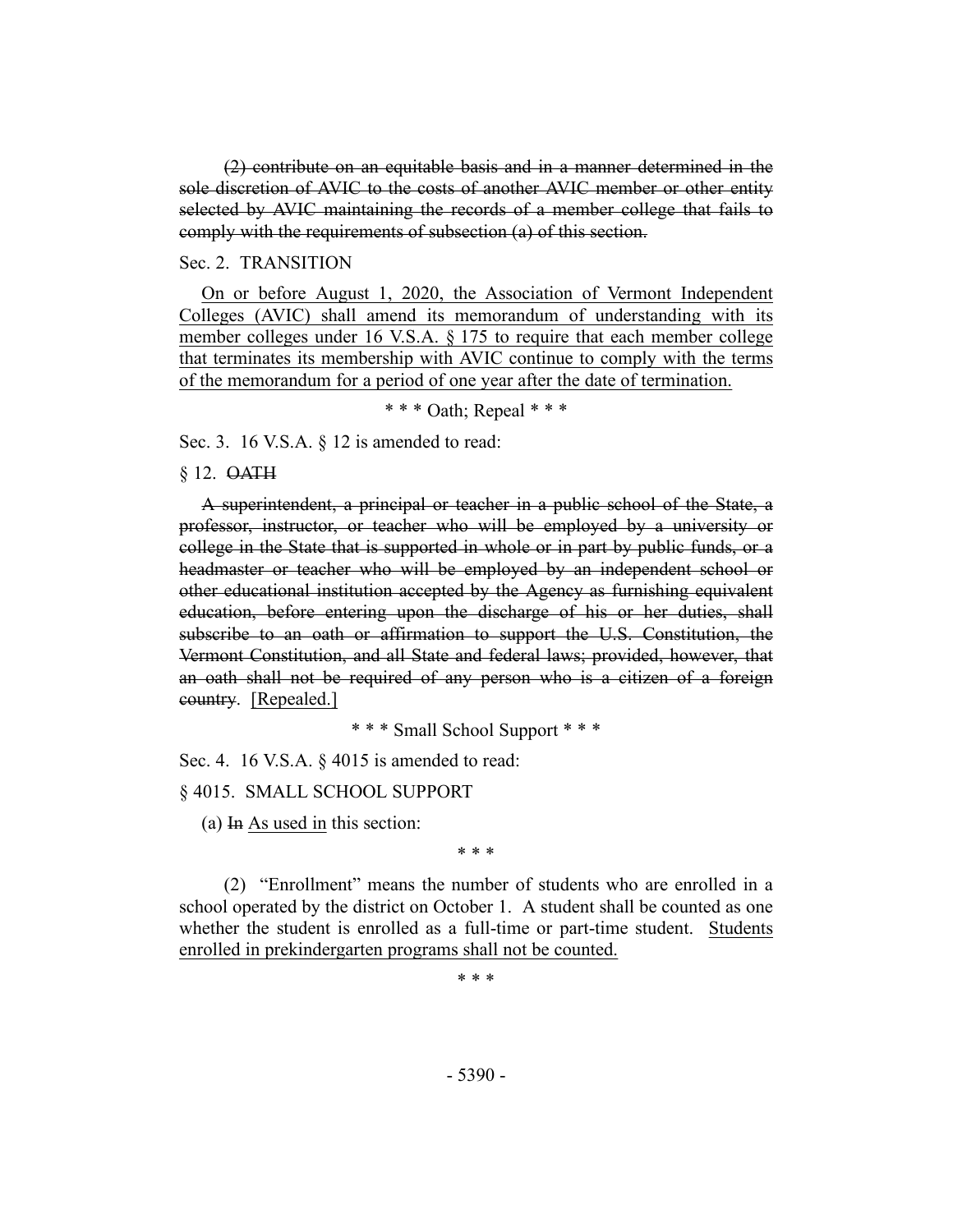#### \* \* \* School Wellness \* \* \*

#### Sec. 5. 16 V.S.A. § 136 is amended to read:

## § 136. WELLNESS PROGRAM; ADVISORY COUNCIL ON WELLNESS AND COMPREHENSIVE HEALTH

(a) As used in this section:

\* \* \*

(5) "Wellness program" means a program that includes comprehensive health education as defined in section 131 of this title, fitness, and nutrition.

(b) The Secretary with the approval of the State Board shall establish an Advisory Council on Wellness and Comprehensive Health that shall include at least three members with expertise in health services, health education, or health policy associated with the health services field. The members shall serve without compensation but shall receive their actual expenses incurred in connection with their duties relating to wellness and comprehensive health programs. The Council shall assist the Agency to plan, coordinate, and encourage wellness and comprehensive health programs in the public schools, and shall meet not less than twice a year.

(c) The Secretary shall collaborate with other agencies and councils working on childhood wellness to:

(1) Supervise the preparation of appropriate nutrition and fitness wellness program curricula for use in the public schools, promote programs for the preparation of teachers to teach these curricula, and assist in the development of wellness programs.

\* \* \*

(5) Create a process for schools to share with the Department of Health any data collected about the height and weight of students in kindergarten through grade six. The Commissioner of Health may report any data compiled under this subdivision on a countywide basis. Any reporting of data must protect the privacy of individual students and the identity of participating schools.

\* \* \*

#### Sec. 6. SCHOOL WELLNESS POLICY

On or before January 15, 2021, the Agency of Education, in collaboration with the Advisory Council on Wellness and Comprehensive Health created under 16 V.S.A. § 136, shall update and distribute to school districts a model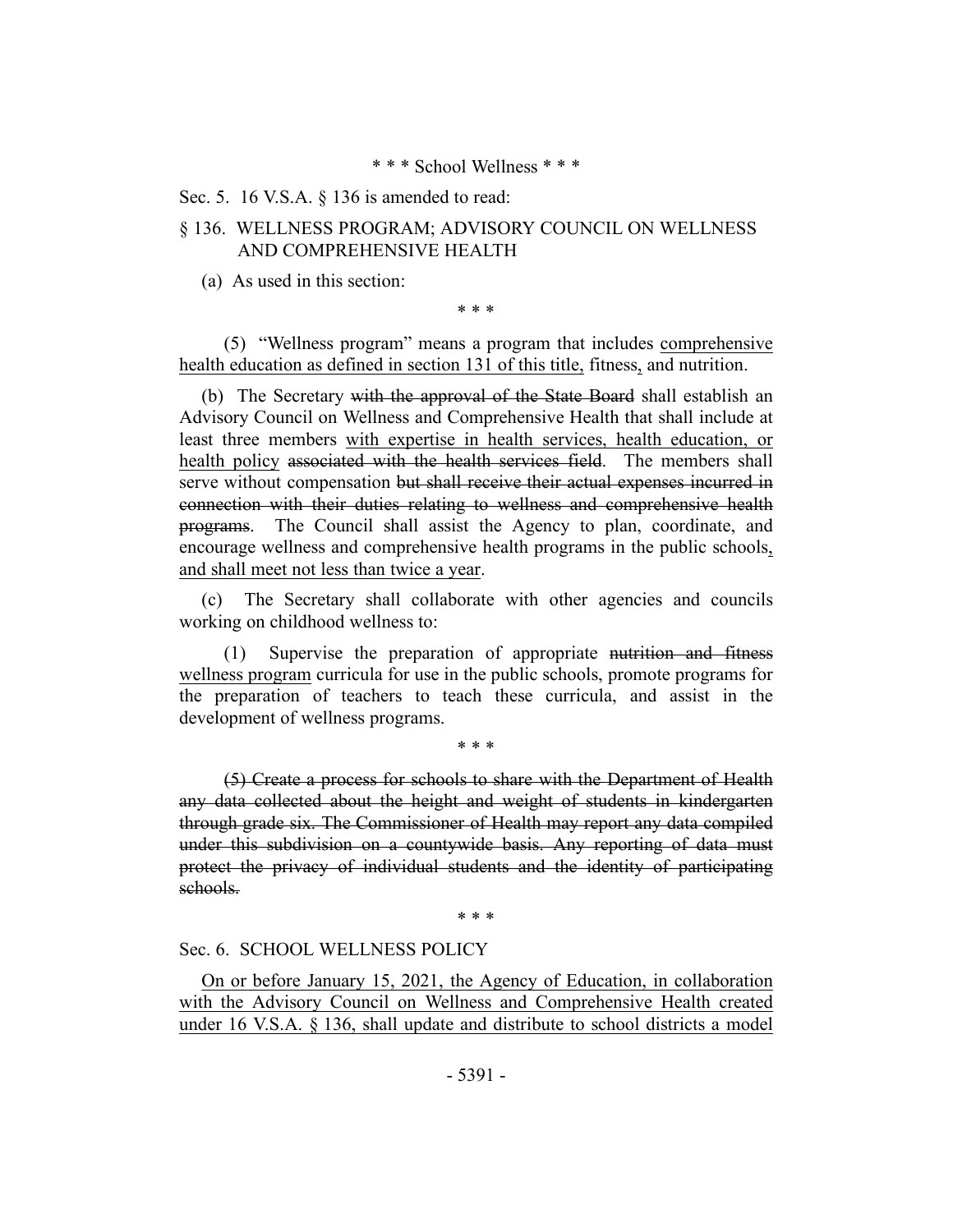wellness program policy, using the expanded definition of "wellness program" under 16 V.S.A. § 136, as amended by this act, that shall:

(1) be in compliance with all relevant State and federal laws; and

(2) reflect nationally accepted best practices for comprehensive health education and school wellness policies, such as guidance from the Centers for Disease Control and Prevention's Whole School, Whole Community, Whole Child Model.

\* \* \* Electoral Functions; Unified Union School District \* \* \*

Sec. 7. ELECTIONS; UNIFIED UNION SCHOOL DISTRICT

(a) Notwithstanding any provision of law to the contrary, the election of a director to the board of a unified union school district who is to serve on the board after the expiration of the term for an initial director shall be held at the unified union school district's annual meeting unless otherwise provided in the district's articles of agreement.

(b) Notwithstanding any provision of law to the contrary, if a vacancy occurs on the board of a unified union school district, and the vacancy is in a seat that is allocated to a specific town, the clerk of the unified union school district shall immediately notify the selectboard of the town. Within 30 days after the receipt of that notice, the unified union school district board, in consultation with the selectboard, shall appoint a person who is otherwise eligible to serve as a member of the unified union school district board to fill the vacancy until an election is held at an annual or special meeting, unless otherwise provided in accordance with the unified union school district's articles of agreement.

(c) This section is repealed on July 1, 2021.

Sec. 8. ELECTORAL FUNCTIONS; UNION SCHOOL DISTRICT; MEMBER DISTRICT THAT IS ALSO A UNION SCHOOL DISTRICT

(a) If a union elementary or union high school district has a member district that is also a union school district, then the legislative body or appropriate officer of each city, town, or incorporated village within the member union school district shall perform electoral functions on behalf of the union elementary or union high school district, including accepting nominations, warning meetings, and conducting elections and the voting process on other matters, when those functions are ordinarily performed by and in member town districts on behalf of a union school district.

(b) This section is repealed on July 1, 2021.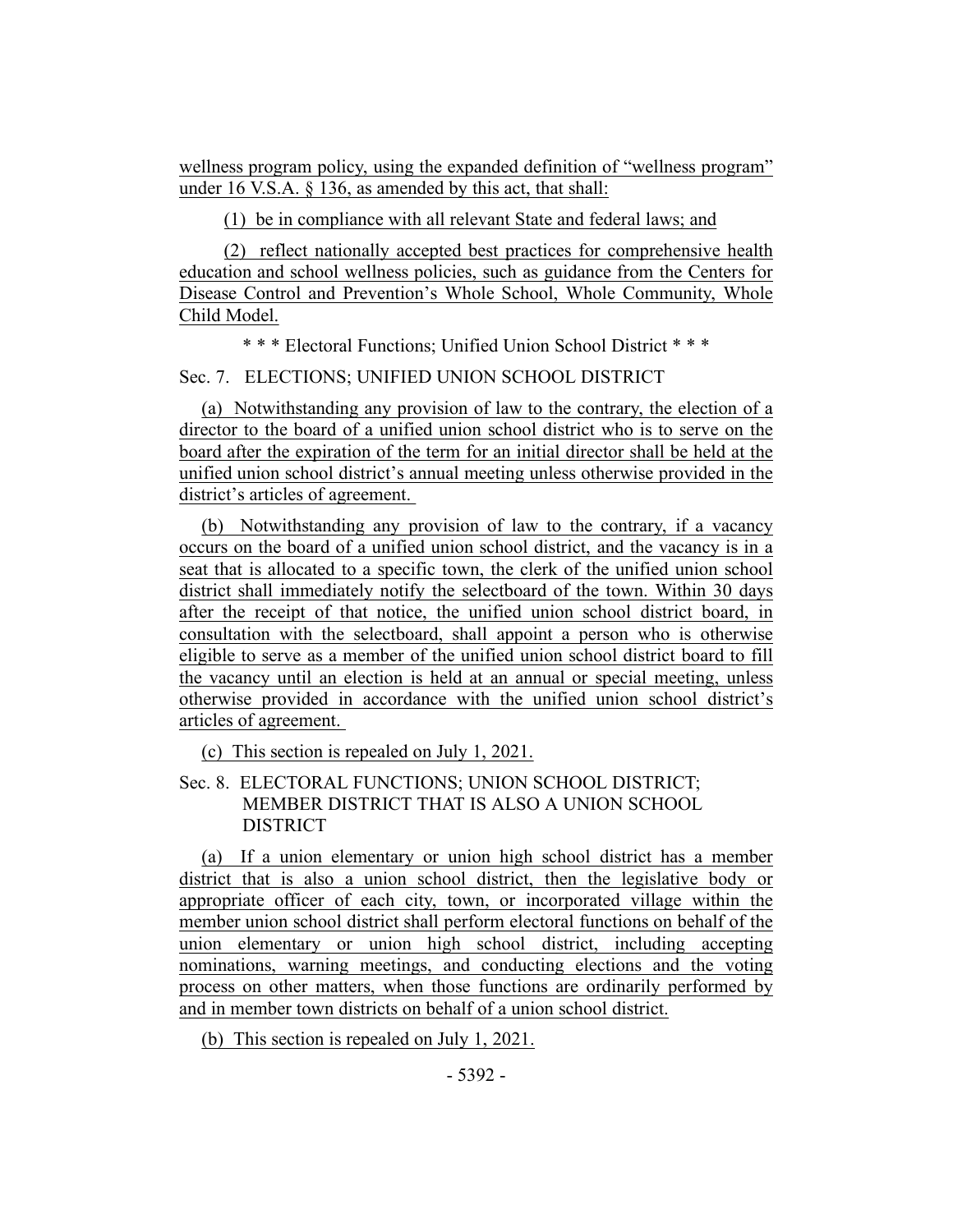#### \* \* \* Menstrual Hygiene Products \* \* \*

#### Sec. 9. 16 V.S.A. § 1432 is added to read:

#### § 1432. MENSTRUAL HYGIENE PRODUCTS

(a) By enacting this statute, the General Assembly intends to ensure that a female student attending a public school or an approved independent school has access to menstrual hygiene products at no cost and without the embarrassment of having to request them.

(b) A school district and an approved independent school shall make menstrual hygiene products available at no cost in a majority of gender-neutral bathrooms and bathrooms designated for females that are generally used by females in any of grades five through 12 in each school within the district or under the jurisdiction of the board of the independent school. The school district or independent school, in consultation with the school nurse who provides services to the school, shall determine which of the gender-neutral bathrooms and bathrooms designated for females to stock with menstrual hygiene products and which brands to use.

(c) School districts and approved independent schools shall bear the cost of supplying menstrual hygiene products and may seek grants or partner with a nonprofit or community-based organization to fulfill this obligation.

\* \* \* Special Education; Technical Changes \* \* \*

Sec. 10. 16 V.S.A. § 2961 is amended to read:

#### § 2961. CENSUS GRANT

(a) As used in this section:

\* \* \*

(3) "Long-term membership" of a supervisory union in any school year means the average of the supervisory union's average daily membership over the most recent three school years for which data are available.

(4) "Uniform base amount" means an amount determined by:

(A) dividing an amount:

(i) equal to the average State appropriation for fiscal years 2018, 2019, and 2020 for special education under sections 2961 (standard mainstream block grants), 2963 (special education expenditures reimbursement), and 2963a (exceptional circumstances) of this title; and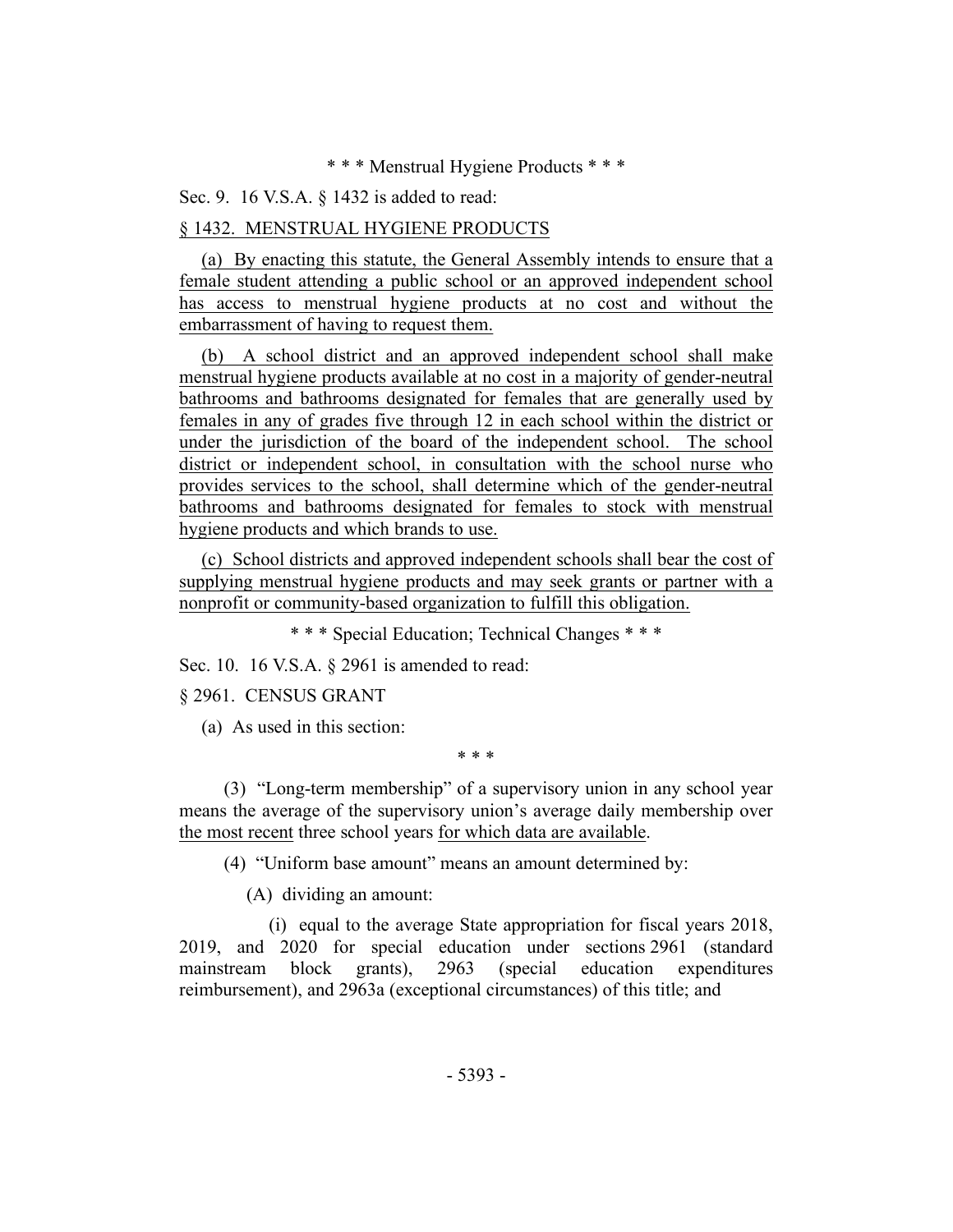(ii) increased by the annual change in the National Income and Product Accounts (NIPA) Implicit Price Deflator for State and Local Government Consumption Expenditures and Gross Investment as reported by the U.S. Department of Commerce, Bureau of Economic Analysis; by

(B) the statewide average daily membership for prekindergarten through grade 12 for the 2019–2020 school year long-term membership.

\* \* \*

 $(d)(1)(A)$  For fiscal year 2021 2022, the amount of the census grant for a supervisory union shall be:

(i) the average amount it received for fiscal years 2017, 2018, and 2019 from the State for special education under sections 2961 (standard mainstream block grants), 2963 (special education expenditures reimbursement), and 2963a (exceptional circumstances) of this title; increased by

(ii) the annual change in the National Income and Product Accounts (NIPA) Implicit Price Deflator for State and Local Government Consumption Expenditures and Gross Investment as reported by the U.S. Department of Commerce, Bureau of Economic Analysis.

(B) The amount determined under subdivision (A) of this subdivision (1) shall be divided by the supervisory union's long-term membership, to determine the base amount of the census grant, which is the amount of the census grant calculated on a per student basis.

(2) For fiscal year 2025 2026 and subsequent fiscal years, the amount of the census grant for a supervisory union shall be the uniform base amount multiplied by the supervisory union's long-term membership.

(3) For fiscal years 2022, 2023, and 2024 2023, 2024, and 2025, the amount of the census grant for a supervisory union shall be determined by multiplying the supervisory union's long-term membership by a base amount established under this subdivision. The base amounts for each supervisory union for fiscal years 2022, 2023, and 2024 2023, 2024, and 2025 shall move gradually the supervisory union's fiscal year 2021 2022 base amount to the fiscal year 2025 2026 uniform base amount by prorating the change between the supervisory union's fiscal year 2021 2022 base amount and the fiscal year 2025 2026 uniform base amount over this three-fiscal-year period.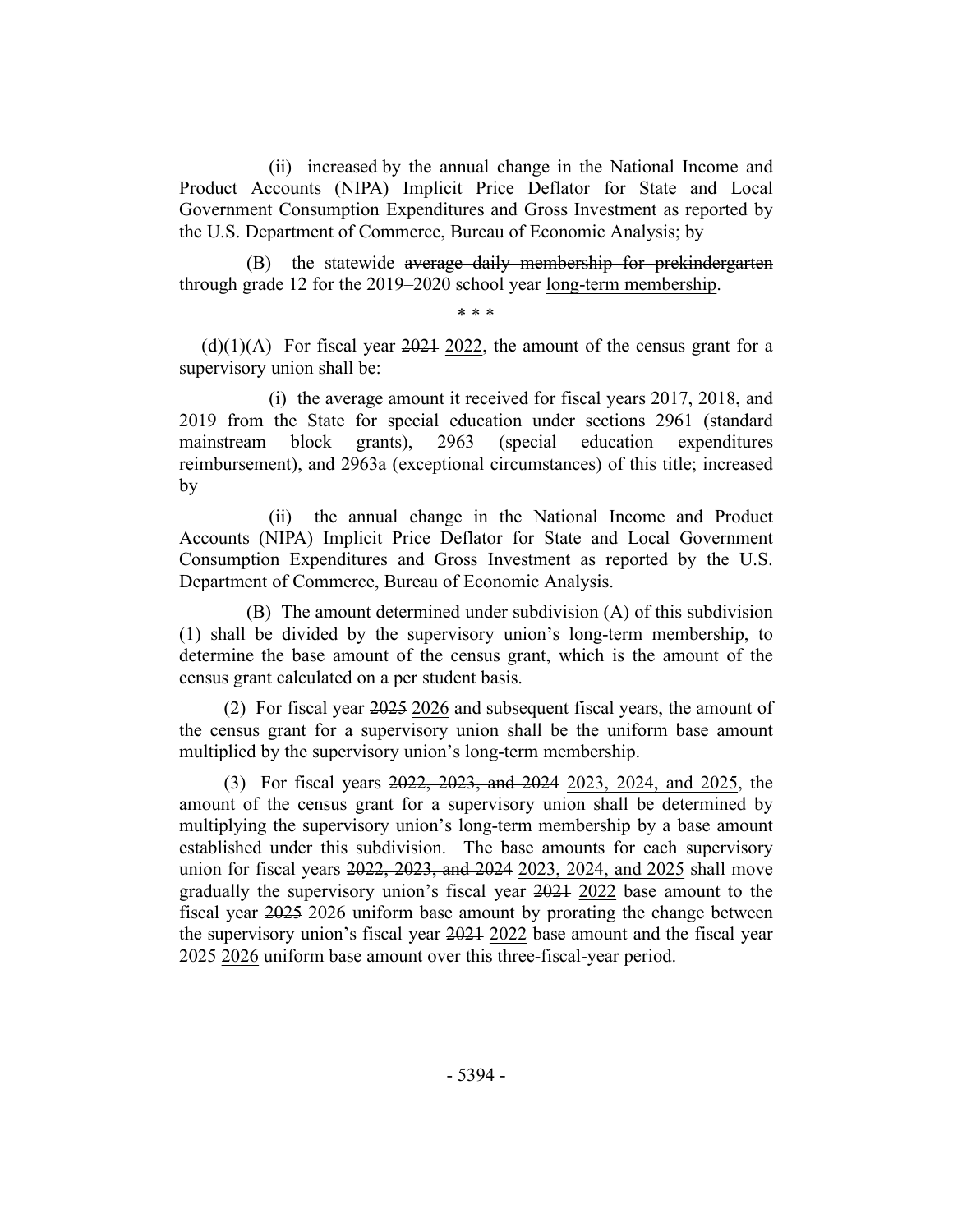Sec. 11. 16 V.S.A. § 2967 is amended to read:

#### § 2967. AID PROJECTION

(a) On or before December 15, the Secretary shall publish an estimate, by each supervisory union, of its anticipated State special education expenditures funding under this chapter for the ensuing school year.

(b) As used in this section, State special education expenditures funding shall include:

(1) costs funds eligible for grants and reimbursements under sections 2961 and 2962 of this title;

(2) costs funds for services for persons who are visually impaired;

(3) costs funds for persons who are deaf or hard of hearing;

(4) costs funds for the interdisciplinary team program;

(5) funds expended for training and programs to meet the needs of students with emotional or behavioral challenges under subsection 2969(c) of this title; and

(6) funds expended for training under subsection 2969(d) of this title.

Sec. 12. 16 V.S.A. § 2975 is amended to read:

#### § 2975. UNUSUAL SPECIAL EDUCATION COSTS; FINANCIAL ASSISTANCE

The Secretary may use up to two percent of the funds appropriated for allowable special education expenditures, as that term is defined in State Board of Education rules, to directly assist supervisory unions with special education expenditures of an unusual or unexpected nature funds for allowable special education expenditures, as defined in State Board of Education rules, to directly assist supervisory unions with special education expenditures of an unusual or unexpected nature. These funds shall be appropriated in the amount of two percent times the Census Grant as defined in section 2961 of this title. The Secretary's decision regarding a supervisory union's eligibility for and amount of assistance shall be final.

Sec. 13. 2018 Acts and Resolves No. 173, Sec. 17 is amended to read:

#### Sec. 17. TRANSITION

(a) Notwithstanding the requirement under 16 V.S.A. § 2964 for a supervisory union to submit a service plan to the Secretary of Education, a supervisory union shall not be required to submit a service plan for fiscal year 2021 2022.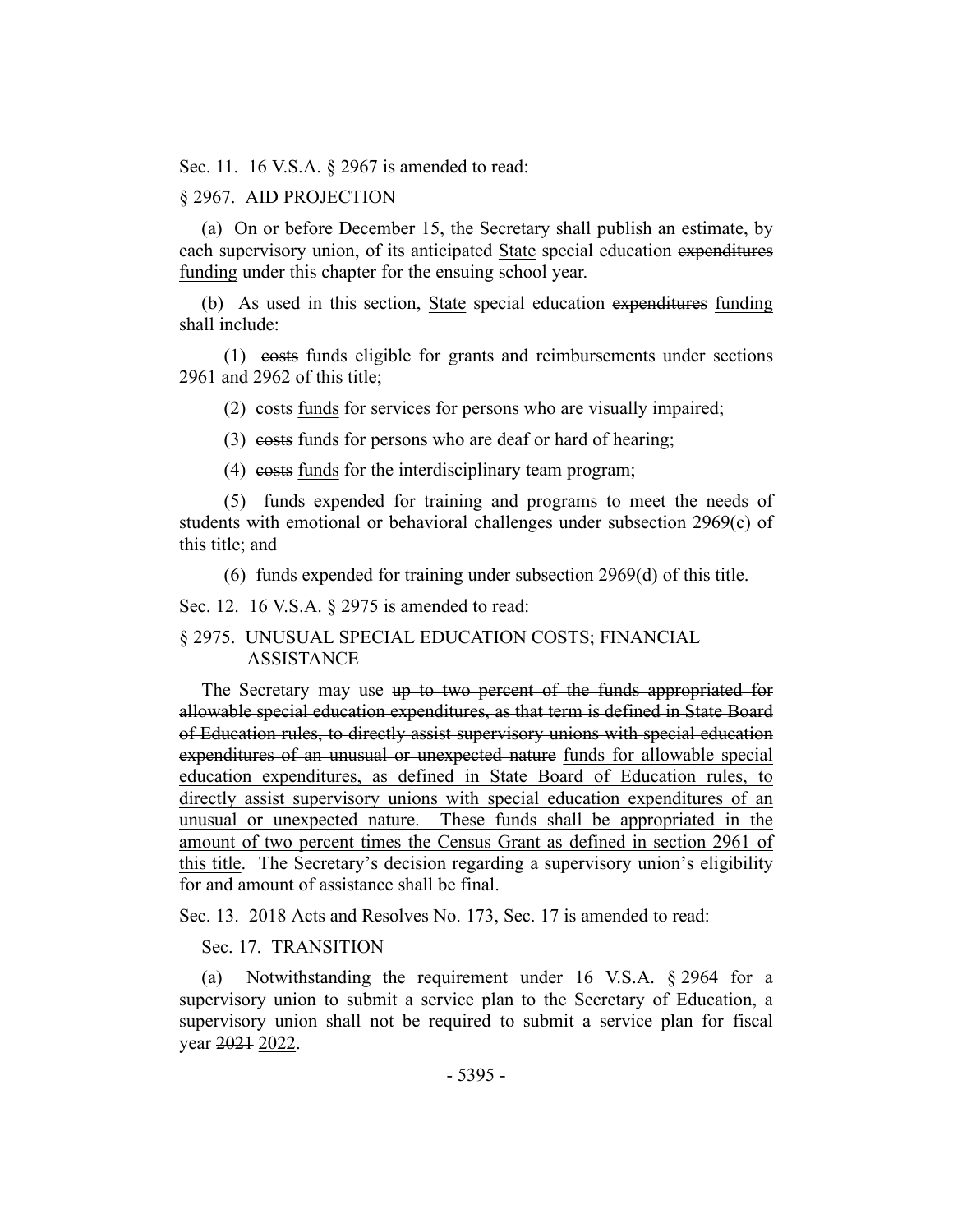(b) On or before November 1, 2019 2020, a supervisory union shall submit to the Secretary such information as required:

(1) by the Secretary to estimate the supervisory union's projected fiscal year 2021 2022 extraordinary special education reimbursement under Sec. 5 of this act; and

(2) for IDEA reporting in a format specified by the Secretary.

(c) The Agency of Education shall assist supervisory unions as they transition to the census-based funding model in satisfying their maintenance of effort requirements under federal law.

Sec. 14. 2018 Acts and Resolves No. 173, Sec. 18 is amended to read:

## Sec. 18. TRANSITION FOR ALLOWABLE SPECIAL EDUCATION COSTS

\* \* \*

(b) This section is repealed on July 1, 2020 2021.

\* \* \* Gender Balance; UVM and VSC Boards \* \* \*

## Sec. 15. GENDER BALANCE; UNIVERSITY OF VERMONT AND VERMONT STATE COLLEGES BOARDS

(a) The Board of Trustees of the University of Vermont (UVM) currently is composed of an overwhelming majority of men, with 20 men and five women. The Board of Trustees of the Vermont State Colleges (VSC) currently has gender balance on its Board.

(b) The State goal is to have the UVM Board achieve gender balance by 2025 and maintain it thereafter and the VSC Board maintain gender balance. Gender balance means, for the UVM Board, that the 25 member Board is composed of 12 or 13 members who identify as women and for the VSC Board, that the 15 member Board is composed of seven or eight members who identify as women. The UVM self-perpetuating Board members have an obligation to address the Board's gender imbalance in their appointment of trustees.

(c) Given that the UVM and VSC Boards have four categories of trustees, which include those appointed by the Governor, those appointed by the General Assembly, and those appointed by the self-perpetuating trustees, as well as student trustees, it is also incumbent on the Legislative and Executive Branches to undertake efforts to further the State goal in achieving and maintaining gender balance on these Boards.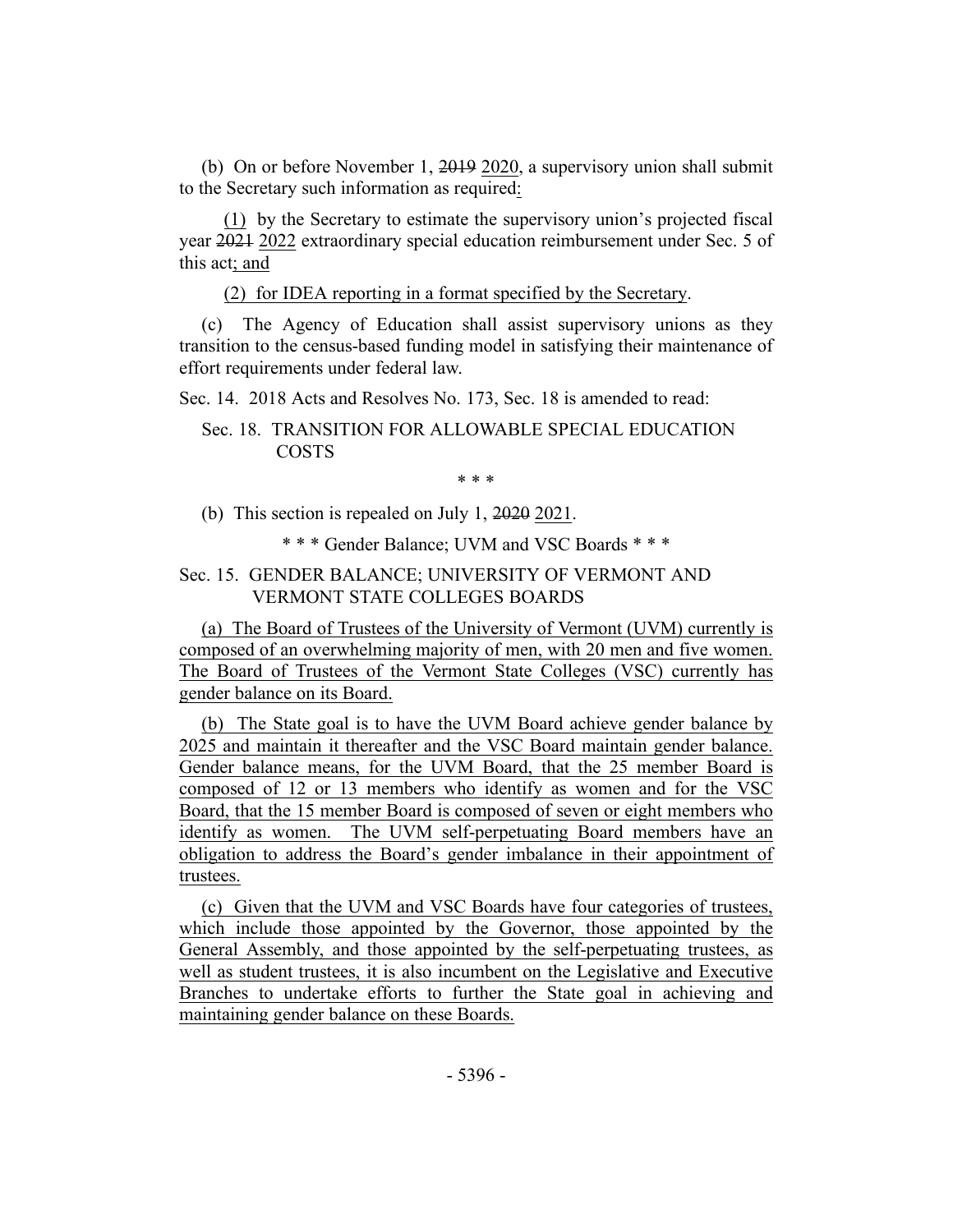(d) On or before January 31, 2021 and annually thereafter, as part of their annual budget presentations to the General Assembly, UVM and VSC shall provide, at a minimum, the most recent five years of information on the gender composition of their respective Boards of Trustees. This information shall include the appointing entity, initial appointment date, and length of service and shall summarize recruitment and replacement strategies employed for recently expired and imminently expiring Trustee positions.

\* \* \* Proficiency-based Education; Appropriation \* \* \*

#### Sec. 16. PROFICIENCY BASED EDUCATION; APPROPRIATION

(a) To support school districts in the implementation of proficiency-based education, the Agency of Education provides funding for projects that focus on school and systems-based proficiency efforts that are designed to:

(1) develop consistent frameworks, particularly for grading and reporting but also for instructional practices and coordinated curricula; and

(2) ensure all students graduate career and college ready.

(b) The sum of \$400,000.00 is appropriated to the Agency of Education from the Education Fund for fiscal year 2021 to support school districts that have faced challenges in the implementation of proficiency-based education, particularly with respect to grading and reporting.

\* \* \* Effective Dates \* \* \*

#### Sec. 17. EFFECTIVE DATES

This act shall take effect on passage, except that Secs. 10–12 shall take effect on July 1, 2021, and school districts and approved independent schools shall comply with the requirements of Sec. 9 of this act for the 2021–2022 school year and thereafter.

And that after passage the title of the bill be amended to read:

An act relating to making miscellaneous changes to education laws.

(Committee vote: 6-0-0)

#### **Reported favorably with recommendation of amendment by Senator McCormack for the Committee on Appropriations.**

The Committee recommends that the bill be amended by striking out all after the enacting clause and inserting in lieu thereof the following: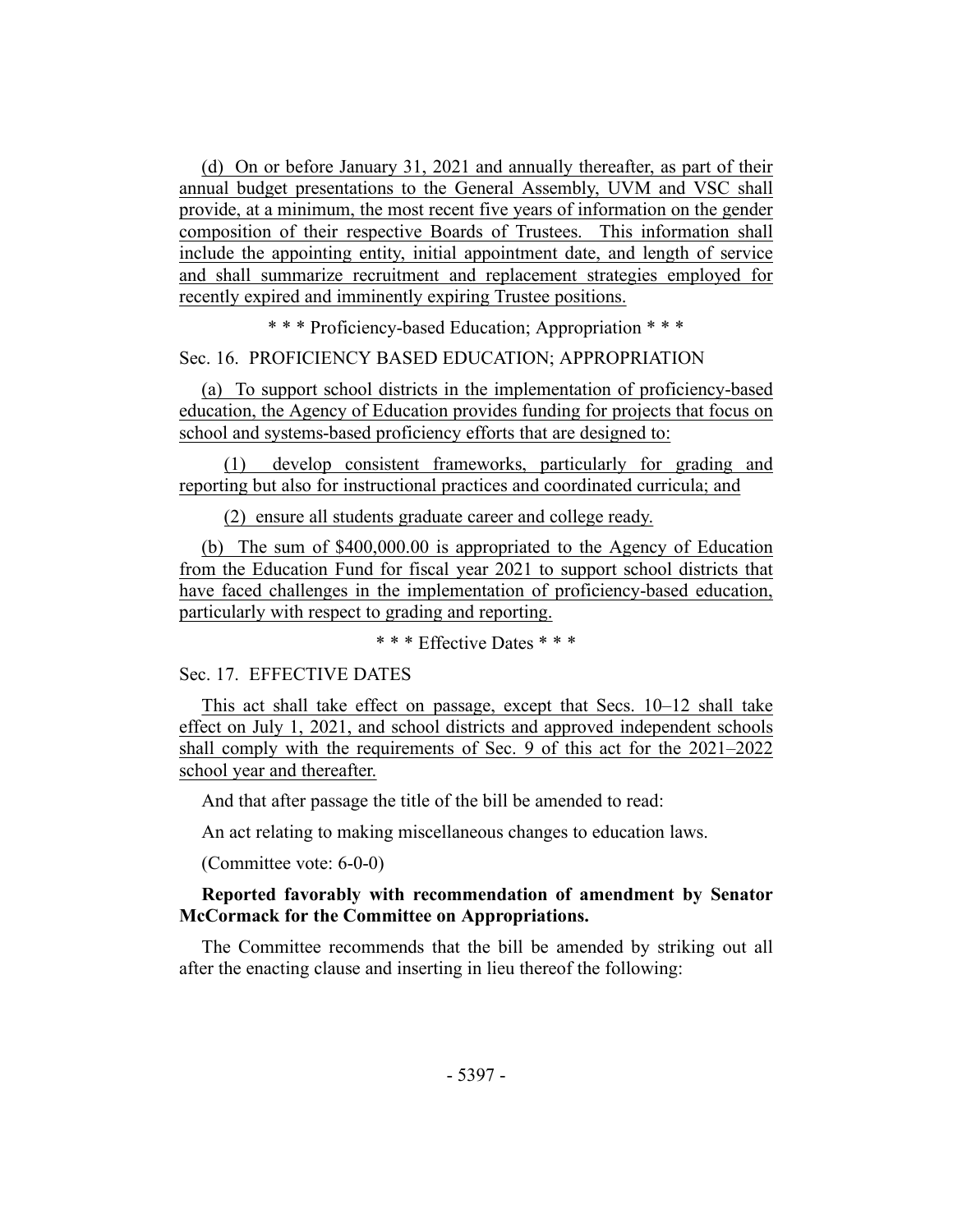\* \* \* Postsecondary Educational Institutions; Closing \* \* \*

Sec. 1. 16 V.S.A. § 175 is amended to read:

§ 175. POSTSECONDARY EDUCATIONAL INSTITUTIONS; CLOSING

(a)(1) The Association of Vermont Independent Colleges (AVIC) shall maintain a memorandum of understanding with each covered college, which are its member colleges and each college that was a member of AVIC within the prior year, under which each covered college agrees to:

(A) upon the request of AVIC, properly administer the student academic records of a covered college that fails to comply with the requirements of this subsection; and

(B) contribute on an equitable basis and in a manner determined in the sole discretion of AVIC to the costs of another covered college or other entity selected by AVIC, maintaining the records of a covered college that fails to comply with the requirements of this subsection.

(2)(A) If an institution of higher education is placed on probation by its accrediting agency, the institution shall:

(i) not later than five business days after learning that it has been placed on probation, inform the Secretary of Education of its status, and

(ii) not later than 60 days after being placed on probation, submit an academic record plan for students to the Secretary for approval.

(B) The academic record plan shall include an agreement with an institution of higher education or other entity to act as a repository for the institution's records, with funds set aside, if necessary, for the permanent maintenance of the academic records.

(C) If the Secretary does not approve the plan, the State may take action under subsections (d) and (e) of this section.

(3) When an institution of higher education, whether or not chartered in this State, proposes to discontinue the regular course of instruction, either permanently or for a temporary period other than a customary vacation period, the institution shall:

(1)(A) promptly inform the State Board Secretary;

 $(2)(B)$  prepare the academic record of each current and former student in a form satisfactory to the State Board Secretary and including interpretive information required by the Board Secretary; and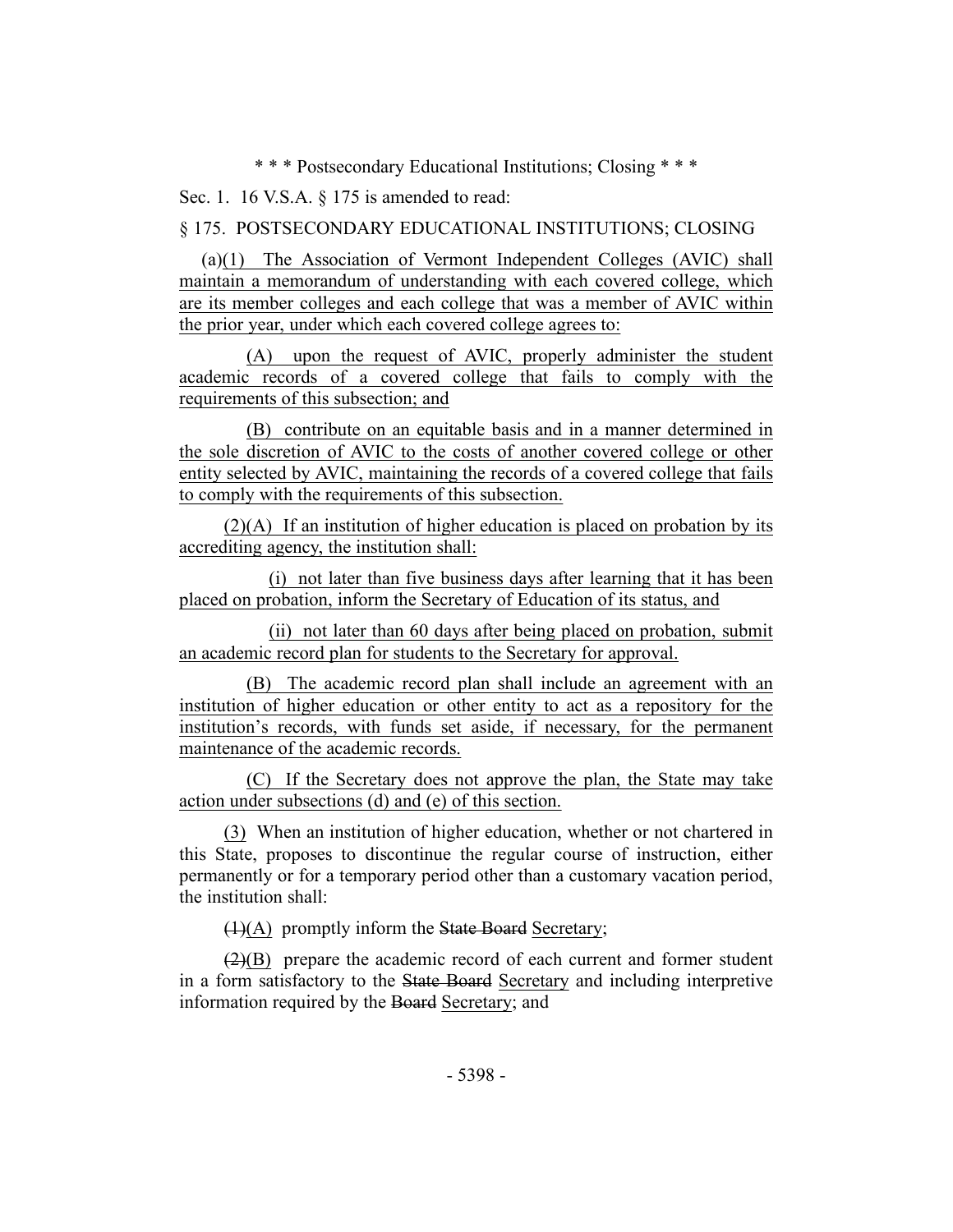(3)(C) deliver the records to a person designated by the State Board Secretary to act as permanent repository for the institution's records, together with the reasonable cost of entering and maintaining the records.

(b) Persons acting as a repository may microfilm records received under this section.

(c) Students and former students of the discontinuing institution shall be entitled to verified copies of their academic records upon payment of a reasonable fee.

(d) When an institution of higher education is unable or unwilling to comply substantially with the record preparation and delivery requirements of subsection (a) of this section, the State Board Secretary shall bring an action in Superior Court to compel compliance with this section, and may in a proper case obtain temporary custody of the records.

(e) When an institution of higher education is unable or unwilling to comply with the requirements of subsection (a) of this section, the State Board Secretary may expend State funds necessary to ensure the proper storage and availability of the institution's records. The Attorney General shall then seek recovery under this subsection, in the name of the State, of all of the State's incurred costs and expenses, including attorney's fees, arising from the failure to comply. Claims under this subsection shall be a lien on all the property of a defaulting institution, until all claims under this subsection are satisfied. The lien shall take effect from the date of filing notice thereof in the records of the town or towns where property of the defaulting institution is located.

(f) The State Board shall adopt rules under this section for its proper administration. The rules may include provisions for preparing and maintaining transferred records. Persons acting as a repository of records are bound only by maintenance provisions to which they agreed before receiving transferred records.

(g) The Association of Vermont Independent Colleges (AVIC) shall maintain a memorandum of understanding with each of its member colleges under which each member college agrees to:

(1) upon the request of AVIC, properly administer the student records of a member college that fails to comply with the requirements of subsection (a) of this section; and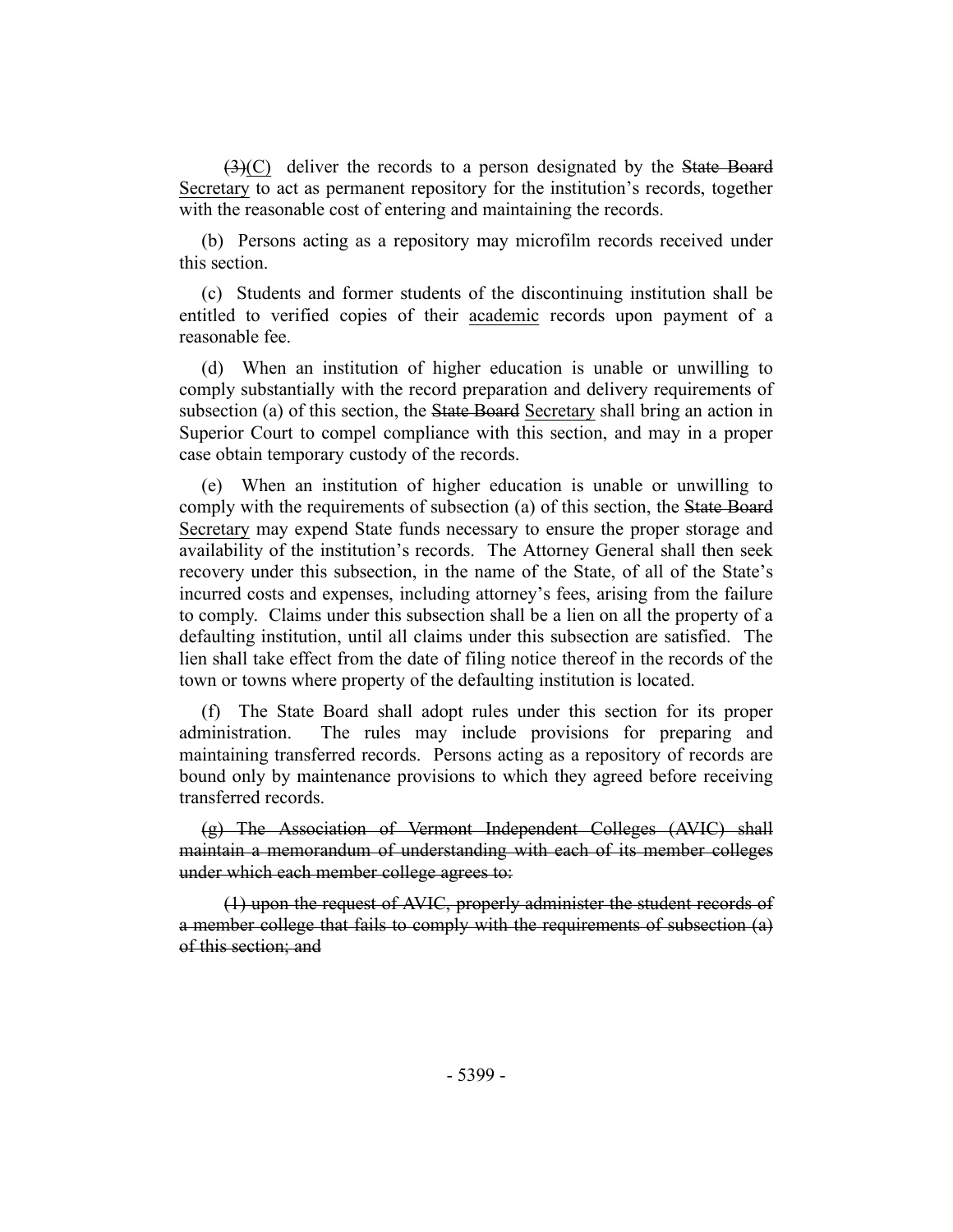(2) contribute on an equitable basis and in a manner determined in the sole discretion of AVIC to the costs of another AVIC member or other entity selected by AVIC maintaining the records of a member college that fails to comply with the requirements of subsection (a) of this section.

#### Sec. 2. TRANSITION

On or before August 1, 2020, the Association of Vermont Independent Colleges (AVIC) shall amend its memorandum of understanding with its member colleges under 16 V.S.A. § 175 to require that each member college that terminates its membership with AVIC continue to comply with the terms of the memorandum for a period of one year after the date of termination.

\* \* \* Oath; Repeal \* \* \*

Sec. 3. 16 V.S.A. § 12 is amended to read:

#### § 12. OATH

A superintendent, a principal or teacher in a public school of the State, a professor, instructor, or teacher who will be employed by a university or college in the State that is supported in whole or in part by public funds, or a headmaster or teacher who will be employed by an independent school or other educational institution accepted by the Agency as furnishing equivalent education, before entering upon the discharge of his or her duties, shall subscribe to an oath or affirmation to support the U.S. Constitution, the Vermont Constitution, and all State and federal laws; provided, however, that an oath shall not be required of any person who is a citizen of a foreign country. [Repealed.]

\* \* \* Small School Support \* \* \*

Sec. 4. 16 V.S.A. § 4015 is amended to read:

§ 4015. SMALL SCHOOL SUPPORT

(a) In As used in this section:

\* \* \*

(2) "Enrollment" means the number of students who are enrolled in a school operated by the district on October 1. A student shall be counted as one whether the student is enrolled as a full-time or part-time student. Students enrolled in prekindergarten programs shall not be counted.

\* \* \*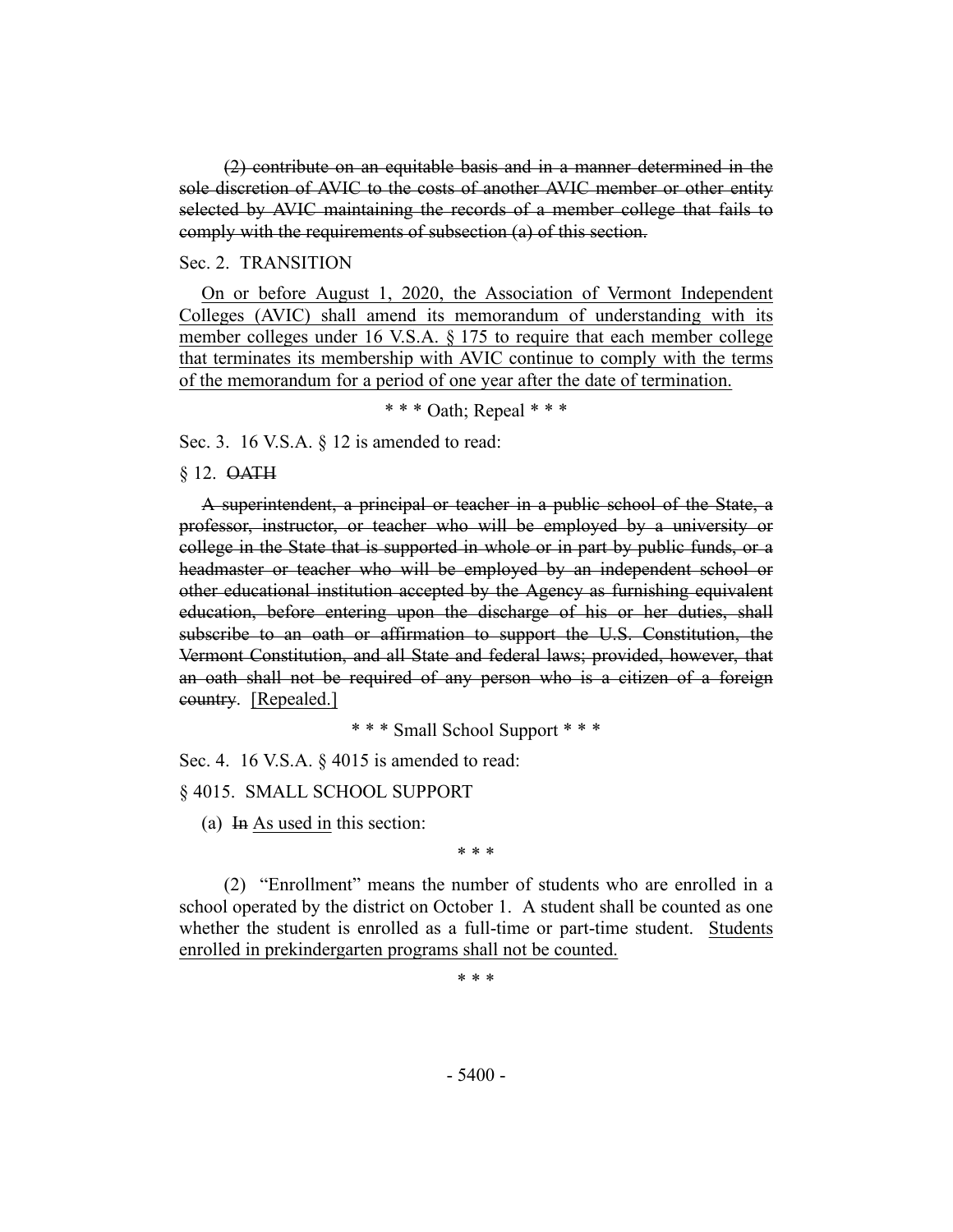\* \* \* Electoral Functions; Union School Districts \* \* \*

## Sec. 5. ELECTORAL FUNCTIONS; UNION SCHOOL DISTRICT; MEMBER DISTRICT THAT IS ALSO A UNION SCHOOL DISTRICT

(a) If a union elementary or union high school district has a member district that is also a union school district, then the legislative body or appropriate officer of each city, town, or incorporated village within the member union school district shall perform electoral functions on behalf of the union elementary or union high school district, including accepting nominations, warning meetings, and conducting elections and the voting process on other matters, when those functions are ordinarily performed by and in member town districts on behalf of a union school district.

(b) This section is repealed on July 1, 2021.

\* \* \* Gender Balance; UVM and VSC Boards \* \* \*

## Sec. 6. GENDER BALANCE; UNIVERSITY OF VERMONT AND VERMONT STATE COLLEGES BOARDS

(a) The Board of Trustees of the University of Vermont (UVM) currently is composed of an overwhelming majority of men, with 20 men and five women. The Board of Trustees of the Vermont State Colleges (VSC) currently has gender balance on its Board.

(b) The State goal is to have the UVM Board achieve gender balance by 2025 and maintain it thereafter and the VSC Board maintain gender balance. Gender balance means, for the UVM Board, that the 25 member Board is composed of 12 or 13 members who identify as women and for the VSC Board, that the 15 member Board is composed of seven or eight members who identify as women. The UVM self-perpetuating Board members have an obligation to address the Board's gender imbalance in their election of trustees.

(c) Given that the UVM and VSC Boards have four categories of trustees, which include those appointed by the Governor, those elected by the General Assembly, and those elected by the self-perpetuating trustees, as well as student trustees, it is also incumbent on the Legislative and Executive Branches to undertake efforts to further the State goal in achieving and maintaining gender balance on these Boards.

(d) On or before January 31, 2021 and annually thereafter, as part of their annual budget presentations to the General Assembly, UVM and VSC shall provide, at a minimum, the most recent five years of information on the gender composition of their respective Boards of Trustees. This information shall include the appointing entity, initial appointment date, and length of service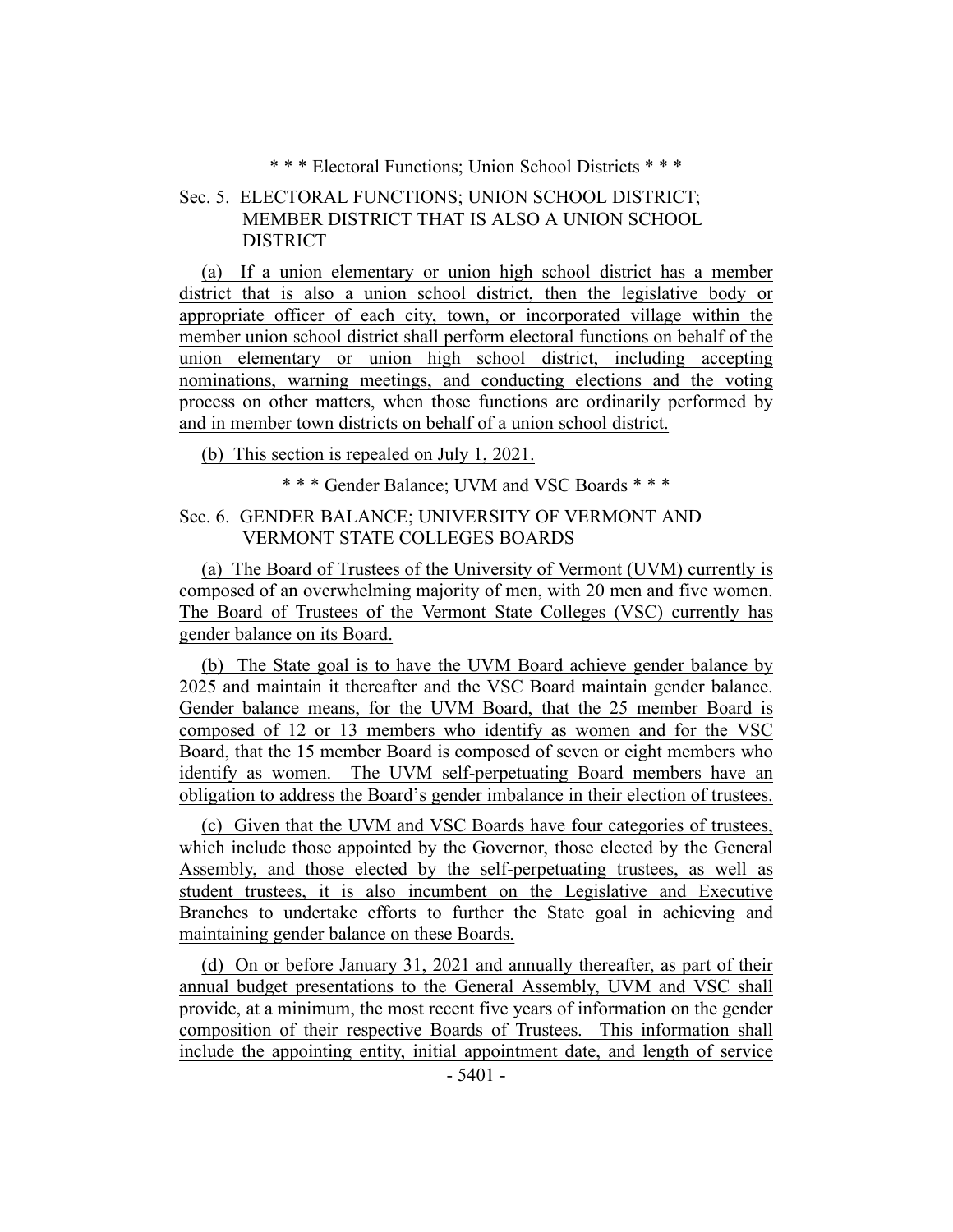and shall summarize recruitment and replacement strategies employed for recently expired and imminently expiring Trustee positions.

\* \* \* Effective Date \* \* \*

#### Sec. 7. EFFECTIVE DATE

This act shall take effect on passage.

And that after passage the title of the bill be amended to read:

An act relating to making miscellaneous changes to education laws.

(Committee vote: 7-0-0)

## **Amendment to the recommendation of amendment of the Committee on Appropriations to S. 224 to be offered by Senator Sears**

Senator Sears moves to amend the recommendation of amendment of the Committee on Appropriations by striking out Sec. 6 in its entirety and inserting in lieu thereof the following:

Sec. 6. 16 V.S.A. App. chapter 1,  $\delta$  1-2 is amended to read:

## § 1-2. BOARD OF TRUSTEES; MEMBERSHIP, TERMS OF SERVICE; PRESIDING CHAIR

The Board of Trustees of the University of Vermont and State Agricultural College shall be composed of  $25 \underline{16}$  members, whose term of office shall be six years, except as to those who are members ex officio and to those who are student members. Three members shall be appointed by the Governor with the consent of the Senate. During the legislative session of 1955, the Governor shall appoint one member for a term of two years, one member for a term of four years, and one member for a term of six years and it It shall be the duty of the Governor during the session of the Legislature prior to expiration of the term of office of any of the members to appoint for the term of six years a successor to the member whose term is expiring. The terms of office of the Trustees shall expire on the last day of February in the respective years of expiration, and the terms of office of their successors shall thereafter begin on March 1 and expire on the last day of February.

Nine members shall be those who have been heretofore elected by the Legislature as members of the Board of Trustees of the University of Vermont and State Agricultural College, and whose terms have not expired, and their successors, and it shall be the duty of the Legislature at its session during which the terms of office of any class of the members expire to elect three successor members for terms of six years. The terms shall commence on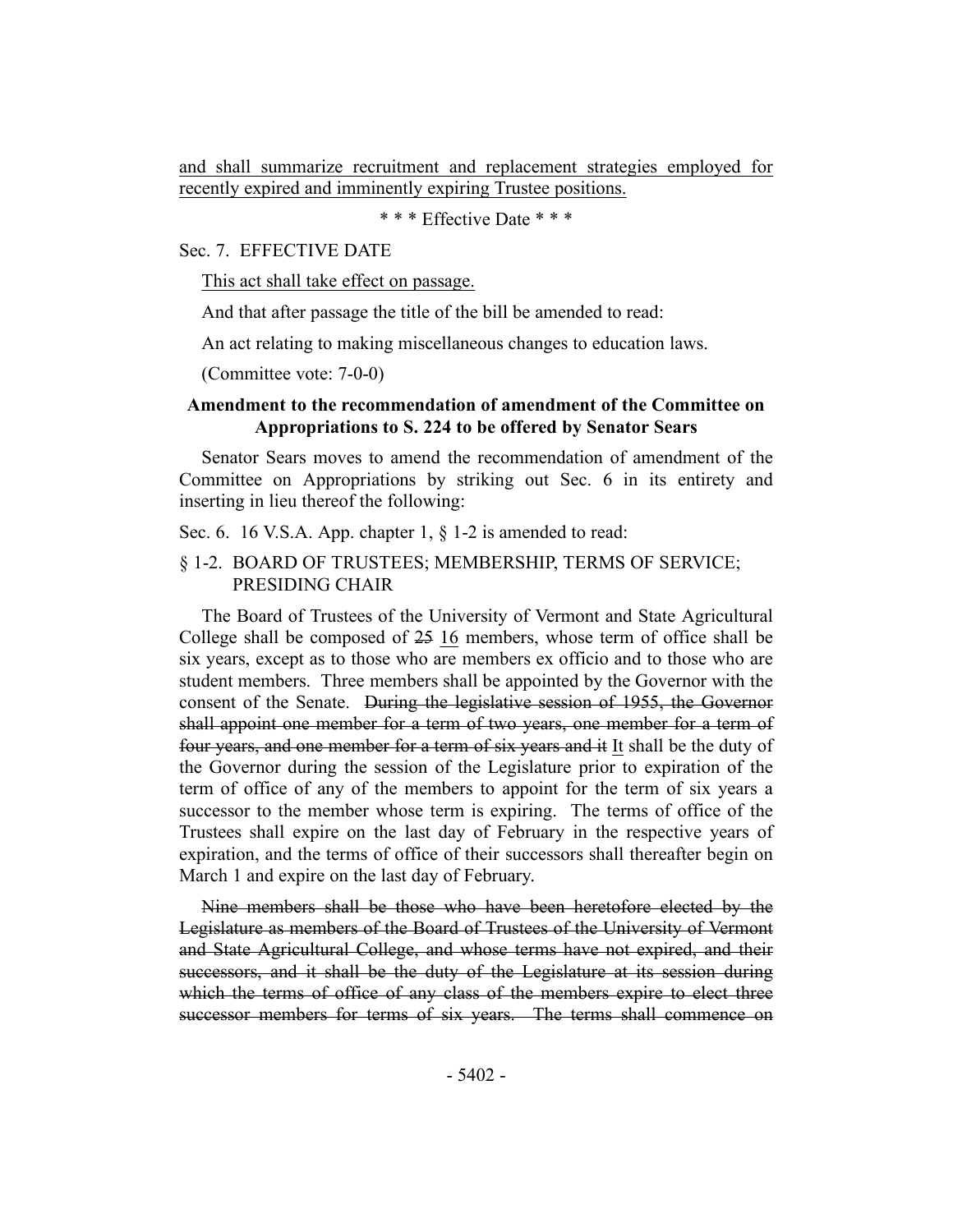March 1 in the year of election. The nine Trustees and their successors shall also constitute the Board of Trustees of the Vermont Agricultural College.

No member of the Vermont General Assembly shall serve as a member of the Board of Trustees of the University of Vermont and State Agricultural College. If a sitting member of the Board is elected and chooses to serve in the Vermont General Assembly, he or she shall resign his or her Board membership prior to taking the oath of office to serve in the General Assembly.

\* \* \*

Sec. 7. 2 V.S.A. § 10 is amended to read:

#### § 10. ELECTION OF STATE AND JUDICIAL OFFICERS

(a) At 10 o'clock and 30 minutes, forenoon, on the seventh Thursday after their biennial meeting and organization, the Senate and House of Representatives shall meet in joint assembly and proceed therein to elect the State officers, except judicial officers, whose election by the Constitution and laws devolves in the first instance upon them in joint assembly, including the Sergeant at Arms, and the Adjutant and Inspector General, and legislative trustees of the University of Vermont and State Agricultural College. In case election of all such officers shall not be made on that day, they shall meet in joint assembly at 10 o'clock and 30 minutes, forenoon, on each succeeding day, Saturdays and Sundays excepted, and proceed in such election, until all such officers are elected.

\* \* \*

### Sec. 8. TRANSITION

The term of any current legislative member of the Board of Trustees of the University of Vermont and State Agricultural College shall expire on July 1, 2020.

## Sec. 9. GENDER BALANCE; UNIVERSITY OF VERMONT AND VERMONT STATE COLLEGES BOARDS

(a) The Board of Trustees of the University of Vermont and State Agricultural College (UVM) currently is composed of an overwhelming majority of men, with 20 men and five women. The Board of Trustees of the Vermont State Colleges (VSC) currently has gender balance on its Board.

(b) The State goal is to have the UVM Board achieve gender balance by 2025 and maintain it thereafter and the VSC Board maintain gender balance. The number of Trustees on the UVM Board shall be reduced on July 1, 2020 from 25 to 16 under this act. Gender balance means, for the UVM Board, that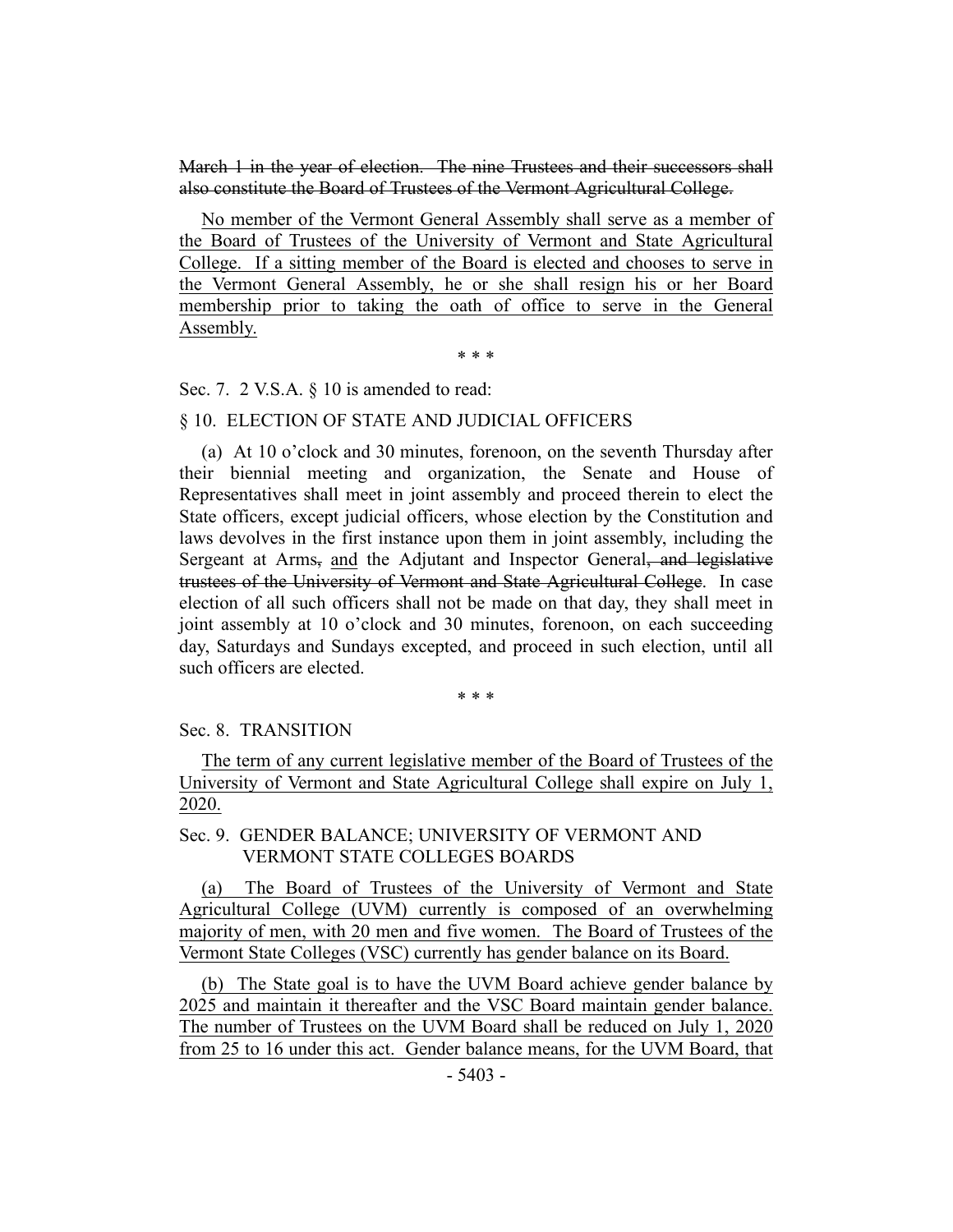the 16-member Board is composed of eight members who identify as women and for the VSC Board, that the 15-member Board is composed of seven or eight members who identify as women. The UVM self-perpetuating Board members have an obligation to address the Board's gender imbalance in their election of trustees.

(c) Given that the UVM Board includes those appointed by the Governor and the VSC Board includes those appointed by the Governor and the General Assembly, it is also incumbent on the Executive and Legislative Branches to undertake efforts to further the State goal in achieving and maintaining gender balance on these Boards.

(d) On or before January 31, 2021 and annually thereafter, as part of their annual budget presentations to the General Assembly, UVM and VSC shall provide, at a minimum, the most recent five years of information on the gender composition of their respective Boards of Trustees. This information shall include the appointing entity, initial appointment date, and length of service and shall summarize recruitment and replacement strategies employed for recently expired and imminently expiring Trustee positions.

And the remaining section be renumbered to be numerically correct.

## **NEW BUSINESS**

#### **Third Reading**

#### **S. 227.**

An act relating to the provision of personal care products by lodging establishments.

## **H. 635.**

An act relating to regulation of long-term care facilities.

#### **H. 936.**

An act relating to sexual exploitation of children.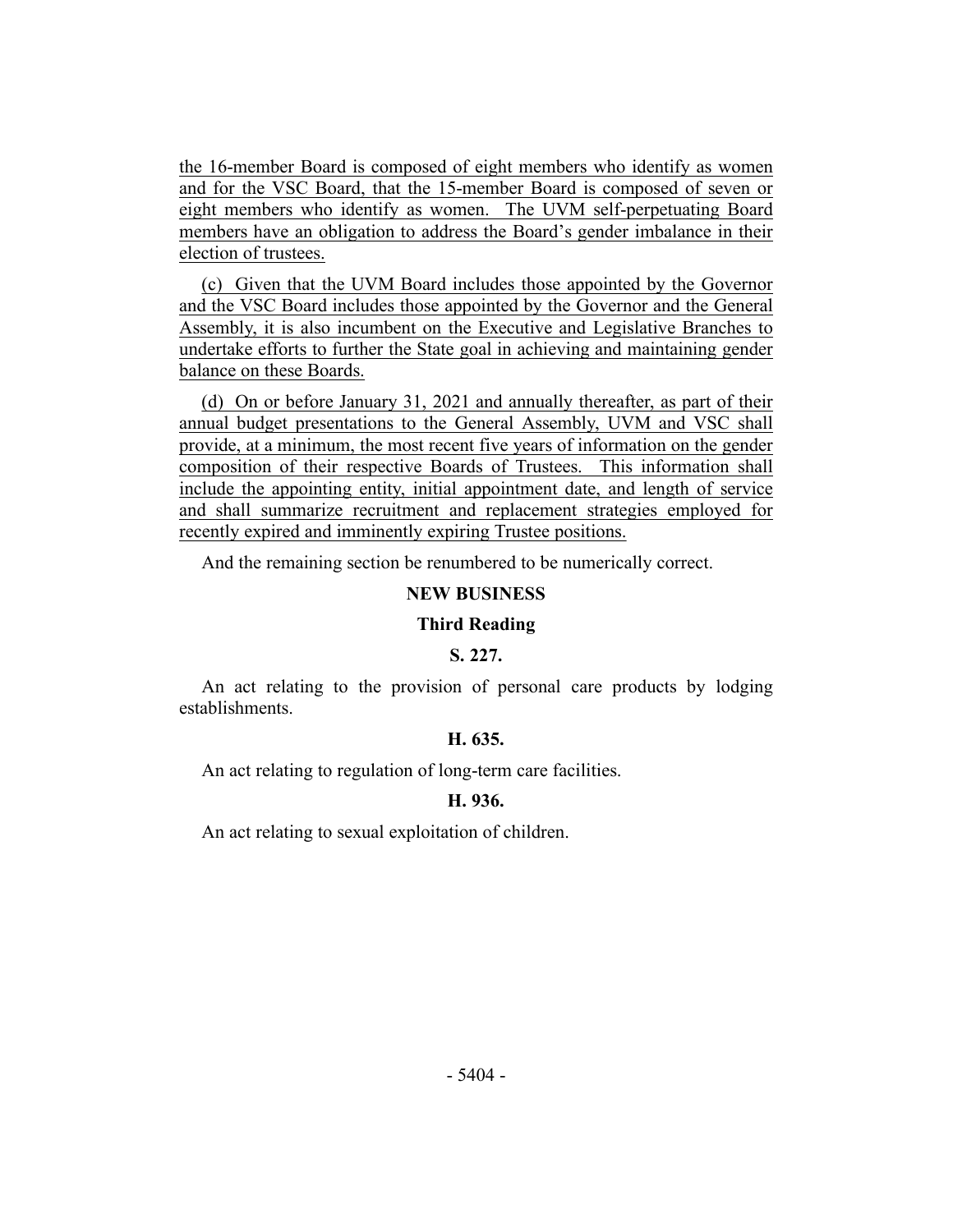### **NOTICE CALENDAR**

## **Second Reading**

#### **Favorable**

#### **H. 608.**

An act relating to incompatible local offices.

**Reported favorably by Senator Collamore for the Committee on Government Operations.**

(Committee vote: 5-0-0)

(No House amendments)

## **Favorable with Proposal of Amendment**

#### **H. 558.**

An act relating to exempting the Victims Compensation Board from the Open Meeting Law.

## **Reported favorably with recommendation of proposal of amendment by Senator Clarkson for the Committee on Government Operations.**

The Committee recommends that the Senate propose to the House to amend the bill by striking out all after the enacting clause and inserting in lieu thereof the following:

Sec. 1. 13 V.S.A. § 5358a is amended to read:

#### § 5358a. APPLICATION INFORMATION; CONFIDENTIALITY

\* \* \*

(d) Meetings of the Victims Compensation Board relating to victims compensation or offender restitution shall not be subject to the Vermont Open Meeting Law, 1 V.S.A. chapter 5, subchapter 2. Annually, the Board shall hold an open meeting to present information and data concerning the victims compensation and offender restitution programs, including aggregate information on cases, pecuniary loss, expense reimbursement, restitution orders, profits from crimes, and nonidentifying information on the amounts of compensation awarded to victims.

Sec. 2. EFFECTIVE DATE

This act shall take effect on passage.

(Committee vote: 5-0-0)

(For House amendments, see House Journal for March 13, 2020, page 870.)